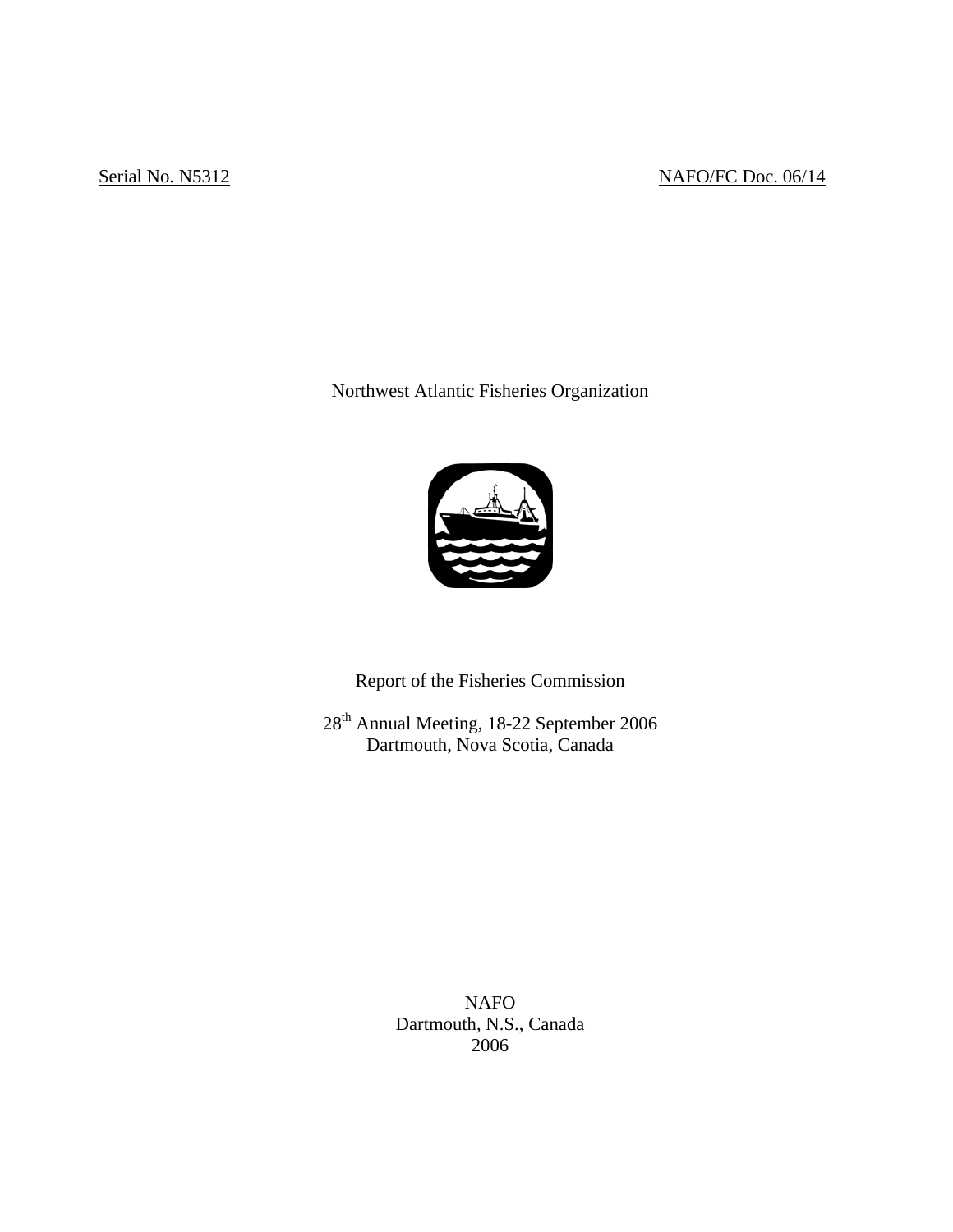| Report of the Fisheries Commission and its Subsidiary Body (STACTIC) |
|----------------------------------------------------------------------|
| 28 <sup>th</sup> Annual Meeting, September 18-22, 2006               |
| Dartmouth, Nova Scotia, Canada                                       |

| Part I.  |    |                                                                                                                                                       | 3              |
|----------|----|-------------------------------------------------------------------------------------------------------------------------------------------------------|----------------|
|          | Ι. |                                                                                                                                                       | $\mathfrak{Z}$ |
|          | П. |                                                                                                                                                       | $\overline{4}$ |
|          |    |                                                                                                                                                       | $\overline{4}$ |
|          |    |                                                                                                                                                       | $\overline{4}$ |
|          |    |                                                                                                                                                       | 10             |
|          |    |                                                                                                                                                       | 11             |
|          |    |                                                                                                                                                       | 21             |
|          |    |                                                                                                                                                       | 23             |
|          |    | Annex 4. Amendments to the Conservation and Enforcement Measures                                                                                      | 24             |
|          |    |                                                                                                                                                       | 27             |
|          |    |                                                                                                                                                       | 28             |
|          |    | Proposal from Denmark in respect of the Faroe Islands & Greenland -<br>Annex 7.                                                                       |                |
|          |    | Amendment to time restrictions for 3L shrimp fishery (CEM Art. 12.1)                                                                                  | 29             |
|          |    | Annex 8. Proposal from Denmark (in respect of the Faroe Islands & Greenland) and<br>Iceland - Pelagic Sebastes mentella (oceanic redfish) in the NAFO |                |
|          |    |                                                                                                                                                       | 30             |
|          |    | Annex 9. CEM Annexes I.A (Quota Table), I.B (3M Shrimp Effort Allocation), and                                                                        |                |
|          |    |                                                                                                                                                       | 31             |
|          |    | Annex 10. Icelandic Proposal for Changing of Chapter VII in the CEM from a Pilot                                                                      |                |
|          |    |                                                                                                                                                       | 36             |
|          |    | Annex 11. Fisheries Commission's Request for Scientific Advice on Management                                                                          |                |
|          |    |                                                                                                                                                       | 42             |
|          |    | Annex 12. Resolution to Reduce Sea Turtle Mortality in NAFO Fishing Operations                                                                        | 46             |
|          |    | Annex 13. Proposal on Precautionary Closure to Four Seamount Areas based on                                                                           |                |
|          |    |                                                                                                                                                       | 48             |
| Part II. |    |                                                                                                                                                       | 50             |
|          | 1. |                                                                                                                                                       | 50             |
|          | 2. |                                                                                                                                                       | 50             |
|          | 3. |                                                                                                                                                       | 50             |
|          | 4. |                                                                                                                                                       | 50             |
|          | 5. |                                                                                                                                                       | 50             |
|          | 6. |                                                                                                                                                       | 53             |
|          | 7. |                                                                                                                                                       | 56             |
|          | 8. |                                                                                                                                                       | 56             |
|          |    |                                                                                                                                                       |                |
|          | 9. |                                                                                                                                                       | 56             |
|          |    |                                                                                                                                                       | 57             |
|          |    |                                                                                                                                                       | 57             |
|          |    |                                                                                                                                                       | 57             |
|          |    |                                                                                                                                                       | 57             |
|          |    |                                                                                                                                                       | 58             |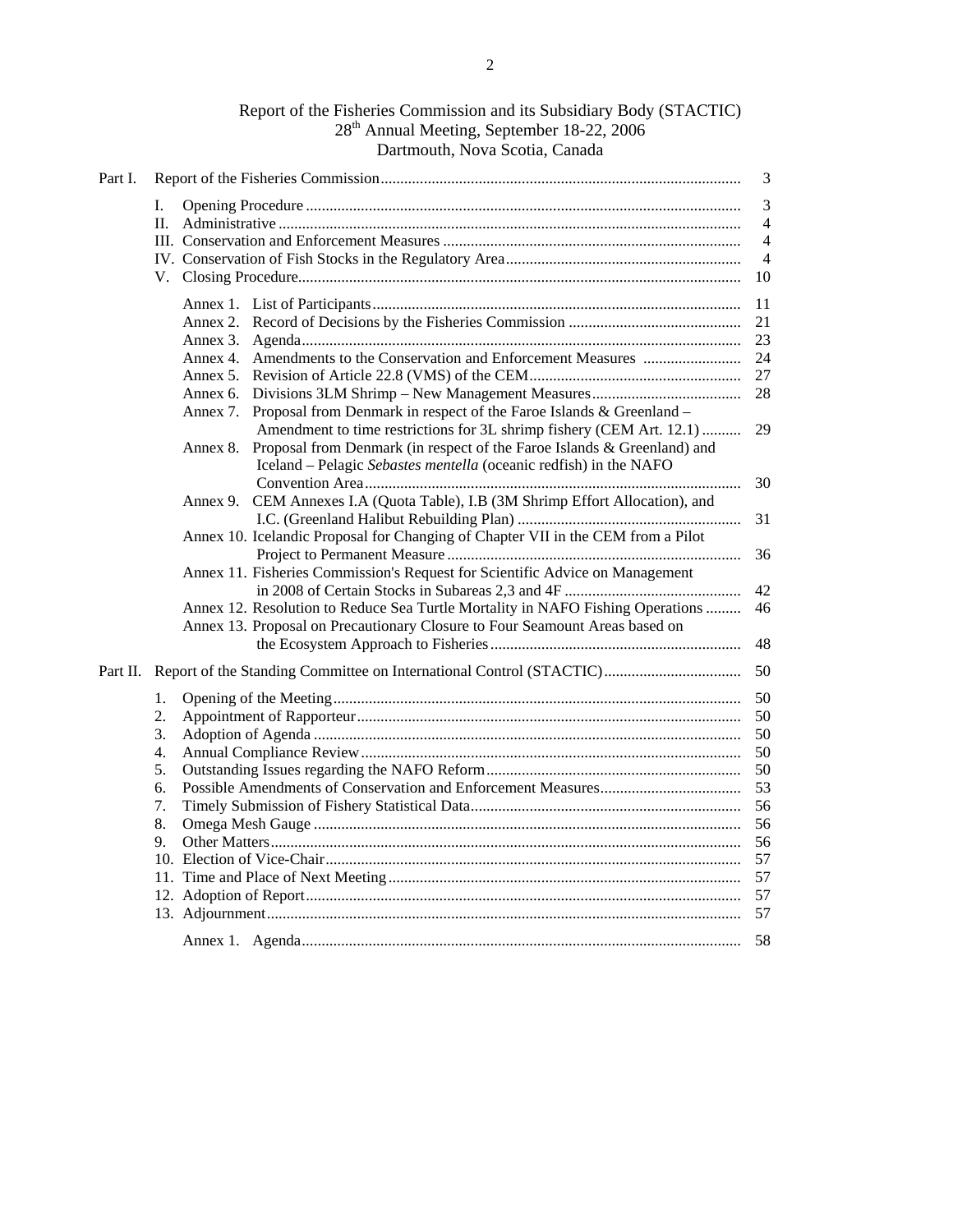# **Report of the Fishers Commission**

# **28th Annual Meeting, 18-22 September 2006 Dartmouth, Nova Scotia, Canada**

### **I. Opening Procedure** (Agenda items 1-5)

#### **1. Opening Remarks by the Chairman, V. Shibanov (Russia)**

 The meeting was opened by the Chair, Vladimir Shibanov (Russia), at 12:07 hrs on Monday, September 18, 2006. Representatives from the following Contracting Parties (CPs) were in attendance: Canada, Cuba, Denmark (in respect of the Faroes and Greenland), the European Union (EU), France (in respect of St. Pierre et Miquelon), Iceland, Japan, Republic of Korea, Norway, Russian Federation, Ukraine, and United States of America (Annex 1).

#### **2. Appointment of Rapporteur**

 Ricardo Federizon, FC Coordinator (NAFO Secretariat), was appointed Rapporteur for this meeting. As Rapporteur, he was responsible to maintain and prepare the record of decisions made by the Fisheries Commission (Annex 2).

#### **3. Adoption of Agenda**

The agenda was **adopted** with an addition (Annex 3). The election of Vice-Chair was included as item 19.1 under "Other business".

#### **4. Guidance to STACTIC necessary for them to complete their work**

The STACTIC Chair Mads Nedergaard presented the results of STACTIC June 2006 meeting (see item 7). Most of the agenda items concerning NAFO Reform remained inconclusive and the items were included in the September Annual Meeting agenda.

Recognizing the importance of the Reform issues, the EU suggested that STACTIC should focus on these issues at the September Annual Meeting. If necessary, the other STACTIC agenda items unrelated to Reform would have to be postponed. Norway and Canada agreed with the suggestion. The priority areas with respect to Reform that STACTIC should discuss are:

- Definition of infringements, including categories of seriousness of the infringements.
- Revision of the definition and requirement of re-routing vessels issued with Apparent Infringements to port for inspection.
- Clear interpretation of the NAFO Conservation and Enforcement Measures concerning by-catches, directed fisheries, and stowage plans.
- Measures concerning IUU and the establishment of a list of vessels involved in IUU activities.
- Port Inspection procedures.
- Establishment of guidelines implementing sanctions.

Concerning the area of sanctions, it was suggested by Norway that there should be a comparative analysis of the sanctions that flag States impose on their vessels. In addition, recognizing that the Monitoring, Surveillance and Control (MSC) measures might take time before they are implemented, STACTIC should also consider precautionary measures such as withdrawals or suspensions (see item 9).

#### **5. Guidance to Scientific Council necessary for them to complete their work**

The Chair of Scientific Council (SC), Antonio Vazquez (EU/Spain) presented scientific advice and other issues. Other than details on advice on yellowtail flounder, shrimp, and Greenland halibut stocks, questions arising from the presentation related mainly to other issues determined by the SC Chair (see item 10b). The deliberations on these issues, as well as the scientific advice, are presented in item 10.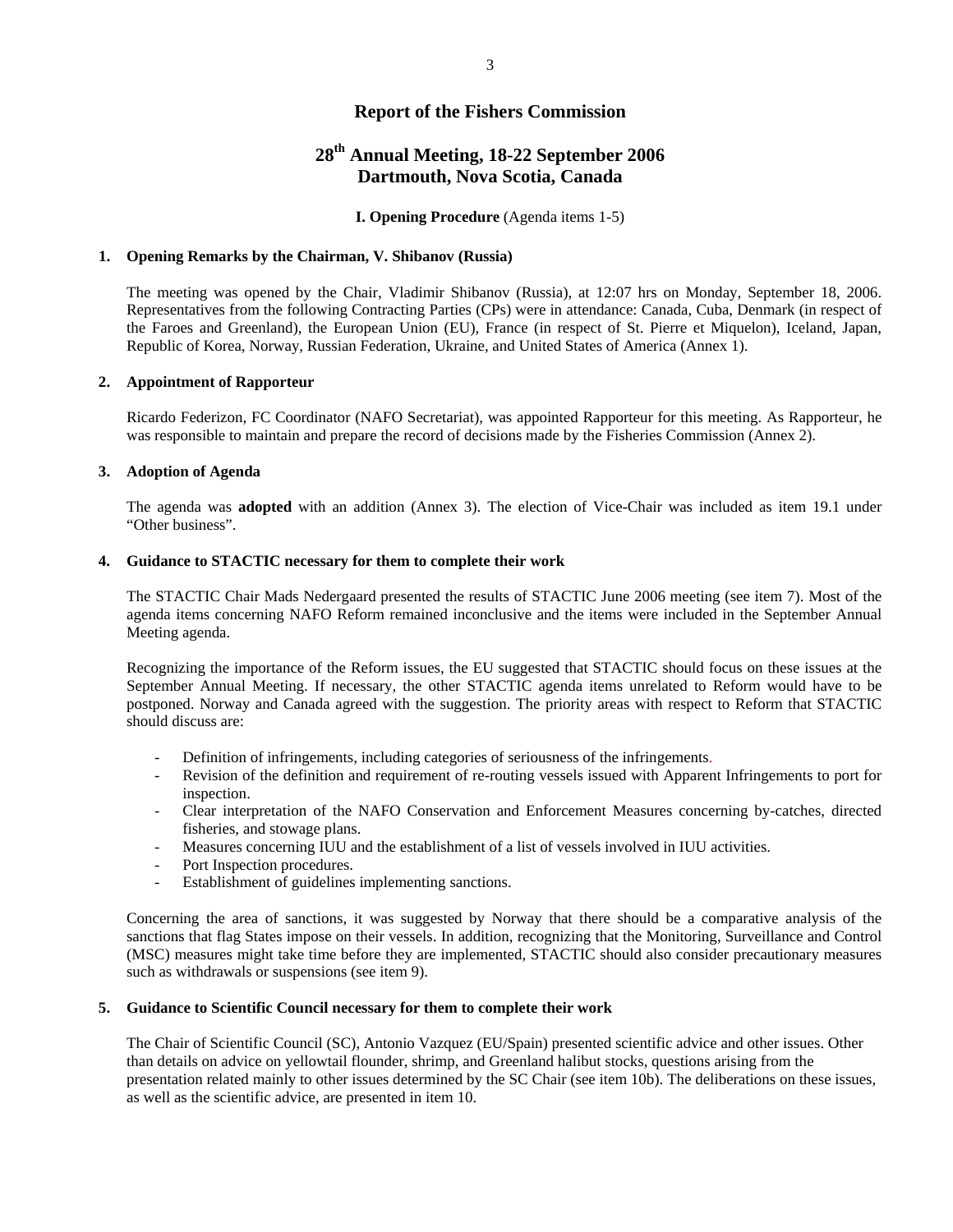#### **II. Administrative** (items 6)

## **6. Review of Commission Membership**

It was noted that the membership of the Fisheries Commission is currently twelve (12), i.e. all Contracting Parties except Bulgaria.

#### **III. Conservation and Enforcement Measures** (items 7 -9)

#### **7. Report of STACTIC, June 2006 (Copenhagen)**

The STACTIC June 2006 report (FC Doc. 06/2) was presented under agenda item 4.

## **8. Review of Chartering Arrangements**

A report on the chartering arrangements was presented by the NAFO Secretariat (FC Working Paper 06/4). The Secretariat clarified upon an inquiry from the EU that the requirements stipulated in the Conservation and Enforcement Measures concerning chartering arrangements are complied with by the Contracting Parties involved.

### **9. Report of STACTIC at the Annual Meeting**

The Chair of STACTIC, Mads Trolle Nedergaard (DFG) presented the STACTIC Report to the Fisheries Commission. As instructed, the STACTIC focused on the Reform issues on strengthening MSC measures (see item 4). In this regard, STACTIC produced six working papers containing recommendations on the changes of the CEM (STACTIC WP 06/27 Rev. 2 – WP 32 Rev.4). They covered the following specific areas:

- By-catch provisions (Article 9)
- Infringements and Serious Infringements (Articles 32 and 33)
- Follow-up actions under Joint Inspection and Surveillance Scheme (Chapter IV)
- Enforcement Measures (new Article)
- Provisions concerning Illegal, Unreported, Unregulated (IUU) fishing activities of Non-Contracting Parties (Article 48).

The recommendations on the revision of the Conservation and Enforcement Measures (CEM) contained in these working papers were subjected to intense deliberations and underwent revisions. The agreed revisions (except on IUU) were "packaged" in a single document FC Working Paper 06/23 (Annex 4) which was **adopted**. The new measures are part of the NAFO Reform initiative in accordance with paragraph 4c of the St. John's Declaration which was adopted at the 2005 Annual Meeting.

The recommendations concerning IUU were forwarded to STACFAC for review. STACFAC forwarded the recommendations to the General Council for adoption (see Annex 9 of the STACFAC report, and the GC report).

In addition, a proposal from Iceland for an Observer Scheme based on the Observer Pilot Project as an option to the current Observer Program was forwarded to the FC for adoption. This is presented in item 13.

The agenda items requiring action by the FC and not related to Reform issues were deferred to the next intersessional meeting.

The Fisheries Commission **accepted** the STACTIC Report.

## **IV. Conservation of Fish Stocks in the Regulatory Area** (items 10-15)

## **10. Summary of Scientific Advice by the Scientific Council**

#### **Stock Assessments and recommendations (Scientific Council Chair)**

The SC Chair, Antonio Vazquez (EU/Spain), presented a summary of the scientific advice to Fisheries Commission for 2007 and 2008. Details of the scientific advice are contained in Scientific Council Reports (2005) from November 2005 and in SCS Doc. 06/22 from the June 2006 meetings.

The SC Chair also presented trends of the physical environment (oceanography) of the NAFO waters and their influence on the marine resources. The highlights of the oceanographic conditions were:

• Air temperatures were above normal from West Greenland to the Scotian Shelf.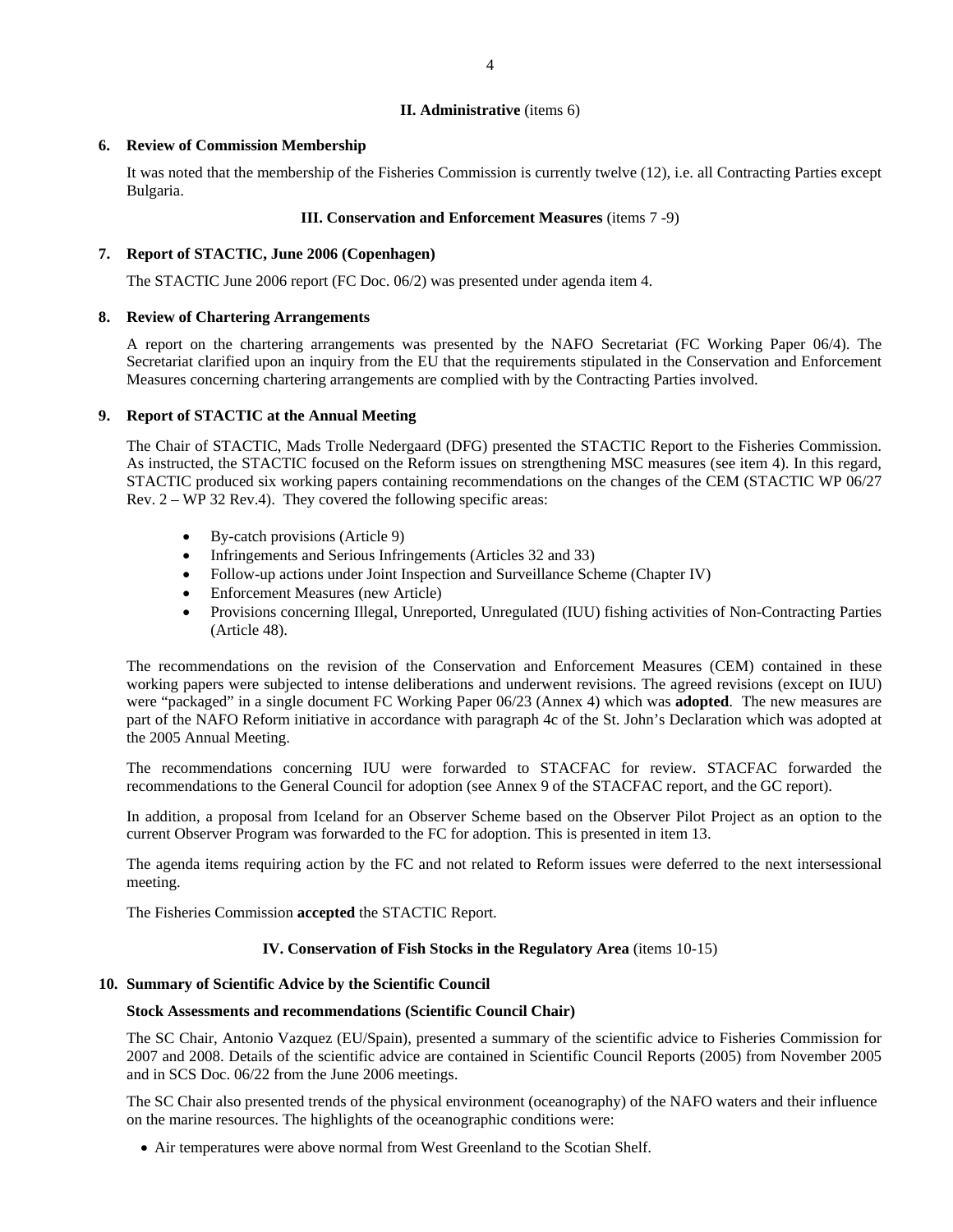- The upper waters of the Labrador Sea were the warmest in the past 16 years.
- Sea surface temperatures were warmer than normal from the Labrador Sea to the Scotian Shelf.
- Ocean temperatures on the Newfoundland and Labrador Shelf remained well above normal, continuing the warm trend experienced since the mid-to-late 1990s.
- Sea-ice coverage remained below normal for the  $11<sup>th</sup>$  consecutive year on the Newfoundland and Labrador Shelf.
- Historical data shows evidence that warm-saline ocean conditions were favourable for fish production (e.g. cod, capelin, salmon)
- Periods of colder conditions (e.g. early 1900s) coincided with increased invertebrate production (crab, shrimp).
- Environmental conditions appear to be important at early life history stages for many species as well as influencing growth rates, metabolism and reproduction

| Species                                                                        | Recommendation for 2007                                                                                                                                                                                                                                                                                                                                                                                                                                                                                                                                                                                                                                                                                                                                                                                                                         |
|--------------------------------------------------------------------------------|-------------------------------------------------------------------------------------------------------------------------------------------------------------------------------------------------------------------------------------------------------------------------------------------------------------------------------------------------------------------------------------------------------------------------------------------------------------------------------------------------------------------------------------------------------------------------------------------------------------------------------------------------------------------------------------------------------------------------------------------------------------------------------------------------------------------------------------------------|
| Shrimp in Division 3M                                                          | TAC of 48 000 t.                                                                                                                                                                                                                                                                                                                                                                                                                                                                                                                                                                                                                                                                                                                                                                                                                                |
| Shrimp in Divisions 3LNO                                                       | TAC of 22 000 t for 2007 and should not be raised for a number<br>of years to allow time to monitor the impact of the fishery upon<br>this shrimp stock. The fishery should be restricted to Division<br>3L. The use of a sorting grid with a maximum bar spacing of 22<br>mm should be mandatory for all vessels in the fishery.                                                                                                                                                                                                                                                                                                                                                                                                                                                                                                               |
| Subarea<br>Greenland halibut<br>$\mathcal{L}$<br>in<br>and<br>Divisions 3KLMNO | SC noted that the 2004 and 2005 catches of 25 500 and 23 000<br>tons exceeded the rebuilding plan TAC by 27% and 22%<br>respectively. It strongly recommends that steps should be taken<br>to ensure that any bycatches of other species during the<br>Greenland halibut fishery are true and unavoidable bycatches.<br>Projections were conducted assuming that the catches in 2006<br>and 2007 do not exceed the rebuilding plan TAC and with<br>catches in excess of 20%. Results indicate that for both<br>scenarios fishing mortality is projected to remain relatively<br>high, and projected biomass remains below the exploitable<br>biomass in 2003 when the rebuilding plan was implemented. In<br>all of these projection scenarios, the 2009 exploitable biomass<br>remains well below the target level of biomass specified in the |
|                                                                                | FC rebuilding plan. The SC noted that F should be reduced to a<br>level no higher than F0.1 in order to provide a consistent<br>increase of the 5+ exploitable biomass.                                                                                                                                                                                                                                                                                                                                                                                                                                                                                                                                                                                                                                                                         |

The following stocks were fully assessed including elaboration of scientific advice for 2007:

The following stocks were fully assessed including elaboration of a scientific advice for 2007 and 2008:

| <b>Species</b>                        | Recommendation for 2006/2007                                                                                                                                                                                                                                                                                                                                                                                                                                        |
|---------------------------------------|---------------------------------------------------------------------------------------------------------------------------------------------------------------------------------------------------------------------------------------------------------------------------------------------------------------------------------------------------------------------------------------------------------------------------------------------------------------------|
| Cod in Division 3M                    | No directed fishery for 2007-2008. Bycatch should be kept to                                                                                                                                                                                                                                                                                                                                                                                                        |
|                                       | the lowest possible level.                                                                                                                                                                                                                                                                                                                                                                                                                                          |
| American Plaice in Division 3M        | No directed fishery for 2007-2008. Bycatch should be kept to                                                                                                                                                                                                                                                                                                                                                                                                        |
|                                       | the lowest possible level.                                                                                                                                                                                                                                                                                                                                                                                                                                          |
| Witch flounder in Divisions 3NO       | No directed fishery for 2007-2008. Bycatch should be kept to                                                                                                                                                                                                                                                                                                                                                                                                        |
|                                       | the lowest possible level.                                                                                                                                                                                                                                                                                                                                                                                                                                          |
| Yellowtail flounder in Divisions 3LNO | TAC should not exceed 15,500 t for 2007 and 2008 based on<br>current harvest level F=2/3Fmsy. Under the Precautionary<br>Approach Framework, the stock is in the safe zone at the<br>current fishing regime. Projections were made under three<br>different fishing mortality levels of 0.67, 0.75 and 0.85 of<br>Fmsy. The probabilities of the biomass falling below Bmsy<br>during the next 10 years were low under all of these levels of<br>fishing mortality. |
| Thorny skates in Divisions 3LNOPs     | Should be managed as a single unit - Div. 3LNOPs. TAC<br>should not exceed 11,000 t in Div. 3LNOPs.                                                                                                                                                                                                                                                                                                                                                                 |
| Squid (Illex) in Subareas 3+4         | TAC for 2007-2008 should be between 19,000 – 34,000 t.                                                                                                                                                                                                                                                                                                                                                                                                              |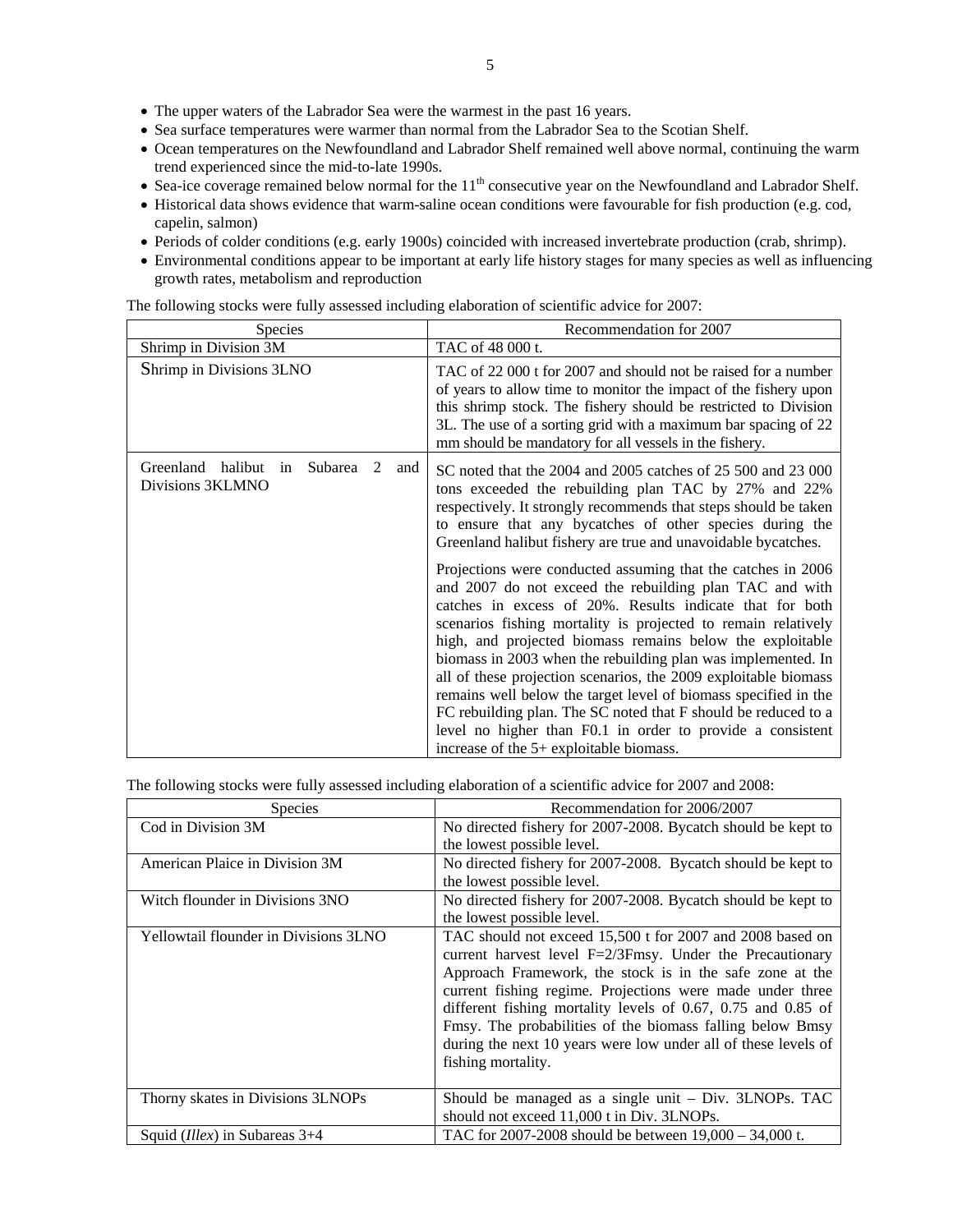The following stocks were monitored and the SC found no significant change in the status for any of these stocks. There was no reason to change the advice given:

- Cod at Div. 3NO
- American plaice in Div. 3LNO
- Witch flounder in Div. 3L
- Redfish in Div. 3M
- Redfish in Div. 3O
- Capelin in Div. 3NO
- White Hake in Divs. 3NO

Following special requests by the Fisheries Commission the following advice or comments were presented:

| Species/Stocks/Topics                     | Advice and/or Comments                                                                                                     |
|-------------------------------------------|----------------------------------------------------------------------------------------------------------------------------|
| Redfish in Division 3O (mesh size)        | The reduction of mesh size from 130 to 90-100 mm for<br>bottom trawl fisheries is not supported.                           |
| Spiny Dogfish                             | Spiny dogfish occurring in the NRA constitute only a tiny                                                                  |
|                                           | fraction of the northwest Atlantic population. Only $fish > 58$                                                            |
|                                           | cm are observed on the Grand Banks indicating that early life                                                              |
|                                           | history does not occur there.                                                                                              |
| <b>Black Dogfish</b>                      | Black dogfish is a bathydemersal species distributed along the                                                             |
|                                           | entire length of Canadian and NRA slope waters mainly at                                                                   |
|                                           | depths > 700 m and also in the Laurentian Channel at depths                                                                |
|                                           | of 350-600 m. Information on stock structure is conjectural                                                                |
|                                           | but all evidence suggests that black dogfish in Canadian                                                                   |
|                                           | waters form a single stock and is different from those off                                                                 |
|                                           | Greenland.                                                                                                                 |
| Pelagic Sebastes mentella (redfish) in    | ICES continues to work on stock identity. Current studies are                                                              |
| Subareas 1-3 and adjacent ICES Area       | inconclusive. ICES recommended no fishing take place unless                                                                |
|                                           | there are clear indications of recovery.                                                                                   |
| Identification of deepwater habitats and  | SC recommends that criteria are developed for identifying                                                                  |
| Ecologically and Biologically Significant | sensitive areas. The collection of biological information                                                                  |
| Areas (EBSA)                              | important for safeguarding habitats from CP fishing surveys                                                                |
|                                           | be incorporated as a standard routine in the surveys in the                                                                |
|                                           | area, and further studies on bycatch be undertaken. Fishing in<br>sensitive areas, for example on and around sea mounts be |
|                                           | monitored possibly by the provision of summary information                                                                 |
|                                           | based on VMS. Contracting Parties should identify the                                                                      |
|                                           | expertise necessary to allow SC in addressing issues relating                                                              |
|                                           | to safeguarding habitats.                                                                                                  |
| Observer Program                          | SC recommends that scientific sampling by the NAFO                                                                         |
|                                           | Observer Program should manage to cover sampling catches                                                                   |
|                                           | of those CPs that do not have their own programs, and that the                                                             |
|                                           | electronic recording forms designed by the Secretariat be                                                                  |
|                                           | adopted for use by the NAFO Observer Program for that                                                                      |
|                                           | purpose.                                                                                                                   |
| Seals                                     |                                                                                                                            |
|                                           |                                                                                                                            |
|                                           | NAMMCO's request to be included in the ICES-NAFO WG<br>on Harp and Hooded Seals is rejected.                               |

#### **b) Other issues (as determined by SC)**

- **STATLANT21**. The SC Chair apprised the FC of the new deadline for the submission of STATLANT 21A and STATLANT 21B fisheries statistics -- May 01 and August 31, respectively.
- **VMS on catch and effort data be made available to SC for stock assessment purposes**. Concerns were expressed about the confidentiality issues in making the VMS data available. A proposal was made to make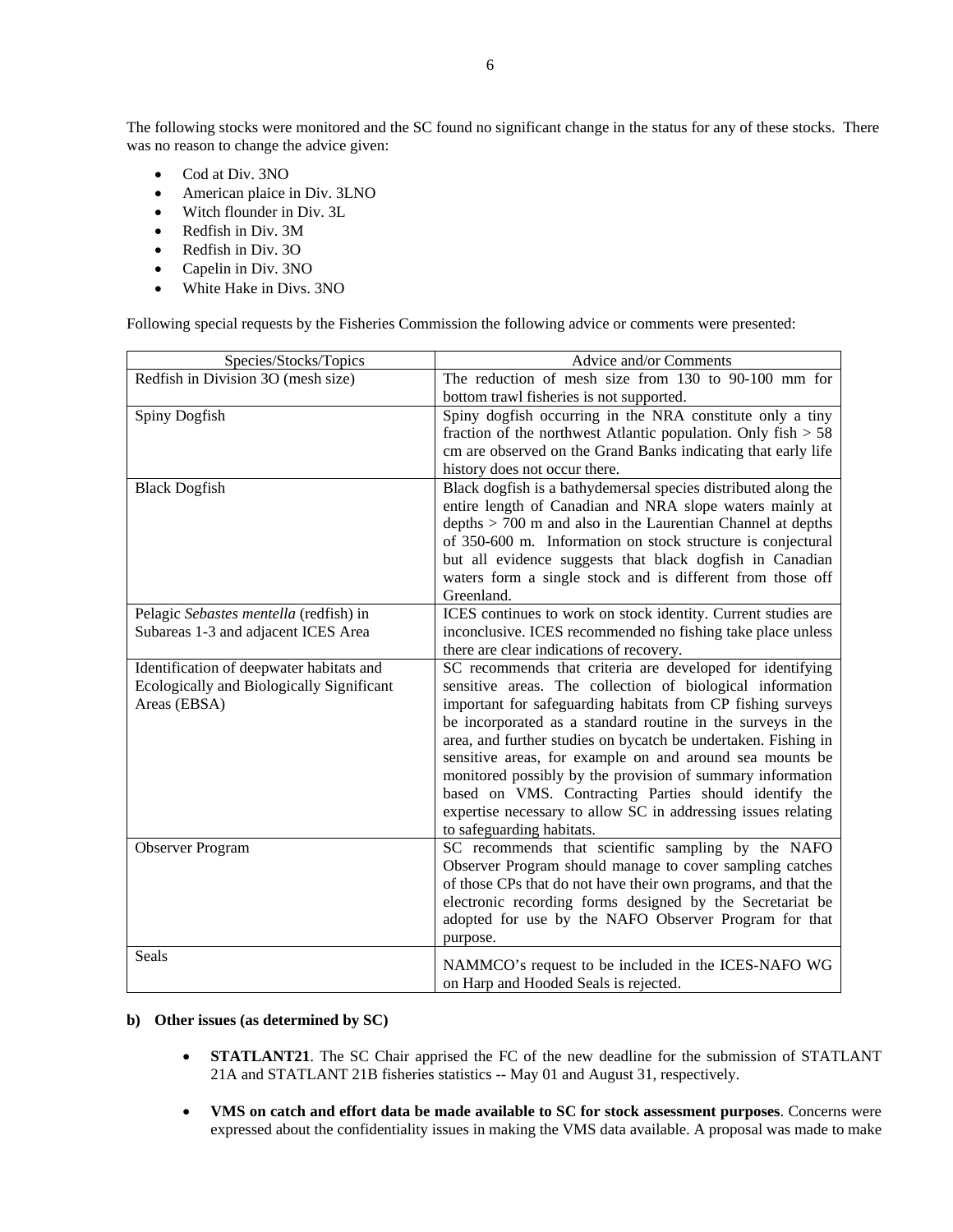the VMS data available in summary form conforming to the confidentiality requirement (FC WP 06/13 Rev.). The proposal was **adopted**. (Annex 5)

- **Proposal to require monthly provisional catch submissions by flag State.** The EU indicated that this will entail difficulty in implementation. No action was taken on this proposal.
- **OMEGA Mesh Gauge**. FC was informed that this instrument for measuring mesh sizes was adopted by SC as the standard tool in its scientific studies. FC might consider this instrument for the inspectors to use for compliance/inspection purposes. FC referred this matter to STACTIC.

#### **11. Management and Technical Measures for Fish Stocks in the Regulatory Area, 2007**

## **11.1 Cod in Div. 3M**

In accordance with the scientific advice, it was decided that the moratorium and other provisions for this stock be continued in 2007 and 2008. By-catch provisions as formulated in the NAFO CEM Article 9 apply.

## **11. 2 American plaice in Div. 3M**

In accordance with the scientific advice, it was decided that the moratorium and other provisions for this stock be continued in 2007 and 2008. By-catch provisions as formulated in the NAFO CEM Article 9 apply.

## **11.3 Shrimp in Div. 3M**

The Scientific Council recommended a TAC of 48 000 t for this stock. There was no unanimous agreement regarding management measures for this stock. Iceland maintained its previous position that the provisions and measures in the NAFO CEM concerning this stock are contrary to the scientific advice. The Fisheries Commission decided that the 2006 provisions be applied in 2007 and noted the reservation of Iceland.

A proposal to revise the CEM articles relevant to 3M shrimp fisheries (FC Working Paper 06/24) – Article19 Product Labelling Requirements, and Article 20 Recording of Catch and Stowage – was **adopted**. (Annex 6)

## **12. Management and Technical Measures for Fish Stocks Straddling National Fishing Limits, 2007**

### **12.1 Witch flounder in Divs. 3NO**

In accordance with the scientific advice, it was decided that the 2006 moratorium and other provisions for this stock be continued in 2007 and 2008. By-catch provisions as formulated in the NAFO CEM Article 9 apply.

## **12.2 Yellowtail flounder in Divs. 3LNO (PA framework)**

The USA proposed a TAC of 17 200 for years 2007-2008 and an allocation scheme described in FC Working Papers 06/2 and 06/20. No consensus was reached on this proposal. It was decided that the allocation scheme of 2006 be applied in 2007. The TAC is 15 500 t, based on the scientific advice. The USA registered its reservation to this decision.

## **12.3 Thorny skate in Divs. 3LNO**

It was agreed that the TAC of 13 500 t and the allocation scheme be maintained for 2007. The US noted that the SC advice for this stock is 11 000 t in Divs.3LNOPs.

### **12.4 Squid (***Illex***) in Subareas 3 and 4**

It was agreed that the TAC of 34 000 t and the allocation scheme be maintained for 2007 and 2008. Canada has noted that this stock has shown a potential for increased productivity and reserves the option to consider a higher TAC for 2008.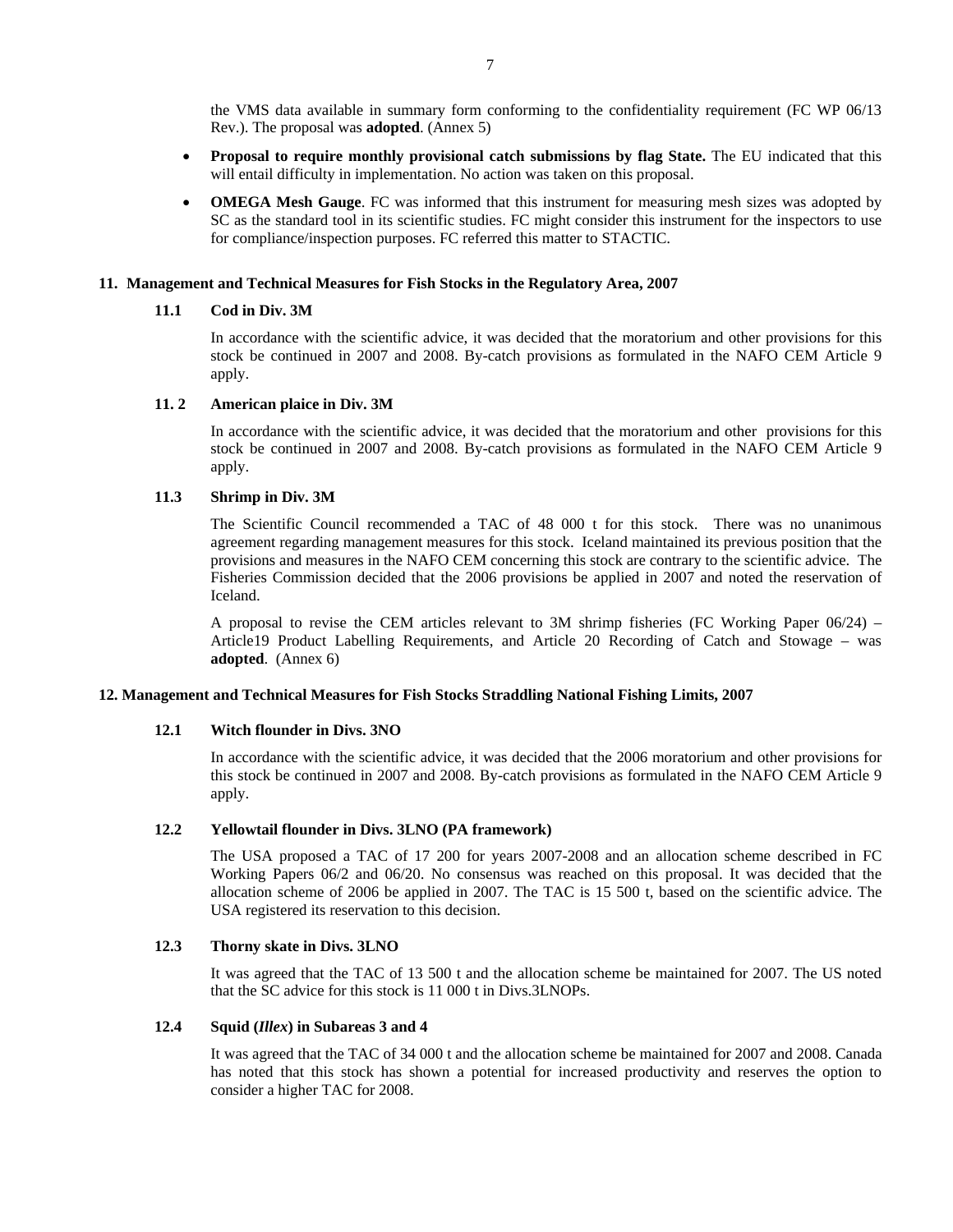#### **12.5 Greenland halibut in Subarea 2 and Divs. 3KLMNO (rebuilding plan)**

 It was decided that the Rebuilding Plan for Divs. 3LMNO Greenland halibut will be continued for 2007. Therefore, the TAC of 11 856 t in Divs. 3LMNO for 2007 which had been adopted in the framework of the Rebuilding Plan will remain unchanged. According to the Rebuilding Plan, the TAC for Greenland halibut in Subarea 2 and Divisions 3KLMNO is 16 000 tons for 2007.

#### **12.6 Shrimp in Divs. 3LNO**

No action was taken concerning the TAC and the allocation scheme. Based on the SC advice, the TAC for 2007 remains at the 2006 level, i.e. 22 000 t. It was also decided that the provisions of the 2006 allocation scheme be applicable in 2007. The reservation of Denmark (in respect of Faroes and Greenland) on the allocation scheme was noted.

A proposal to revise the CEM Articles relevant to 3L shrimp fisheries (FC Working Paper 06/24) – Article 6 Shrimp in Division 3L, Article 19 Product Labelling Requirements, and Article 20 Recording of Catch and Stowage – was **adopted**. (Annex 6)

A proposal from Denmark (in respect of the Faroes and Greenland) to amend the time restrictions for 3L fishery (FC WP 06/15) was **adopted**. (Annex 7)

#### **12.7 Pelagic** *Sebastes mentella* **(oceanic redfish) in the NAFO Convention Area**

It was decided that the TAC in 2007 is 16 914 t. The allocation scheme of the 2006 provision applies in 2007. The TAC is based on a 17% reduction of TAC for this shared stock by NEAFC effective March 14, 2006. It was noted that the 2007 TAC may be revised accordingly when NEAFC determines its new TAC in November 2006, following the procedure described in Footnote 10 of the Quota Table.

The proposal to append an item e) paragraph 1 of Article 10 of the CEM was **adopted** to read (FC Working Paper 06/17 Rev.): Article 10. Gear Requirements 1. Minimum authorized mesh size shall be as follows: e) 100 mm for pelagic *Sebastes mentella* (oceanic redfish) in Sub-area 2 and Divisions 1F & 3K. (Annex 8)

Footnote 10 was revised to read: "In case of the NEAFC decision which modifies the level of TAC in 2007 as compared with 2006, these figures shall be accordingly adjusted by NAFO and formalized through a mail vote."

#### **12.8 Redfish in Div. 3O (minimum mesh size)**

In view of the Scientific Council stand that it does not support reducing the current minimum mesh size of 130 mm of bottom trawl gears for this fishery, deliberations ensued on the issue of harmonization of the mesh size regulations in the Canadian EEZ (currently 90 mm) and NAFO Regulatory Area. The FC has forwarded a request to the SC to evaluate the scientific justification of the mesh size harmonization (item 8 of FC Working Paper 06/22) (Annex 11), addressing among others the ramifications on the bycatch of American plaice and cod.

# **12.9 Management of Currently Unregulated Stocks**

## **i. Spiny dogfish**

## **ii. Black dogfish**

No specific management measures were formulated for these elasmobranch species. The USA stressed that at the 1998 Annual Meeting, a recommendation from the Scientific Council that catch reporting of elasmobranchs (sharks, skates, rays and chimaeras) be made in a maximum degree of detail, i.e. species level was adopted. The detailed reporting has never been practiced as confirmed by the Scientific Council. The USA reiterated that the practice of catch reporting of elasmobranchs should be consistent with the 1998 adopted recommendation, and that progress should be reported for consideration at the 2007 Annual Meeting (FC Working Paper 06/12).

The Quota Table for 2007, Effort Allocation Scheme for Shrimp Fishery in NAFO Division 3M, 2007 and Rebuilding Plan for 3LMNO Greenland halibut (CEM Annexes I.A, I.B, I.C, respectively) can be found in Annex 9 to this Report.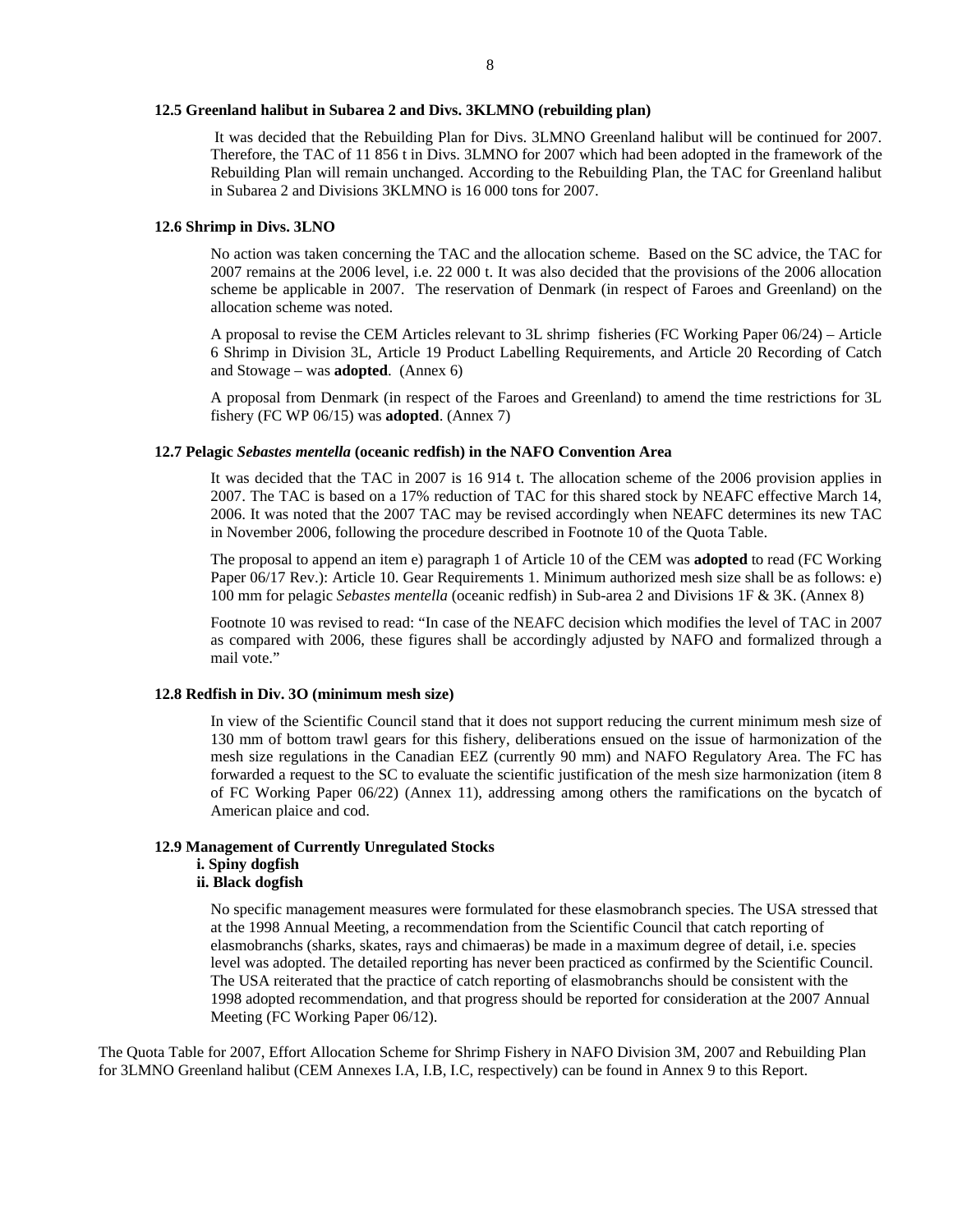#### **13. Structure and Coverage of Observer Program**

Iceland proposed an Observer Scheme based on the Pilot Project on Observers as an option to the current observer program (STACTIC WP 06/33 Rev. 3). The proposed scheme, according to Iceland, has proven to be less costly and more efficient than the current observer program. It entails 25% coverage in contrast to the 100% in the current scheme. Contracting Parties will have the option to implement either the proposed or the existing observer scheme. The proposal was supported by Norway, Denmark (in respect of Faroes and Greenland), and the EU. Russia expressed support for the current Observer Scheme. Ukraine expressed its reservation on the proposal maintaining that any observer scheme should have coverage not lower than 50%. The proposal was **adopted** noting the position of Russia and the reservation of Ukraine. (Annex 10)

## **14. Reform of NAFO (issues outlined in paragraph 5 of the St. John's Declaration)**

Canada presented a discussion paper on the management fishing capacity in the NAFO Regulatory Area (FC Working Paper 06/9) and a proposal for an action plan on fishing capacity management (FC Working Paper 06/10). The proposed action plan entails establishment of a working group to define and assess the problem of overcapacity in fisheries that could undermine the conservation objectives of NAFO. Under the action plan, the working group would make recommendations to the Fisheries Commission on corrective actions and develop a formal NAFO Plan of Action for the Management of Fishing Capacity in all its fisheries. The EU indicated it deals with the issue of management of fishing capacity concerning its fleet as an "everyday issue" and considers the proposal in its current form redundant. There was no further discussion on the proposal and no action was taken at the meeting.

### **15. Formulation of Request to the Scientific Council for scientific advice on the management of fish stocks in 2008**

The Fisheries Commission **adopted** the paper containing its request for scientific advice to the Scientific Council (FC WP 06/22 Rev.). (Annex 11)

#### **V. Ecosystem Considerations** (Items 16 -17)

## **16. Areas of Ecological and Biological Significance in the NAFO Area.**

A resolution proposed by USA and Japan on protecting sea turtles in the NAFO Convention Area (FC WP 06/14) was **adopted.** (Annex 12)

With the objective of protecting vulnerable habitats and other ecologically sensitive areas in the NAFO Area, Canada proposed a closure to all fishing activities on and around four seamounts within the defined coordinates. Russia expressed its view that the closure should be limited only to bottom fishing gears. The President (who chaired the meeting when this item was discussed) gave the task to the Secretariat to revise the text of the proposal by incorporating the term "demersal" or "groundfish" to accommodate the position of Russia. The proposal (FC WP 06/11 Rev. 5) was **adopted** with this understanding. (Annex 13). It was also agreed that this action was an initial step that could be followed by additional action.

## **17. Role of Seals in the Marine Ecosystem**

Denmark (in respect of Faroes and Greenland) expressed surprise at the recommendation of the SC to reject NAMMCO's request to be included in the NAFO-ICES Working Group on Harp and Hooded Seals, noting that the SC had itself recognised the need to seek expertise in other international bodies on questions related to the ecosystem. Recognizing the importance of seals as top predators in the fisheries ecosystem, it was stressed that NAFO should be abreast with the latest available information on the role of seals and their impact on fish stocks in the NAFO area. In this regard, SC was requested to provide the Fisheries Commission at its next Annual Meeting with an update on the knowledge related to the role of seals in the marine ecosystem of the Northwest Atlantic, taking into account the work of other relevant organizations, including ICES and NAMMCO (see item 7 of FC WP 06/22 Rev.). (Annex 11)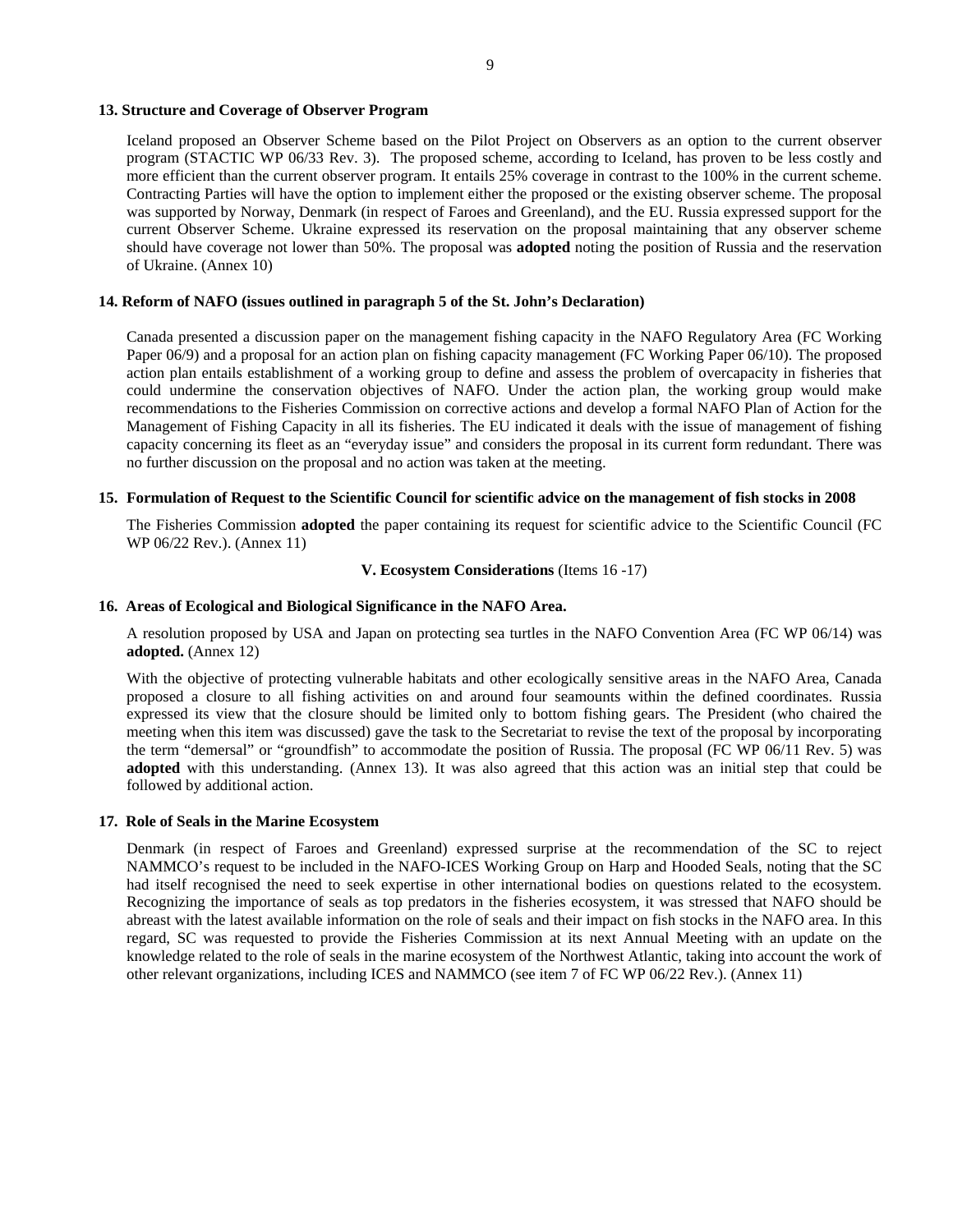## **VI. Closing Procedure** (Items 18-20)

# **18. Time and Place of the Next Meeting**

This item was deferred to the General Council which decided that the next Annual Meeting will be held during 24-28 September 2007 in Lisbon, Portugal.

#### **19. Other Business**

#### **i. Election of Vice-Chair**

Kate Sanderson of Denmark (in respect of Faroes and Greenland) was unanimously elected Vice Chair to replace Kolbeinn Arnason of Iceland.

## **20. Adjournment**

The meeting was adjourned at 14:00 on Friday, 22 September 2006.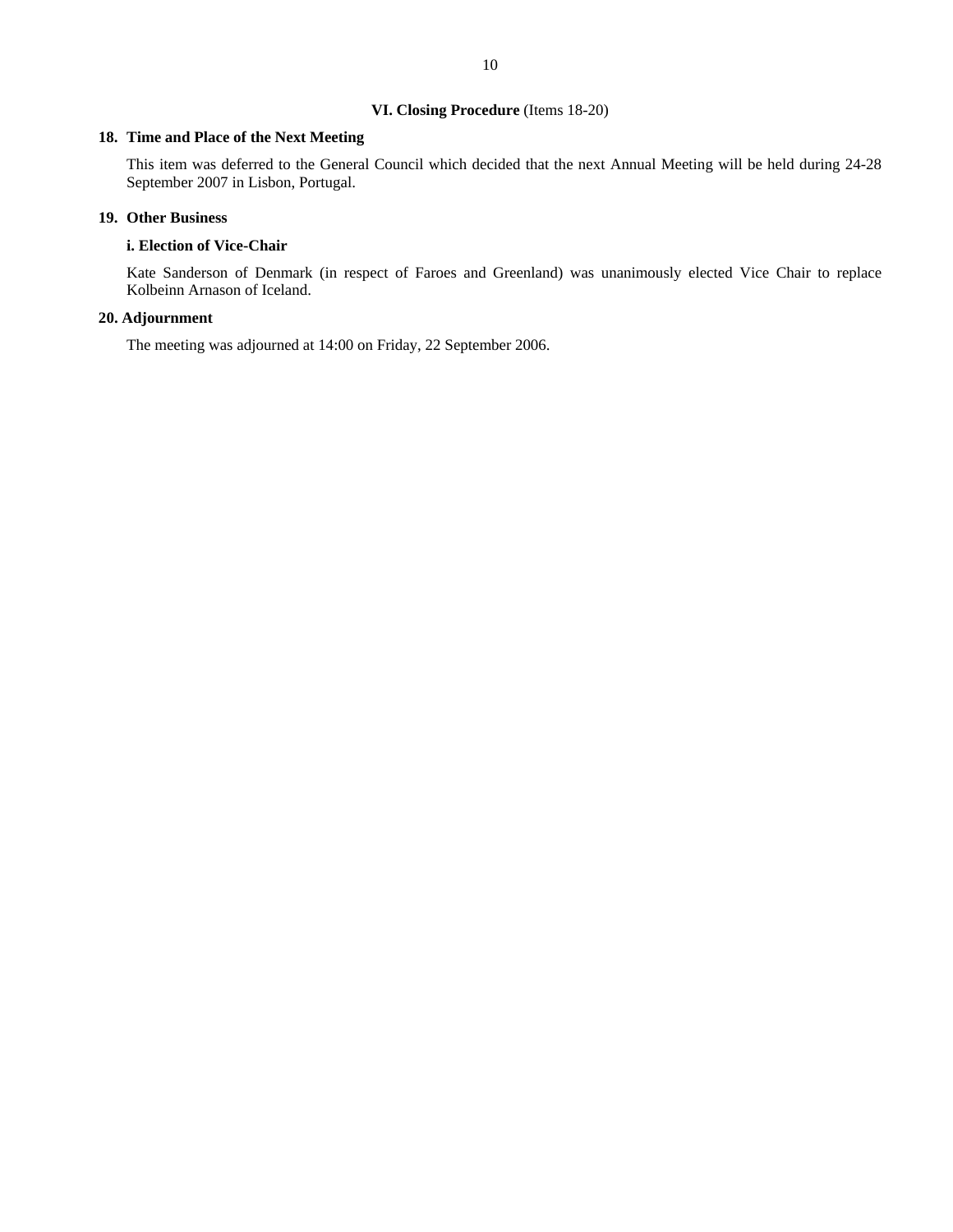## **Annex 1. List of Participants**

### **CANADA**

#### **Head of Delegation**

David Bevan, Assistant Deputy Minister, Fisheries and Aquaculture Management, Fisheries and Oceans Canada, 200 Kent Street, Ottawa, Ontario K1A 0E6 Phone: +613 990 9864 – Fax: +613 990 9557 – bevand@dfo-mpo.gc.ca

#### **Alternate (General Council)**

Guy Beaupré, Director General, International Affairs Directorate, Fisheries and Oceans Canada, 200 Kent Street, Ottawa, Ontario K1A 0E6 Phone: +613 993 1873 – Fax: +613 993 5995 – E-mail: beaupreg@dfo-mpo.gc.ca

#### **Representatives**

David Bevan (see address above)

Earle McCurdy, President, Fishermen, Food and Allied Workers Union/CAW, P. O. Box 10, St. John's, Newfoundland & Labrador A1C 5H5

Phone: +709 576 7276 - Fax: +709 576 1962 – E-mail: emccurdy@ffaw.nfld.net

Derrick Rowe, Chairman, Marport Canada Inc., 50 Harbour Drive, St. John's, NL A1C 6J4

Phone: +709 757 5757 – Fax: +709 757 5858 – E-mail: drowe@marport.com

#### **Advisers**

Chris Allen, Senior Advisor, Fisheries, Environment & Biodiversity Science Directorate, Fisheries and Oceans Canada, 200 Kent Street, 12th Floor, Ottawa, Ontario K1A 0E6 Phone: +613 990 0105 - Fax: +613 954 0807 – E-mail: allenc@dfo-mpo.gc.ca Jim Baird, Associate Regional Director General, Newfoundland and Labrador Region, Fisheries and Oceans Canada, P. O. Box 5667, St John's, Newfoundland & Labrador A1C 5X1 Phone: +709 772 2420 - Fax: +709 772 2387 - E-mail: **bairdj@dfo-mpo.gc.ca** Bill Brodie, Senior Science Coordinator / Advisor, NAFO, Newfoundland and Labrador Region, Science Br., 80 East White Hills Rd., P. O. Box 5667, St. John's, Newfoundland & Labrador A1C 5X1 Phone: +709 772 3288 - Fax: +709 772 4105 - E-mail: brodieb@dfo-mpo.gc.ca Willie Bruce, Regional Director, Fisheries Management, DFO, Newfoundland and Labrador Region, P. O. Box 5667, St. John's, NL A1C 5X1 Phone: +709 772 4543 – Fax: +709 772 2046 – E-mail: brucew@dfo-mpo.gc.ca Russ Carrigan, Fishery Products International, 70 O'Leary Ave., P. O. Box 550, St. John's, Newfoundland & Labrador A1C 5L1 Phone: +709 570 0130 – Fax: +709 570 0479 – E-mail: rcarrigan@fpil.com Bruce Chapman, Executive Director, Groundfish Enterprise Allocation Council, 1376 Revell Drive, Manotick, Ontario K4M 1K8 Phone: +613 692 8249 - Fax: +613 692 8250 - E-mail: bchapman@sympatico.ca G. Michael Cherry, Fisheries and Oceans Canada, Maritime Region, 176 Portland St., Marine House, P. O. Box 1035, Dartmouth, N.S. B2Y 4T3 Phone: +902 429 2392 – Fax: +902 426 8003 – E-mail: cherrym@mar.dfo-mpo.gc.ca Eugene Colbourne, Science Br., DFO, Newfoundland & Labrador Region, P. O. Box 5667, St. John's, Newfoundland & Labrador A1C 5X1 Phone: +709 772 6106 - Fax: +709 772 4105 - E-mail: colbourn@dfo-mpo.gc.ca Robert Day, International Coordination and Policy Analysis, Fisheries and Oceans Canada, 200 Kent St., Ottawa, Ontario K1A 0E6 Phone: +613 991 6135 – E-mail: dayr@dfo-mpo.gc.ca Amos Donohue, Senior Counsel, Public International Law and Activities Section, Department of Justice, 284 Wellington Street, Office 3307, Ottawa, Ontario K1A 0H8 Phone: + 1 613 952 3724 – Fax: +1 613 941 1971 – E-mail: adonohue@justice.gc.ca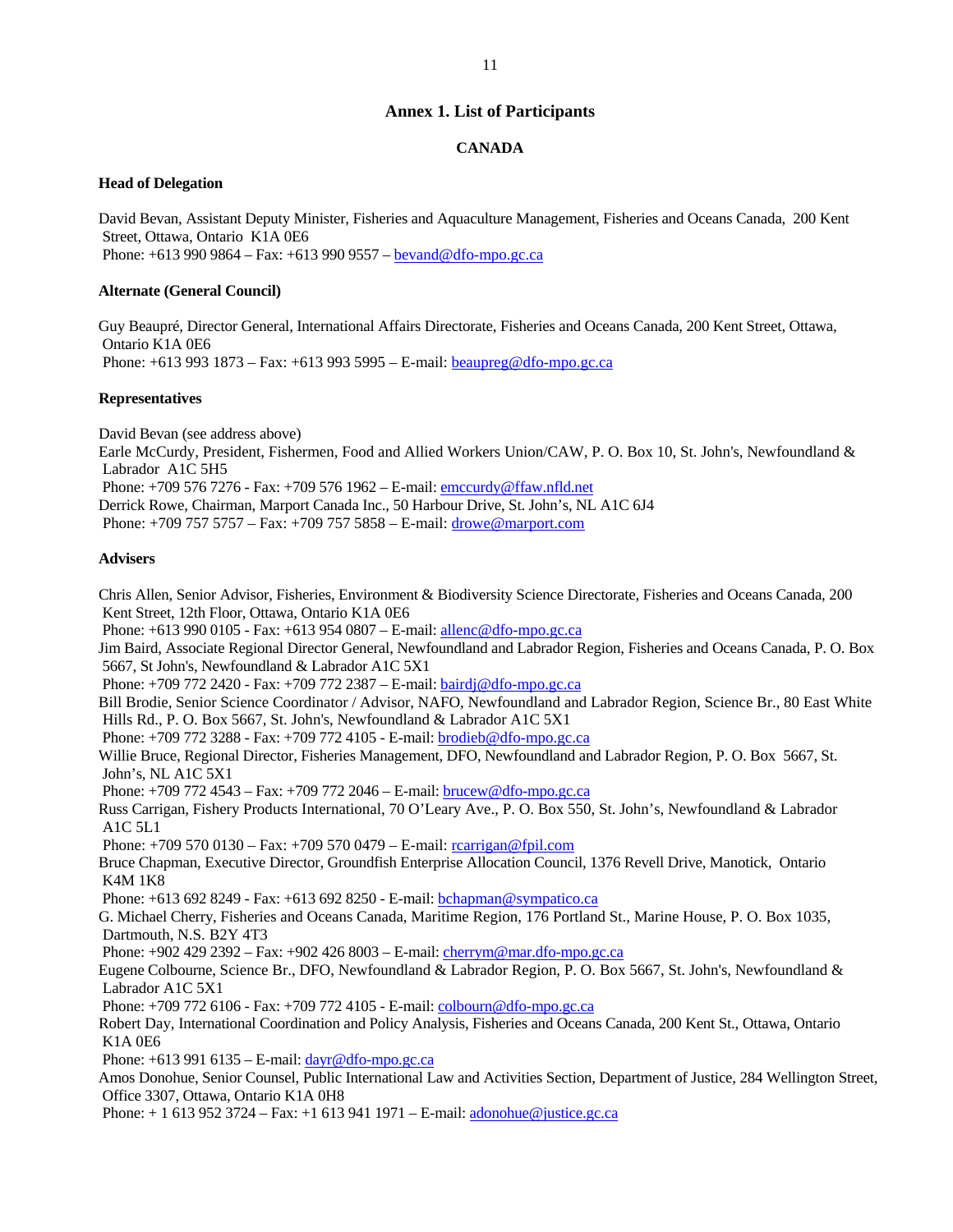Tom Dooley, Director, Resource Policy, Dept. of Fisheries and Aquaculture, P. O. Box 8700, St. John´s, Newfoundland & Labrador A1B 4J6 Phone: +709 729 0335 – Fax: +709 729 1117 – E-mail: tdooley@gov.nl.ca Bob Fagan, Communications Officer, Northwest Atlantic Fisheries Center, 1 East White Hills Road, P. O. Box 5667, St. John's, NL A1C 5X1 Phone: +709 772 7627 – Fax: +709 772 4880 – E-mail: faganr@dfo-mpo.gc.ca Wayne Follett, Regional Director General, Newfoundland Region, Fisheries and Oceans Canada, P. O. Box 5667, St. John's, Newfoundland & Labrador A1C 5X1 Phone: +709 772 4417 – Fax: +709 772 6306 – E-mail: follettw@dfo-mpo.gc.ca Jorgen Hansen, Senior Advisor, Resource Management, Scotia-Fundy Sector, Fisheries & Oceans Canada, 176 Portland St., 5<sup>th</sup> Floor, Marine House, P. O. Box 1035, Dartmouth, N.S. B2Y 4T3 Phone: +902 426 9046 – Fax: +902 426 9683 – E-mail: hansenj@mar.dfo-mpo.gc.ca Morley Knight, Director, Conservation and Protection Div., Fisheries Management, Dept. of Fisheries and Oceans, P. O. Box 5667, St. John's, NL A1C 5X1 Phone: +709 772 4494 – Fax: +709 772 5983 – E-mail: knightm@dfo-mpo.gc.ca Brian Lester, Advisor, Resource Management, Dept. of Fisheries and Oceans, 200 Kent Street, Ottawa, Ontario K1A 0E6 Phone: +613 990 0090 – Fax: +613 990 7051 – E-mail: lesterb@dfo-mpo.gc.ca Keith Lewis, Oceans Law Section (JLOA), Oceans and Environmental Law, Foreign Affairs and International Trade Canada, 125 Sussex Drive, Ottawa, Ontario K1A 0G2 Phone: +613 944 3077 – Fax : +613 992 6483 – E-mail : keith.lewis@international.gc.ca Jeff MacDonald, Director, Atlantic Fisheries & International Governance, International Affairs Directorate, Stn. 8E213, Fisheries and Oceans Canada, 200 Kent Street, Ottawa, Ontario K1A 0E6 Phone: +1 613 993 1860 – Fax: +1 613 993 5995 – E-mail: macdonaldjeff@dfo-mpo.gc.ca Patrick McGuinness, President, Fisheries Council of Canada, #900 – 170 Laurier Avenue West, Ottawa, Ontario K1P 5V5 Phone: +1 613 727 7450 – Fax: +1 613 727 7453 – E-mail: pmcguinness@fisheriescouncil.org Peter Matthews, Clearwater Seafoods Limited Partnership, P. O. Box 459, Lunenburg, N.S. B0J 2C0 Phone: +902 634 2692 – Fax: +902 634 8357 – E-mail: pmatthews@clearwater.ca Brent Napier, International Fisheries Officer, International Affairs Directorate, Fisheries and Oceans Canada, 8E-234, 200 Kent St., Ottawa, Ontario K1A 0E6 Phone: +613 998 3805 – Fax: +613 990 9557 – E-mail: napierb@dfo-mpo.gc.ca Michael O'Connor, Managing Director, Icewater Harvesting Inc., P. O. Box 89, Arnold's Cove, NL A0B 1A0 Phone: +902 482 7747 – Fax: +902 482 8146 – E-mail: mcoconnor@eastlink.ca Alastair O'Rielly, Deputy Minister, Dept. of Fisheries and Aquaculture, P. O. Box 8700, Petten Bldg., St. John's, NL A1B 4J6 Phone: +709 729 3707 – Fax: +709 729 4219 – E-mail: aorielly@gov.nl.ca Dave Orr, Research Biologist, Shrimp, Shellfish Section, Aquatic Resources Div., Science Br., Fisheries and Oceans Canada, Newfoundland & Labrador Region, 80 East White Hills Rd., P. O. Box 5667, St. John's, Newfoundland & Labrador A1C 5X1 Phone: +709 772 7343 – Fax: +709 772 4105 – E-mail: orrd@dfo-mpo.gc.ca Christiane Parcigneau, Senior Communications Advisor, Public Affairs and Strategic Communications, Communications Br., Fisheries and Oceans Canada, 200 Kent St., 13t Fl., Stn. 13E255, Ottawa, Ontario K1A 0E6 Phone: +1 613 998 1530 – Fax: +1 613 990 1866 – E-mail: parcigneauC@dfo-mpo.gc.ca Christine Penney, Director of Corporate Affairs, Clearwater Seafoods Ltd. Partnership, 757 Bedford Highway, Bedford, Nova Scotia B4A 3Z7 Phone: +902 457 2348 – Fax: +902 443-8443 – E-mail: cpenney@clearwater.ca Rosalind Perry, Executive Director, Northern Coalition, P. O. Box 6421, 189 Water St., Suite 301, St. John's, Newfoundland & Labrador Phone: +709 722 4404 – Fax: +709 722 4454 – E-mail: rwalsh@nfld.net Don Power, Science Br., Fisheries and Oceans Canada, Newfoundland & Labrador Region, 80 East White Hills Rd., P. O. Box 5667, St. John's, Newfoundland & Labrador A1C 5X1 Phone: +709 772 4935 – Fax: +709 772 4105 – E-mail: powerd@dfo-mpo.gc.ca Clary Reardon, Manager, Marine and Coastal Advisory Services, Fisheries and Aquaculture, Marine Fisheries, 5151George St.,  $6<sup>th</sup>$  Floor, P. O. Box 2223, Halifax, N.S. B3J 3C4 Phone: +902 424 0349 – Fax: +902 424 1766 – E-mail: reardonc@gov.ns.ca Lori Ridgeway, Director General, International Coordination and Policy Analysis, Fisheries and Oceans Canada, 200 Kent St., 14<sup>th</sup> Floor, Ottawa, Ontario K1A 0E6 Phone: +613 993 1914 – Fax: +613 990 9574 – E-mail: RidgewayL@dfo-mpo.gc.ca Marie-Eve Rouleau, Fisheries and Oceans Canada, Atlantic Affairs Div., 200 Kent Street, Ottawa, Ontario K1A 0E6 Phone: +613 990 9387 – Fax: +613 993 5995

12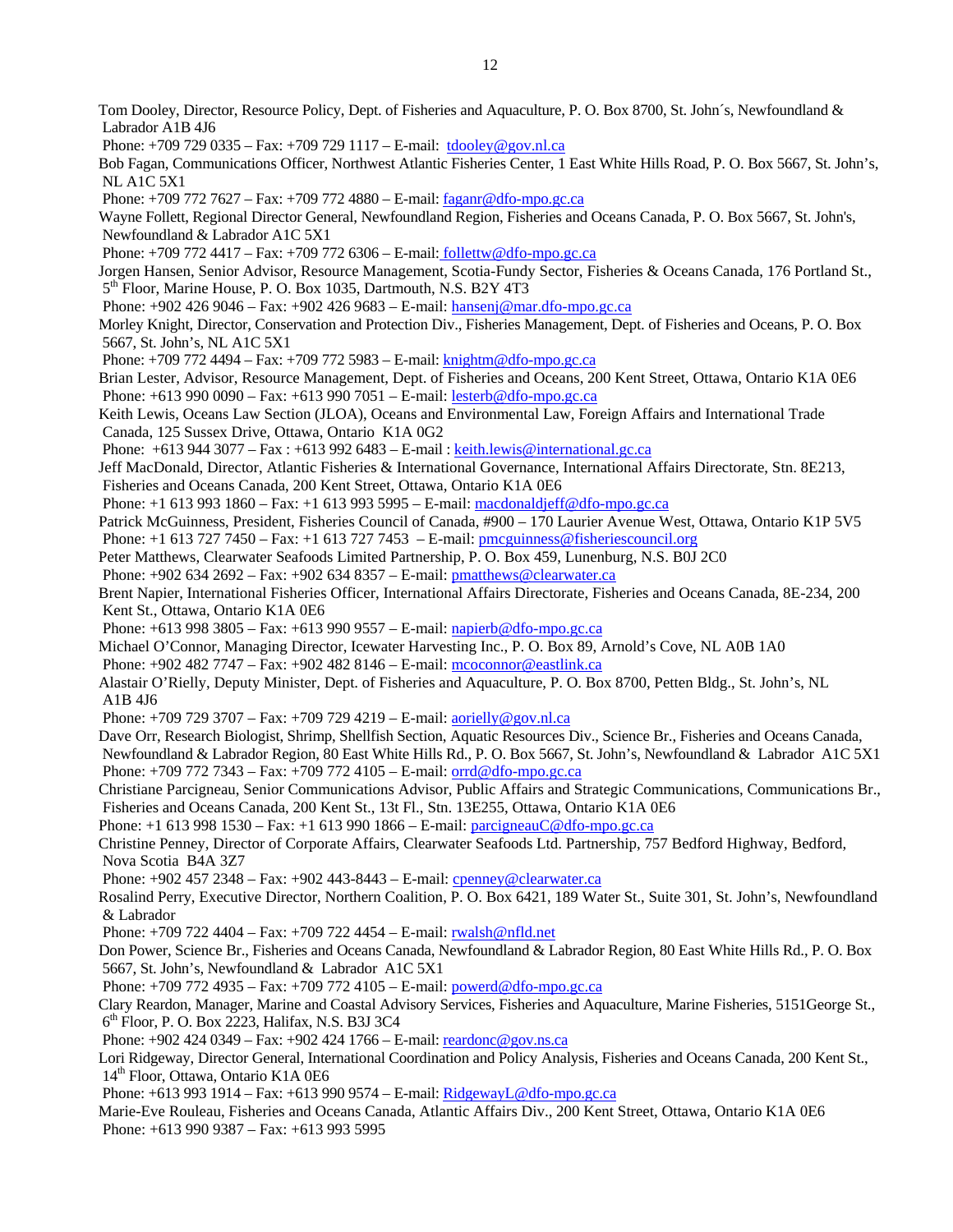Faith Scattolon, Regional Director General, Fisheries and Oceans Canada, Maritime Region, 176 Portland St., Marine House, P. O. Box 1035, Dartmouth, N.S. B2Y 4T3

Phone: +1 902 426 2481 – Fax: +1 902 426 5034 – E-mail: scattolonf@mar.dfo-mpo.gc.ca

Beverley Sheppard, Manager, Harbour Grace Shrimp Co. Ltd., P. O. Box 580, Harbour Grace, NL A0A 2MO Phone: +709 596 8000 – Fax: +709 596 8002 – E-mail: bsheppard@hgsc.ca

Max Short, Special Advisor, NAFO, Fisheries Management Br., Dept. of Fisheries and Oceans, P. O. Box 5667, St. John's, Newfoundland and Labrador A1C 5X1

Phone: +709 772 6369, Cell +709 682 5110 – Fax: +709 772 2046 – E-mail: shortm@dfo-mpo.gc.ca

Paul Steele, Director-General, Conservation and Protection, Fisheries Management, Fisheries and Oceans, Canada, 200 Kent Street, Ottawa, Ontario K1A 0E6

Phone: +613 990 0109 – Fax +613 941 2718 – E-mail: steelep@dfo-mpo.gc.ca

Bob Steinbock, Senior International Fisheries Advisor, Atlantic Affairs & International Governance Div., International Affairs Directorate, Fisheries & Aquaculture Management, Fisheries and Oceans Canada, 200 Kent St., Ottawa, Ontario K1A 0E6

Phone: +613 993 1836 – Fax: +613 993 5995 – E-mail: steinbob@dfo-mpo.gc.ca

Roger Stirling, President, Seafood Producers Association of Nova Scotia, P. O. Box 991, Dartmouth, NS B2Y 3Z6 Phone: +902 463 7790 – Fax: +902 469 8294 – E-mail: spans@ns.sympatico.ca

Leo Strowbridge, Director, International Programs and Corporate Services, Fisheries Management Br., Fisheries & Oceans Canada, P. O. Box 5667, St. John's, Newfoundland & Labrador A1C 5X1

Phone : +709 772 8021 – Fax : +709 772 2046 – E-mail : strowbridgel@dfo-mpo.gc.ca

Karl Sullivan, V.P. Corporate Planning, Barry Group, 139 Water Street, 8<sup>th</sup> Floor, St. John's, NL

Phone: +709 576 7292; +709 574 9245 – Fax: +709 576 8843 – E-mail: ksull@barrygroupinc.com

Scott Tessier, Chief of Staff, Office of the Minister, Fisheries and Oceans Canada, 200 Kent St., 15<sup>th</sup> Floor, Ottawa, Ontario K1A 0E6

Phone: +613 992 3474 – Fax: +613 947 4285 – E-mail: tessiersc@dfo-mpo.gc.ca

Jerry Ward, CEO, Baffin Fisheries Coalition, P. O. Box 6008, Iqaluit, Nunavut X0A 0H0

Phone: +867 979 3066 – Fax: +867 979 3068 – E-mail: jvward@nl.rogers.com

Lorne Wheeler, Senior Policy Advisor, Office of the Minister, Fisheries and Oceans Canada, 200 Kent St., 15<sup>th</sup> Floor, Ottawa, Ontario K1A 0E6

Phone: +613 992 3474 – Fax: +613 947 7082 – E-mail: wheelerl@dfo-mpo.gc.ca

Ben Whelan, NAFO Coordinator, Fisheries and Oceans Canada, Fisheries & Aquaculture, Management Br., P. O. Box 5667, St. John's, Newfoundland and Labrador A1C 5X1

Phone : +709 772 0928 – Fax : +709 772 2046 – E-mail : whelanb@dfo-mpo.gc.ca

### **CUBA**

### **Head of Delegation**

Victor Sarda Espinosa, Director of International Affairs of the Ministry of Fishing Industry,  $5^{18}$  Ave. y 246, Playa, Ciudad Habana

Phone:  $+ 2097034$ - Fax:  $+ 2049168$  – E-mail: vsarda@mip.telemar.cu

### **Adviser**

Luis Dominguez Benitez, Director of Dragnets, Avenida dul Puerto y Atares, 5/N Muelle Osvaldo Sanches, C. Habana Phone: + 861 9674 - E-mail: dragnets@pespor.telemar.cu

# **DENMARK (IN RESPECT OF FAROES AND GREENLAND)**

### **Head of Delegation**

Kate Sanderson, Counsellor, Ministry of Fisheries and Maritime Affairs, Heyksvegur 6, P. O. Box 347, FO-100 Torshavn, Faroe Islands Phone: + 298 35 32 47 - Fax: +298 35 30 37 - E-mail: kate@fisk.fo

## **Alternate**

Frederik Schmidt, Head of Section, Department of Fisheries and Hunting, Greenland Home Rule, P. O. Box 269, DK-3900, Nuuk, Greenland Phone:  $+299\,345329$  - Fax:  $+299\,324704$  - E-mail: frsc @gh.gl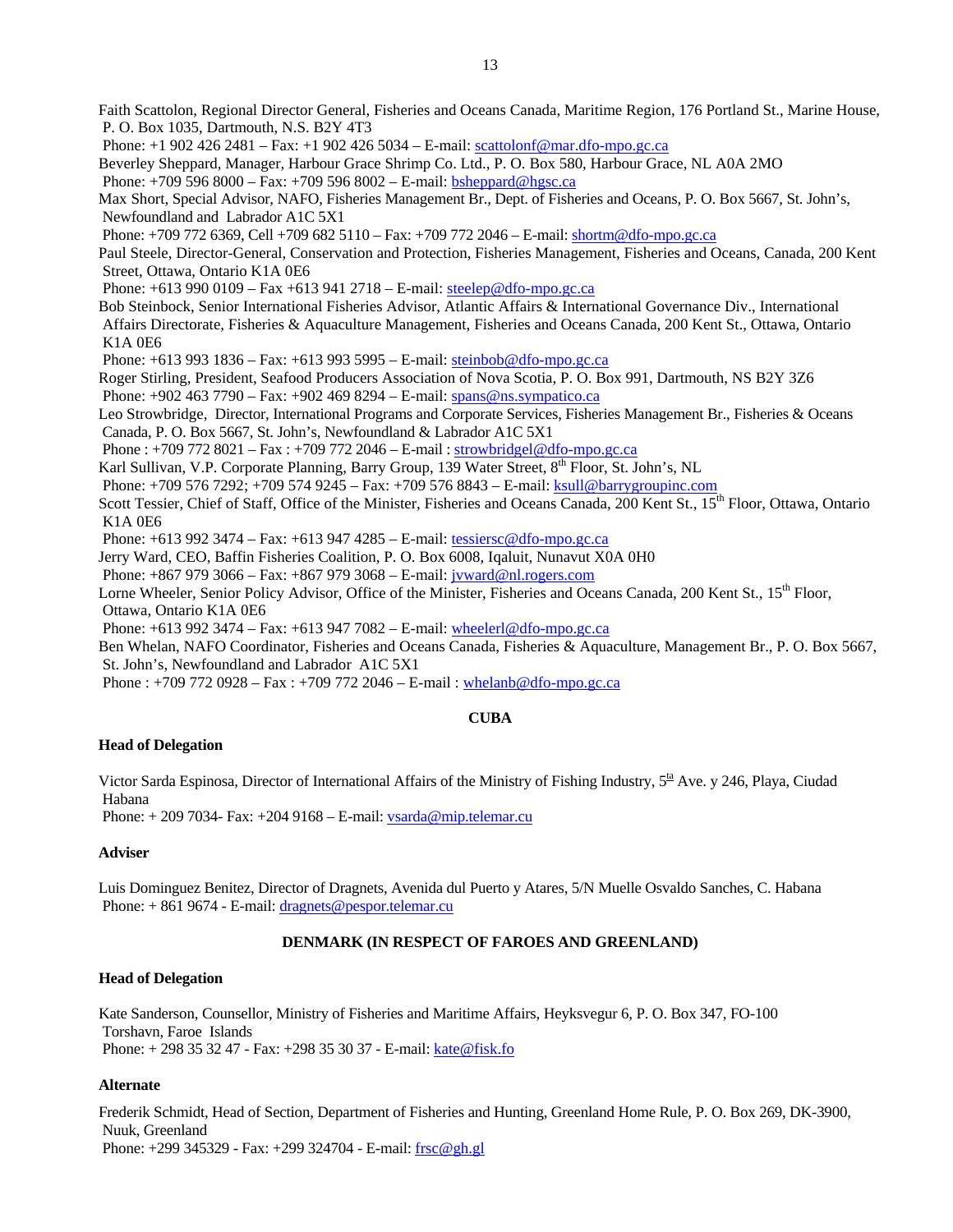## **Advisers**

Helle I. Ø. Jørgensbye Hansen, Head of Section, Gronlands Fiskerilicenskontrol, Greenland Home Rule, Postbox 501, DK-3900 Nuuk, Greenland

Phone:  $+299\,345000 - \text{Fax:} +299\,324704 - \text{E-mail: } \frac{\text{hhan} @ \text{gh.gl}}{\text{hlan}}$ 

Jóhan Joensen, Faroe Shipowners Association, Gongin 10, P.O. Box 361, FO-110 Torshavn, Faroe Islands

Phone: +298 311800 – Fax: +298 320380 – E-mail: shipown@post.olivant.fo

Simun Joensen, Fisheries Inspection, Ministry of Fisheries and Maritime Affairs, Heykavegur 6, FO-110 Torshavn, Faroe Islands

Phone: +298 353030 – Fax : +298 313981 - E-mail: simunj@fve.fo

Martin Kruse, Adviser, FMC-Manager, Fisheries Inspection, Ministry of Fisheries and Maritime Affairs, P. O. Box 347, FO-110 Torshavn, Faroe Islands

Phone: +298 311065 – Fax: +298 313981 – E-mail: martink@fve.fo

Mads Trolle Nedergaard, Fiskerilicensinspektor, Head of Unit, Gronlands Fiskerilicenskontrol, Postbox 501, DK-3900 Nuuk, Greenland

Phone: +299 345377 - Fax: +299 323235 - E-mail: mads@gh.gl

### **EUROPEAN UNION**

### **Head of Delegation**

J. Spencer, Head of Unit, International and Regional Arrangements, European Commission, Fisheries Directorate General, 200 Rue de la Loi/Wetstraat, B-1049 Brussels, Belgium

Phone: +32 2 295 6858 - Fax: +32 2 295 5700 - E-mail: edward-john.spencer@ec.europa.eu

#### **Alternate**

Valerie Laine, Principal Administrator, International and Regional Agreements, European Commission, Directorate General for Fisheries and Maritime Affairs, Rue Joseph II-99, BE-1000 Brussels, Belgium Phone: +32 2 296 5341 – Fax: +32 2 295 5700 – E-mail: valerie.laine@ec.europa.eu

#### **Advisers**

#### **(EU Commission)**

Staffan Ekwall, Principal Administrator, European Commission, DG FISH, External Policy and Markets, International and Regional Arrangements, Rue de la Loi/Wetstraat 200, B-1049 Brussels, Belgium

Phone: +32 2 299 6907 – Fax: +32 2 295 5700 – E-mail: staffan.ekwall@ec.europa.eu

Martin Newman, Principal Administrator, European Commission, DG FISH, Rue de la Loi/Wetstraat 200, B-1049 Brussels, Belgium

Phone: +32 2 295 7449 – Fax: +32 2 296 2338 – E-mail: martin.newman@ec.europa.eu

Susana Junquera, European Commission, Joseph II 99, B-1040 Brussels, Belgium

Phone: +32 2 298 4727 – Fax: +32 2 295 5700 – E-mail: susana.junquera@cec.eu.int

Jose Mesquita, European Commission, DG FISH, Rue de la Loi/Wetstraat 200, B-1049 Brussels, Belgium

Phone: +32 2 296 0706 – Fax: +32 2 296 2338 – E-mail: jose.mesquita@ec.europa.eu

Fred Kingston, Senior Adviser, Economic and Commercial Affairs, Delegation of the European Commission in Canada, 45 O'Connor Street, Suite 1900, Ottawa, Ontario, Canada K1P 1A4

Phone: +613 238 6464 – Fax: +613 238 5191 – E-mail: fred.kingston@ec.europa.eu

### **(EU Council)**

Mariano Abad Menendez, Principal Administrator, Council of the European Union, General Secretariat, DG-BIII-Fisheries, Rue de la Loi 175, B-1048 Brussels, Belgium

Phone: +32 2 285 5093 – Fax: 32 2 285 6910 - E-mail: mariano.abad@consilium.eu.int

## **(EU – Finland) (Council Presidency)**

Jarmo Vilhunen, Senior Officer, Ministry of Agriculture and Forestry, Dept. of Fisheries and Game, Mariankatu 23, P. O. Box 30, Helsinki, FI-00023

Phone: +358 9 1605 2902 - Fax: +358 9 1605 2640 - E-mail: jarmo.vilhunen@mmm.fi

## **(EU Parliament)**

Michael Topping, Principal Administartor, Committee on Fisheries, European Parliament, B-1047 Brussels, Belgium Phone: +32 2 284 3960 – Fax: +32 2 284 4909 – E-mail: mtopping@europarl.eu.int

### **(EU – Estonia)**

Els Ulman-Kuuskman, Leading Inspector, Estonian Environmental Inspectorate, Kopli 76, Tallinn 10416 Phone: +372 534 78637 – Fax: +372 676 2232 – E-mail: els.ulman@kki.ee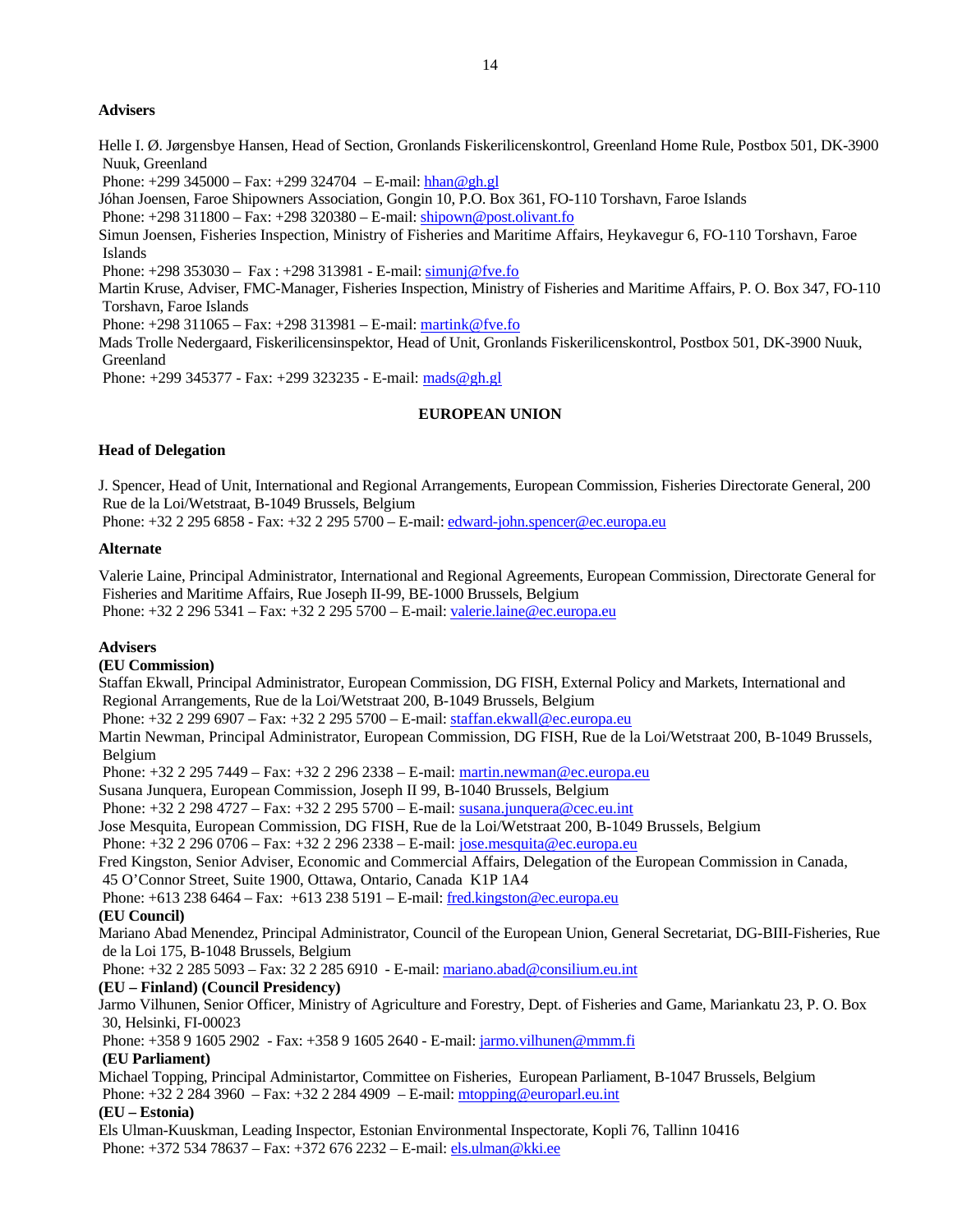Merje Frey, Deputy of Head, Fishery Economics Department, Ministry of Agriculture, Lai 39/41, Tallinn

Phone: +372 6856513 – Fax: +372 6256515 – E-mail: merje.frey@agri.ee

Kaire Martin, Fishery Resources Dept., Ministry of the Environment, Narva mnt 7a, 15172 Tallinn

Phone: +372 626 0718 - Fax: +372 626 0710 - E-mail: kaire.martin.@ekm.envir.ee

Indrek Soe, Estonian Environmental Inspectorate, Kopli 76, Tallinn 10416

Phone: +372 562 63581 – Fax: +372 676 2232 – E-mail: indrek.soe@kki.ee

Ain Soome, Director General, Fishery Resources Dept., Ministry of the Environment, Narva mnt 7a, 15172 Tallinn

Phone: +372 626 0711 – Fax: +372 626 0710 – E-mail: ain.soome@ekm.envir.ee

Hjalmar Vilhjalmsson, Manager, Reyktal AS, Veerenni 39, 10138 Tallinn

Phone: +372 6276 552 – Fax: +372 6276 555 – E-mail: reyktal@reyktal.ee

# **(EU – France)**

Christophe Lenormand, Direction des pêches maritimes et d l'aquaculture, Bureau de la ressource, de la réglementation et des affaires Internationales, Ministère de l'agriculture et de la pêche, 3, place de Fontenoy 75007 Paris

Phone: +33 1 49 55 82 38 – Fax: +33 1 49 55 82 00 – E-mail: christophe.lenormand@agriculture.gouv.fr

# **(EU – Germany)**

Hermann Pott, Bundesministerium fur Verbraucherschutz, Ernahrung und Landwirtschaft, Rochusstr. 1, 53123 Bonn Phone: +49 228 529 4124 - Fax: +49 228 529 4410 – Email: Hermann.Pott@bmelv.bund.de

Manfred Stein, Institut fur Seefischerei, Palmaille 9, D-22767, Hamburg

Phone: +49 40 389 05174 – Fax: +49 40 38905 263 – E-mail: manfred.stein@ish.bfa-fisch.de

# **(EU – Latvia)**

Normunds Riekstins, Director, National Board of Fisheries, Ministry of Agriculture, 2, Republikas laukums, LV-1010 Riga Phone: +371 732 3877 - Fax: +371 733 4892 - E-mail: fish@latnet.lv

Janis Stepanovs, National Board of Fisheries, Ministry of Agriculture, 2, Republikas laukums, LV -1010 Riga

Phone: +371 732 3877 - Fax: +371 733 4892 - E-mail: janis.stepanovs@vzp.gov.lv

# **(EU – Lithuania)**

Aidas Adomaitis, Director General, Fisheries Dept. under the Ministry of Agriculture, J. Lelevelio str. 6, LT-01103 Vilnius Phone: +370 253 71174 – Fax: +370 5 239 1176 – E-mail: aidasa@zum.lt

Algirdas Rusakevicius, Deputy Director General, Fisheries Department under the Ministry of Agriculture, J. Lelevelio str. 6, LT-01103 Vilnius

Phone: +370 5 239 1186 – Fax: +370 5 239 1176 – E-mail: algirdasr@zum.lt

Genadijus Babcionis, Head of Atlantic Fisheries Control and Monitoring Div., Fisheries Dept. under the Ministry of Agriculture, J. Lelevelio str. 6, LT-01103 Vilnius

Phone: +370 5 239 1180 – Fax: +370 5 239 1176 – E-mail: genadijusb@zum.lt

Einar Gudbjornsson, Owner, JSC "Norgertus", Nemuno str., 139, LT 93262 Klaipeda

Phone/Fax:  $+37046340043 - E$ -mail: norgertus@norgertus.w3.lt

Rasuole Jusiute, Lawyer, "Norgertus", Nemuno str. 139, LT 93262 Klaipeda

Phone: +370 37 370656 – Fax: +370 37370664– E-mail: nmarestana@zebra.lt

### **(EU – Poland)**

Leszek Dybiec, Deputy Director, Ministry of Agriculture and Rural Development, Fisheries Department, 30 Wspolna Street, 00-930 Warsaw

Phone: +48 22 628 9684 - Fax: +48 22 623 2204 - E-mail: leszek.dybiec@minrol.gov.pl

# **(EU - Portugal)**

Eurico Monteiro, Director-General, Direccao-Geral das Pescas e Aquicultura, Avenida da Brasilia, 1449-030 Lisbon Phone: +351 21 303 5887 - Fax: +351 21 303 5965 - E-mail: euricom@dgpa.min-agricultura.pt

Emilia Batista, Directora de Servicos, Departamento dos Recursos, Direccao Geral das Pescas e Aquicultura, Avenida da Brasilia, 1449-030 Lisbon

Phone: +351 213 035 850 Fax: +351 213 035 922 E-mail: ebatista@dgpa.min-agriculture.pt

Ricardo Alpoim, Instituto Nacional de Investigacao Agrária e das Pescas (INIAP/IPIMAR), Av. de Brasilia, 1449-006 Lisbon

Phone: +351 21 302 7000 – Fax: +351 21 301 5948 – E-mail: ralpoim@ipimar.pt

Antonio Avila de Melo, Instituto Nacional de Investigacao Agraria e das Pescas (INIAP/IPIMAR), Av. de Brasilia, 1449-006 Lisbon

Phone: +351 21 302 7000 – Fax: +351 21 301 5948 – E-mail: **amelo@ipimar.pt** 

Jose Taveira da Mota

Phone: +351 234 397 530 – Fax: +351 234 364 090

Pedro Franca, Presidente, A.D.A.P.I. – Associacao Armadores das Pescas Industriais, Docapesca, Edificio da Gama, Bloco-C, Piso 1, Rua General Gomes d'Araujo, Alcantara-Mar, 1399-005 Lisbon

Phone: +351 21397 2094 - Fax: +351 21397 2090 - E-mail: adapi.pescas@mail.telepac.pt.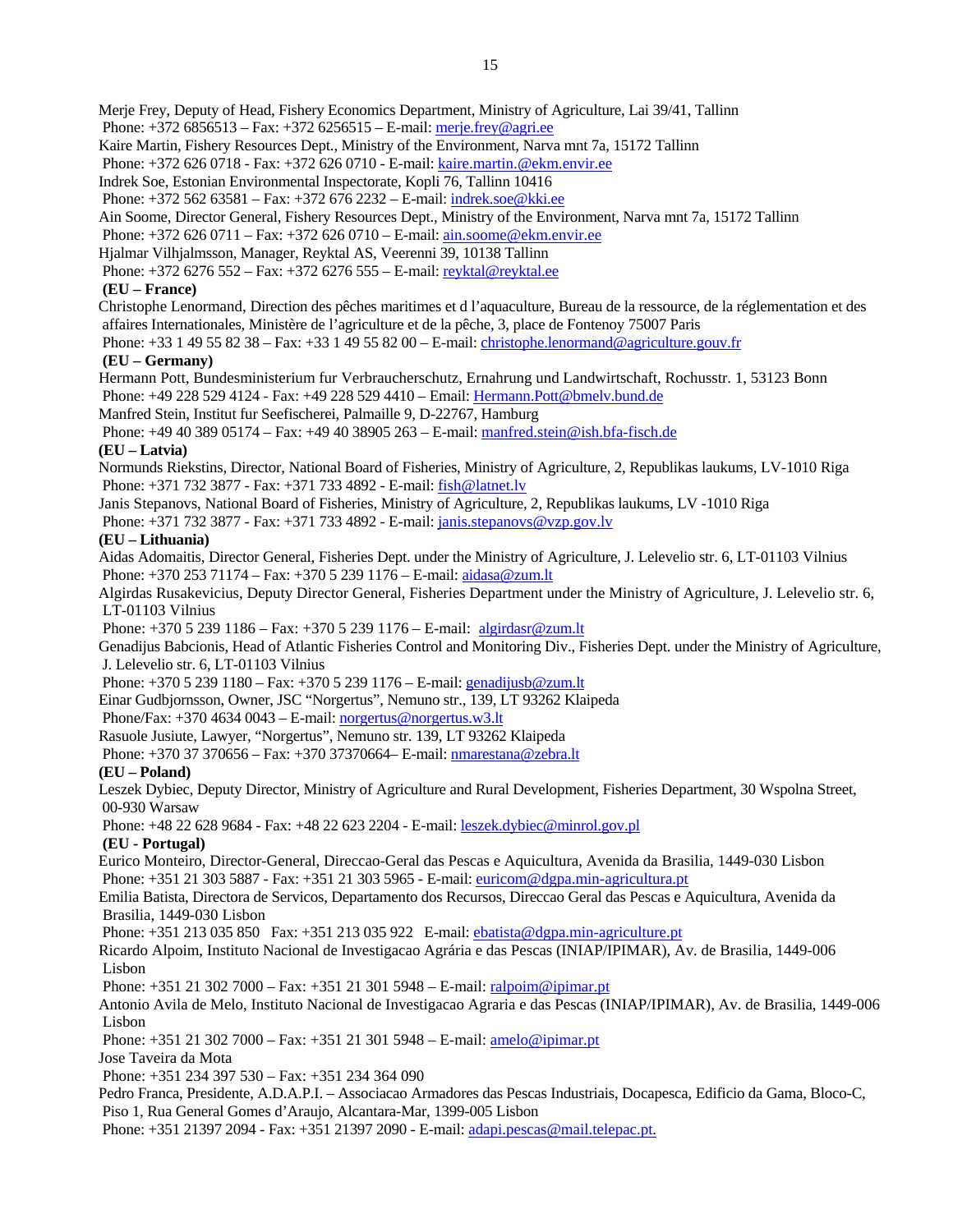Anibal Machado Paiao, Director, A.D.A.P.I.-Associacao dos Armadores das Pescas Industriais, Docapesca, Edificio da Gama, Bloco-C, Piso 1, Rua General Gomes d'Araujo, Alcantara-Mar, 1399-005 Lisbon Phone: +351 21397 2094 - Fax: +351 21397 2090 - E-mail: adapi.pescas@mail.telepac.pt. **(EU – Spain)**  Fernando Curcio Ruigomez, Director General de Recursos Pesqueros, Secretariat General de Pesca Maritima, Jose Ortega y Gasset, 57, 28006 Madrid Phone:  $+34913476030 - Fax$ :  $+34913476032 - E-mail$ : fcurcior@mapya.es Rafael Centenera, Secretaria General de Pesca Maritima, Jose Ortega y Gasset, 57, 28006 Madrid, Spain Phone: +34 91 347 6040 – Fax: +34 91 347 6042 – E-mail: rcentera@mapya.es Margarita Mancebo, Jefe de Area, Subdireccion General de Relaciones Pesqueras Internacionales, Direccion General de Recursos Pesqueros, Jose Ortega y Gasset, 57, 28006 Madrid, Spain Phone: +34 91 347 61 29 - Fax: +34 91 347 60 42 - E-mail: cmancebo@mapya.es Samuel J. Juarez, Counselor for Agriculture, Fisheries and Food, Embassy of Spain, 2375 Pennsylvania Ave., N.W., Washington, D.C. 20037 Phone: +202 728 2339 – Fax: +202 728 2320 – E-mail: mapausa@speakeasy.net Javier Del Hierro, Subdirección General de Inspeccion Pesquera, Secretaria General de Pesca Maritima, c/Castellana 112, 5<sup>ª</sup> Plto, 28071 Madrid, Spain Phone: +3491 3471645 – Fax: + 3491 3471512 – E-mail: jdelhier@mapya.es Jose Manuel Lopez Rodríguez, Xunta de Galicia, Conselleria de Pesca e Asuntos Maritimos, Director Xeral de Estruturas e Mercados da Pesca, Rua do Sar, 75, 15702 Santiago de Compostela Phone: +981 54 63 47 – Fax: +981 54 62 88 Juan Perez Pazo, Xefe de Servizo de Asesoria Tecnica, Rua do Valino, 63, 15073 Santiago de Compostela Phone: +34 981 545020 – Fax: +34 981 545025 – E-mail: xoan.perez.pazo@xunta.es. Enrique De Cardenas, Secretaria General de Pesca Maritima, Jose Ortega y Gasset, 57, 28006 Madrid, Spain Phone: +34 91 347 6110 – Fax: +34 91 347 6037 – E-mail: edecarde@mapya.es Fernando Gonzalez-Costas, Instituto Español de Oceanografia, Aptdo 1552, E-36280 Vigo (Pontevedra) Phone: +34 9 86 49 2111 – Fax: +34 9 86 49 2351 – E-mail: fernando.gonzalez@vi.ieo.es Hilario Murua, Fish, Resour. – AZTI Foundation, Herrera Kaia, Portualde z/g, 20110 Pasaia, Basque Country Phone:  $+ 34943004800 - Fax: + 34943004801 - E-mail: [hmurua@pas.azti.es](mailto:hmurua@pas.azti.es)$ Antonio Vazquez, Instituto de Investigaciones Marinas, Eduardo Cabello 6, 36208 Vigo Phone: +34 9 86 23 1930 – Fax: +34 9 86 29 2762 – E-mail: avazquez@iim.csic.es Jose Fuertes Gamundi, Director Gerente, ANAMER-ANAVAR-AGARBA, Puerto Pesquero, Apartado 1.078, 36200 Vigo Phone: +34 986 433844 - Fax: +34 986 439218 – E-mail: direccion@arvi.org Juan Manuel Liria, Presidente, Federación Española de Organizaciones Pesqueras (FEOPE), C/Comandante Zorita, 12, Escalera 4-1D, 28020 Madrid Phone: +34 91 534 5484 – Fax: +34 91 534 3718- E-mail: feope@feope.com José Luis Meseguer , Doctor en Derecho, Secretario General, ARBAC – Asociacion de empresas de pesca de bacalao, especies afines y asociadas, Enrique Larreta, 10-3°, 28036 Madrid, Spain Phone: +34 913 151965 – Fax: +34 913 152673 Eloy Carramal, Director Financiero, Grupo Oya Perez, Calle San Francisco 57-1° y 2°, 36202 Vigo, Galicia, Spain Juan Manuel Oya Perez, Shipowner, Heroya, Calle San Francisco 57-1°, 36202 Vigo, Galicia, Spain Phone: +34 986 447 484 – Fax: +986 439 229 – E-mail: ecarramal@oyaperez.es Monica DoCampo, Heroya, S.A., C/San Francisco, 57-1, 36202 Vigo, Spain Phone: +34 986 44 74 84 – Fax: #34 986 43 92 29 – E-mail: monica@oyaperez.es Alejandro Alvarez Rivas, c/Animas 5-3, 30, 36208 Vigo, Spain Phone: +34 636 481 100 – Fax: +34 986 209 505 – E-mail: albri@albri.com  **(EU – United Kingdom)**  Mike Rimmer, Sea Fisheries Conservation Div., Dept. For Environment, Food and Rural Affairs, Area A 6th Floor, Whitehall Place, London SW1A 2HH Phone: +44 (0)20 7270 8308 – Fax: +44 (0)207270 8309 – E-mail: mike.rimmer@defra.gsi.gov.uk Julie Fitton, Fisheries Policy Advisor, Fisheries Management and Control Enforcement Policy, Dep.. for Environment, Food and Rural Affairs, 3-8 Whitehall Place, London SW1A 2HH Phone: +44(0)20 7270 8131 – Fax: +44 (0)207270 8843 – E-mail: julie.fitton@defra.gsi.gov.uk Philip Galbraith, Fisheries Enforcement Policy, Scottish Fisheries Protection Agency, 47 Robb's Loan, Edinburgh, Scotland EH14 1TY Phone: +44 131 244 6066 – Fax: +44 131 244 6069 – E-mail: philip.galbraith@scotland.gsi.gov.uk Philip Large, Centre for Fisheries & Aquaculture Science (CEFAS) Fisheries Laboratory, Pakefield Rd., Lowestoft (Suffolk), England NR33 0HT Phone:  $+44\,502\,524491 - E$ -mail:  $p.a.large@cefas.co.uk$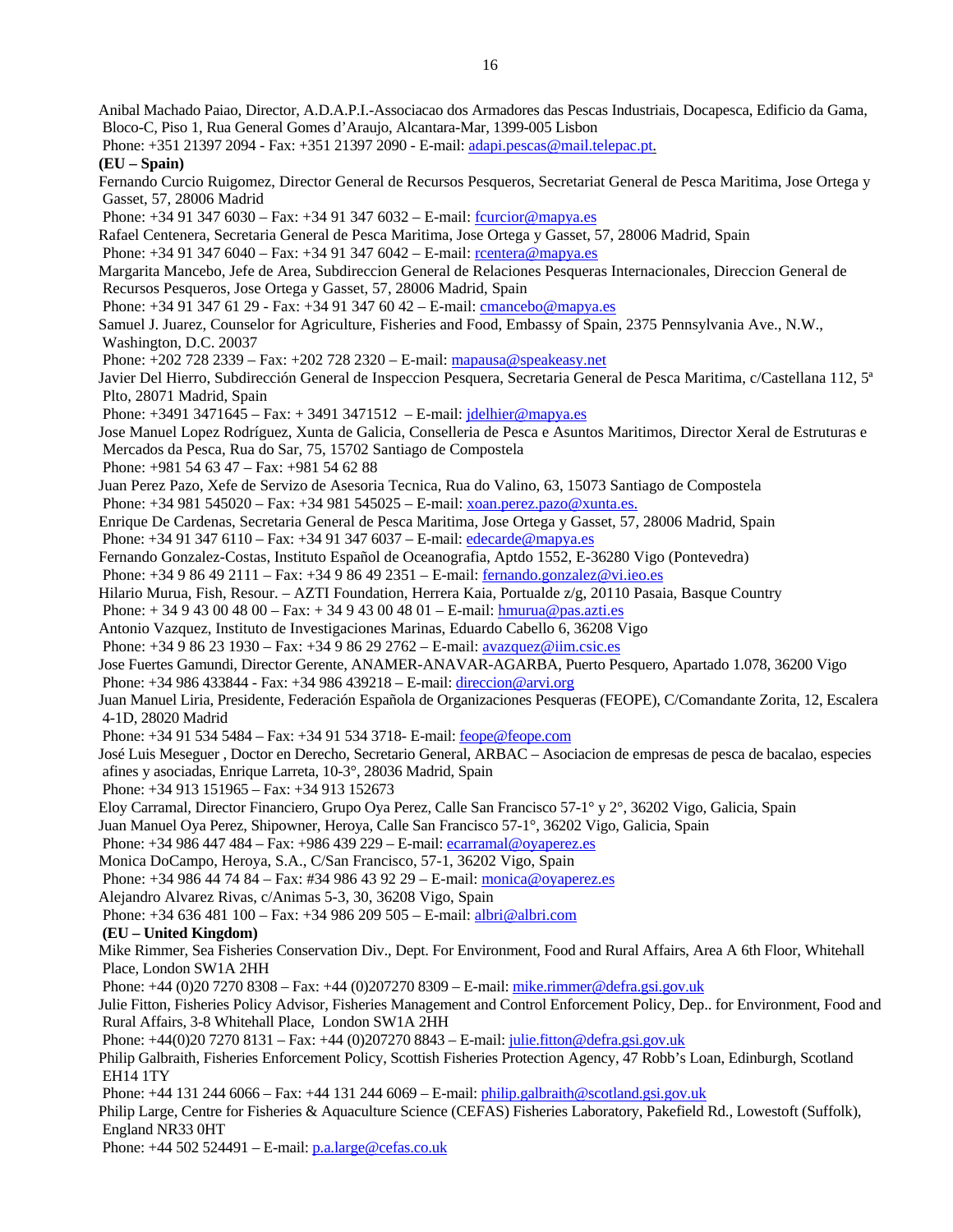#### **FRANCE (in respect of St. Pierre et Miquelon)**

#### **Head of Delegation**

Stéphane Artano, President du Conseil General de Saint-Pierre-et-Miquelon, B.P. 4208, Place Monseigneur-Maurer 97500 Saint Pierre et Miquelon

Phone:  $+ 508410102 - Fax: + 508414479 - E-mail: cgspm-president@wanadoo.fr$ 

#### **Alternate**

Patrick Brenner, Ministry of Overseas, Head of International Affairs Div., 27, rue Oudinot, 75358 Paris Phone: +53 69 26 32 – Fax: +53 69 21 97 – E-mail: patrick.brenner@outre-mer.gouv.fr

## **Advisers**

Thierry Baslé, Development Manager, Development Agency, SODEPAR, Rue Borda, Palais Royal, BP 4365, 97500 Saint -Pierre et Miquelon

Phone: +508 41 15 15 – Fax: +508 41 15 16 – E-mail: thierry.basle@sodepar.com

Frédérique Deschamps, 6, rue de l'Esperance, 97500 Saint-Pierre, St. Pierre et Miquelon

Phone: +508 41 36 81 – E-mail: freddeschamps2001@yahoo.fr

Bruno Detcheverry, Directeur General, Interpeche S.A., Société des Pêches de Archipel, Quai du MôleFrigorifique, B.P.4249, 97500 Saint-Pierre et Miquelon

Phone: +508 41 39 91 – Fax: +508 41 38 38 / 41 99 47 – E-mail: interpeche@wanadoo.fr

Jean-Marc Guyau, Administrateur principal des affaires maritimes, Chef du service, 1, rue Gloanec, B.P. 4206, 97500 Saint -Pierre-et-Miquelon

Phone: +508 41 15 30 – Fax: +508 41 48 34 – E-mail: j-marc.guyau@equipement.gouv.fr

#### **ICELAND**

#### **Head of Delegation**

Kolbeinn Arnason, Ministry of Fisheries, Skulagata 4, 150 Reykjavik Phone: +354 545 8300 – E-mail: kolbeinn.arnason@utn.stjr.is

### **Advisers**

Gylfi Geirsson, Commander, Icelandic Coast Guard, Skogarhlid 14, 105 Reykjavik Phone: +354 545 2071 – Fax: +354 545 2040 – E-mail: gylfi@lhg.is Hjortur Gislason, Ogurvik, Fishing Export Co. Ltd., Tysgata 1 – 101 Reykjavik Phone :  $+3545629990 - Fax : +3545629998 - E-mail : hjortur@ogunvik.is$ Kristjan Freyr Helgason, Directorate of Fisheries Dalshraun/ 220 Hafnarfiordur, Iceland Phone: +354 569 7900 – Fax: +354 569 7990 – E-mail: kristjan@fiskistofa.is

#### **JAPAN**

# **Head of Delegation**

Miwako Takase, Deputy Director, International Affairs Div., Fisheries Agency, Government of Japan, 1-2-1 Kasumigaseki, Chiyoda-ku, Tokyo 100-8907

Phone: +81 3 3591 1086 – Fax: +81 3 3502 0571- E-mail: miwako\_takase@nm.maff.go.jp

#### **Advisers**

Tsuyoshi Chiba, Far Seas Fisheries Div., Resources Management Dept., Fishery Agency, Government of Japan, 1-2-1 Kasumigaseki, Chiyoda-ku, Tokyo 100-8907 Phone: +81 3 3504 3995; Fax: +81 3 3502 0571 – E-mail: tsuyoshi.chiba@nm.maff.go.jp Noriaki Takagi, Director, Executive Secretary, Japan Deep Sea Trawlers Association, NK-Bldg., 6F Kanda Ogawa -cho, Chiyoda-ku, okio 101-0052 Phone:  $+81$  3 3291 8508 – Fax:  $+81$  3 3233 3267 – E-mail: ntakagi@jdsta.or.jp Takahisa Tanabe, Representative, Japan Fisheries Association, Suite 1209 Duke Tower, 5251 Duke St., Halifax, N.S., Canada B3J 1P3

Phone: +902 423 7975 – Fax: +902 425 0537 – E-mail: jfahfx@allstream.net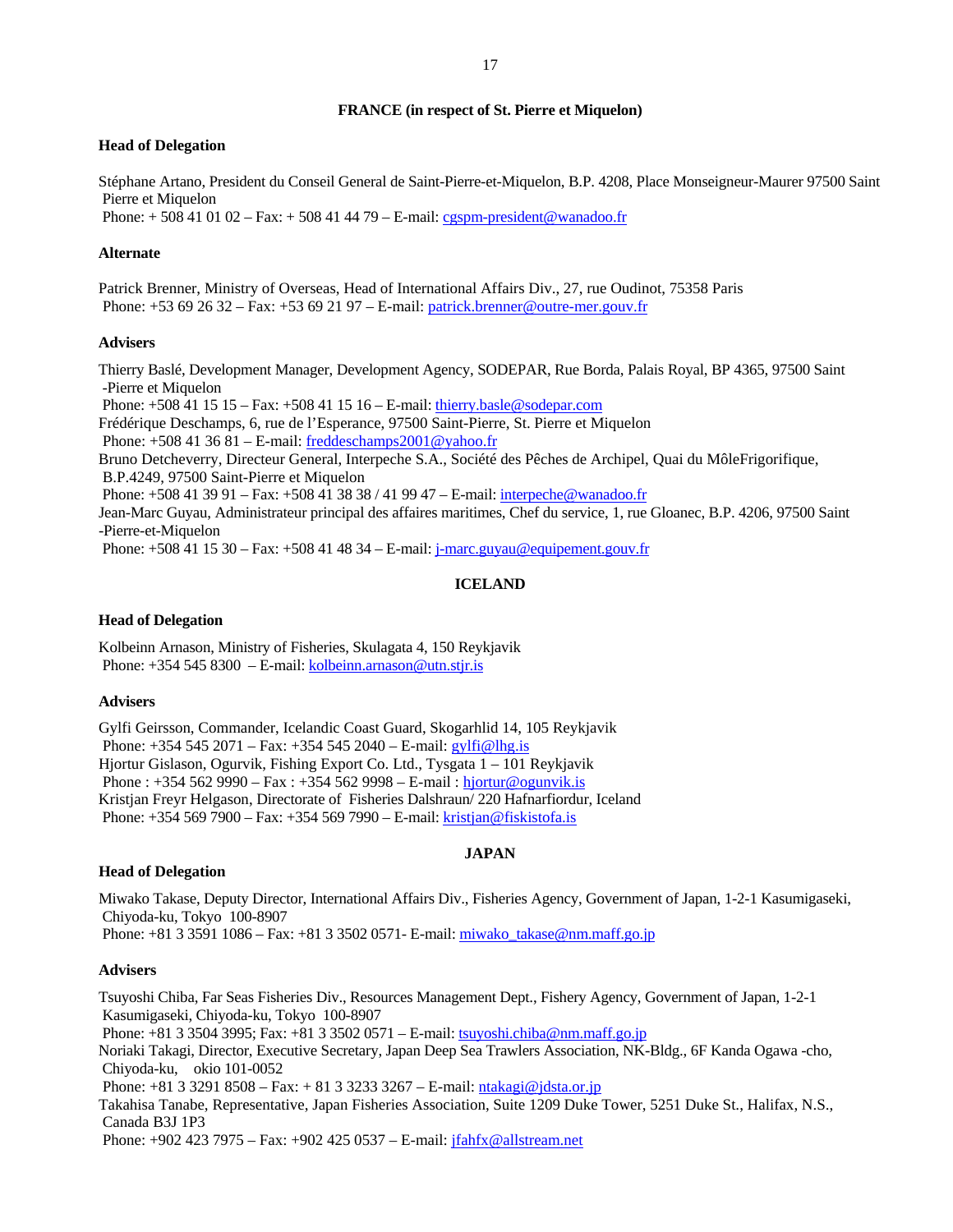#### **REPUBLIC OF KOREA**

#### **Head of Delegation**

Hyun-Jong Kim, Deputy Director, Ministry of Maritime Affairs and Fisheries, International Cooperation, 140-2 Gye-Dong Jongno-Gu, Seoul 110-793 Phone/Fax: +82 2 3674 6992 \ 6996 – E-mail: harrykim@momaf.go.kr

#### **Advisers**

Soon-Yo Jeong, Ministry of Maritime Affairs and Fisheries, International Cooperation, 140-2 Gye-Dong Jongno-Gu, Seoul 110-793 Phone: +82 2 3674 6994 – Fax: +82 2 3674 6996 – E-mail: icdmomaf@chol.com Yang-Sik Cho, Assistant Manager, Korea Deep Sea Fisheries Association, Trawl Fishery Dept., 6fl Samho Center Bldg. A, 275-1, Yangjae-Dong, SeoCho-Ku, Seoul Phone: +82 2 589 1618 – Fax: +82 2 589 1630/1 – E-mail: mild@kodefa.or.kr

## **NORWAY**

#### **Head of Delegation**

Terje Lobach, Senior Legal Adviser, Directorate of Fisheries, P. O. Box 2009 Nordnes, NO-5817 Bergen Phone: +47 55 23 80 00 / 8139 Fax: +47 55 23 80 90 E-mail: terje.lobach@fiskeridir.no

#### **Alternate**

Stein-Aage Johnsen, Senior Legal Adviser, Resource Management Dept., Directorate of Fisheries, P. O. Box 2009 Nordnes, NO-5817 Bergen

Phone: +47 55 23 80 00 / 8124 – Fax: +47 55 23 80 90 – E-mail: stein-age.johnsen@fiskeridir.no

#### **Advisers**

Webjørn Barstad, Head of Department, Norwegian Fishing Vessel Owners Association, P.O. Box 67 Sentrum, 6001 Aalesund Phone: +47 70 10 14 60 - Fax: +47 70 10 14 80 - E-mail: webjorn@fiskebat.no

Turid B. Rodrigues Eusébio, Deputy Director General, Section for Energy and Marine Resources, The Royal Ministry of Foreign Affairs, Oslo

Phone:  $+ 47 2224 3612 - Fax: +47 2224 2784 - E-mail: [the@mfa.no](mailto:the@mfa.no)$ 

Jan-Pieter Groenhof, Adviser, Norwegian Ministry of Fisheries, Dept. of Marine Resources and Environment, P. O. Box 8118 Dep., NO-0032 Oslo

Phone: +47 22 24 64 44 – Fax: +47 22 24 95 85 – E-mail: jan-pieter.groenhof@fkd.dep.no

### **RUSSIA**

#### **Head of Delegation**

Alexander Fomin, Head of Department of Fisheries of Ministry of Agriculture of the Russian Federation, 1/11, Orlikov per., Moscow 107139

Phone: +7 495 975 5740 - Fax: +7 495 207 8868 - E-mail: a.fomin@dp.mcx.ru

#### **Representative**

Alexander Fomin (see address above)

### **Advisers**

Vadim Agalakov, Senior Expert-Fisheries Inspector, Murmansk Dept. of Rosselknoznadzor, str. Tralovaya 12A, 183038 Murmansk

Phone: +7 815 2 687 302 – Fax: +7 815 2 687 321 – E-mail: info@rsn51.ru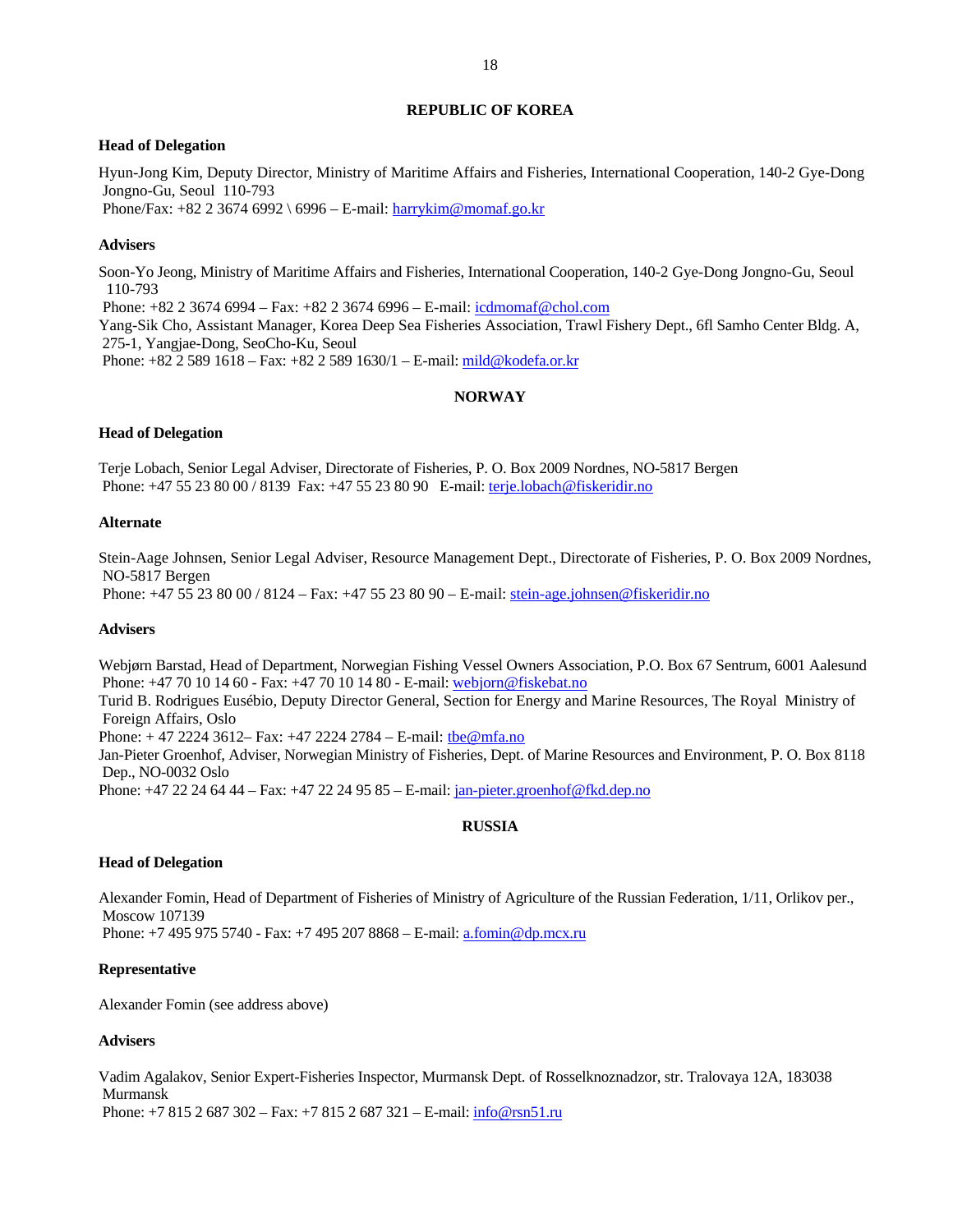Vladimir K. Babayan, Head, Laboratory for Systems Analysis of Fishery Resources, Russian Federal Research Institute of Fisheries and Oceanography, 17, V. Krasnoselskaya, Moscow 107140

Phone/Fax:  $+70952646983 - yba bayan@vniro.ru$ 

Konstantin Gorchinsky, Senior Scientist, Knipovich Polar Research Institute of Marine Fisheries and Oceanography (PINRO), 6 Knipovich St., Murmansk

Phone:  $+ 78152450568 - Fax$ :  $+ 78152473331 - E-mail$ : gorch@pinro.ru

Leonid Kokovkin, Representative of the Russian Federation in Canada on Fisheries, 47 Oceanview Drive, Bedford, Nova Scotia Canada B4A 4C4

Phone: +902 832 9225 – Fax: +902 832 9608 – E-mail: rusfish@ns.sympatico.ca

Alexander Okhanov, Head of Department, Aquatic Bioresources and Fisheries Management, Federal Agency for Fisheries, Rozhdestvensky blvd. 12, Moscow 107996

Phone/Fax: +7095 928 7644 – E-mail: okhanovaa@fishcom.ru

Rafail Ruzheynikov, Director, Murmansk State Regional Department for Reproduction of Water Biological Resources and Fisheries Management, Kominterna str. 7, 183038 Murmansk

Phone: +78152 458 678- Fax: +78152 458 678 - E-mail: mru@an.ru

Vladimir Shibanov, Head of Division of Department of Fisheries of Ministry of Agriculture of the Russian Federation, Orlikov per., 1/11, 107139 Moscow

Phone:  $+7$  495 975 4665 – E-mail: v.shibanov@drp.mcx.ru

Ekaterina Volkovinskaia, Interpreter, Polar Research Institute of Marine Fisheries and Oceanography (PINRO), 6 Knipovich St., Murmansk 183763

Phone: + 7 8152 473461 – Fax: + 7 8152 473331 – E-mail: katerina@pinro.ru / inter@pinro.ru

Alexandr Zhukov, Chief of Dept. of Conventional Fishery, FGU Zapbaltrybvod, 15, Kirova str., 236000 Kaliningrad Phone: +7 0112 55 5311 – Fax: +7 0112 555513 – E-mail: zapad@zbrv.baltnet.ru

# **UKRAINE**

### **Head of Delegation**

Sergey Rebik, Senior Scientific Collaborator, Southern Scientific Research Institute of Marine Fisheries and Oceanography (YugNIRO), 2 Sverdlov Str., Kerch 98300 Phone: +380 6561 21012 – Fax: +380 6561 61627 – E-mail: rebikst@mail.ru

### **Representative**

Petro Morozov, Senior Expert, Department for Fisheries of the Ministry of the Agriculture Policy of Ukraine, 45A Artema str., Kyiv 04053 Phone: +38 044 258 2727 - Fax: +38 044 482 0984 – E-mail: petia.morozov@gmail.com

### **UNITED STATES OF AMERICA**

### **Head of Delegation**

Dean Swanson, Chief, International Fisheries Affairs Div., F/IA1, National Marine Fisheries Service, U.S. Dept. of Commerce, 1315 East-West Highway, Silver Spring, MD 20910 Phone: +301 713 2276 – Fax: +301 713 2313 – E-mail: dean.swanson@noaa.gov

### **Representative**

Dean Swanson (see above)

### **Advisers**

Marydele Donnelly, Director of International Policy, Caribbean Conservation Corporation, 3775 Bonnybridge Place,Ellicott City, MD 21043

Phone: +410 750 1561 - E-mail: marydele@cccturtle.org

Sonja Fordham, Shark Program Director, The Ocean Conservancy, c/o Oceana, Rue Montoyer, 39, 1000 Brussels, Belgium Phone: +32 2 513 2242 – E-mail: sfordham@oceanconservancy.org

Deirdre Warner-Kramer, Senior Atlantic Affairs Officer, Office of Marine Conservation, United States Department of State (Rm 2758), 2201 C Street NW, Washington, D.C. 20520-7878

Phone +1 202 647 2883 – Fax: +1 202 736 7350 – E-mail: warner-kramerdm@state.gov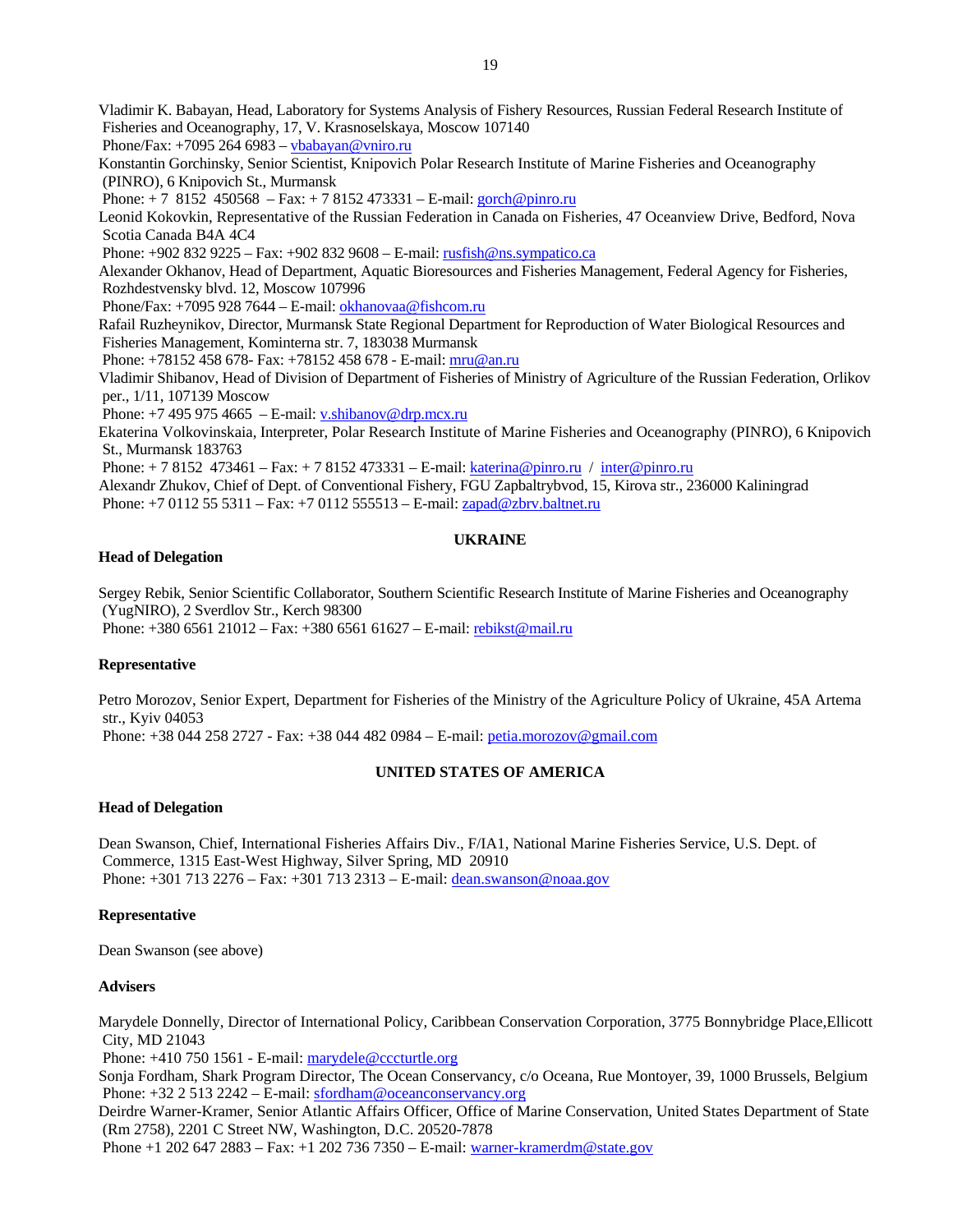Sarah McLaughlin, Fishery Policy Analyst, National Marine Fisheries Service, U.S. Dept. of Commerce, 1Blackburn Dr., Gloucester, MA 01930

Phone: +978 281 9279 – Fax: +978 281 9135 – E-mail: sarah.mclaughlin@noaa.gov

Gene S. Martin, Jr., Attorney, Office of the General Counsel, National Oceanic and Atmospheric Administration, Northeast, 1 Blackburn Dr., Gloucester, MA 01930

Phone: +1 978 281 9242 – Fax: +1 978 281 9389 – E-mail: gene.s.martin@noaa.gov

Ralph Mayo, Northeast Fisheries Science Center, NMFS/NOAA, Dept. of Commerce, 166 Water St., Woods Hole, Massachusetts 02543-1097

Phone: +508 495 2310 – Fax: +508 495 2393 – E-mail: ralph.mayo@noaa.gov

Patrick Moran, Foreign Affairs Analyst, Office of International Affairs, F/IA-2, National Marine Fisheries Service, U.S. Dept. of Commerce, 1315 East-West Hwy., Silver Spring, MD 20910

Phone: +301 713 2276 – Fax: +301 713 2313 – E-mail: pat.moran@noaa.gov

Bill Quinby, Director, Mayflower Shipping Ltd., 5 Yeamans Road, Charleston, SC 29407

Phone: +843 577 0560 – Fax: +843 577 6644 – E-mail: mayflower@mindspring.com

Kevin Riddle, Lieutenant Commander, U.S. Coast Guard Liaison, Office of Marine Conservation, U.S. Department of State, 2201 C Street NW, Washington, D.C. 20520

Phone: +202 647 3177 – Fax: +202 736 7350 – E-mail: Riddlekw@state.gov

Fred Serchuk, Chief, Resource Evaluation and Assessment Division, Northeast Fisheries Science Center, NMFS, 166 Water St., Woods Hole, Massachusetts 02543-1097

Phone: +508 495 2245 - Fax: +508 495 2258 - E-mail: fred.serchuk@noaa.gov

### **OBSERVERS**

#### **FAO**

Hiromoto Watanabe, Fishery Liaison Officer, International Institutions and Liaison Service, Fishery Policy and Planning Div., Fisheries Department, Food and Agriculture Organization of the United Nations (FAO), Viale delle Terme di Caracalla, 00100 Rome, Italy

Phone: +39 06 5705 5252 – Fax: +39 06 5705 6500 – E-mail: hiromoto.watanabe@fao.org

## **NAMMCO**

Kate Sanderson, Counsellor, Ministry of Fisheries and Maritime Affairs, Heyksvegur 6, P. O. Box 347, FO-100 Torshavn, Faroe Islands

Phone: + 298 35 32 47 - Fax: +298 35 30 37 - E-mail: kate@fisk.fo

#### **World Wildlife Fund (WWF)**

Andrea Carew, Senior Manager, Marine Conservation,WWF Canada, Atlantic Region, 5251 Duke Street, Ste. 1202, Halifax, Nova Scotia, Canada B3J 1P3 Phone: +902 482 1105 (ext 24) - Fax: +902 482 1107 – E-mail: acarew@wwfcanada.org

#### **SECRETARIAT**

Johanne Fischer, Executive Secretary Ricardo Federizon, Fisheries Commission Coordinator Anthony Thompson, Scientific Council Coordinator Stan Goodick, Senior Finance and Staff Administrator Bev McLoon, Personal Assistant to the Executive Secretary Ferne Perry, Senior Publications Manager Barry Crawford, Senior Publications Manager Dorothy Auby, Office Manager Barb Marshall, Information Manager Cindy Kerr, Fisheries Information Manager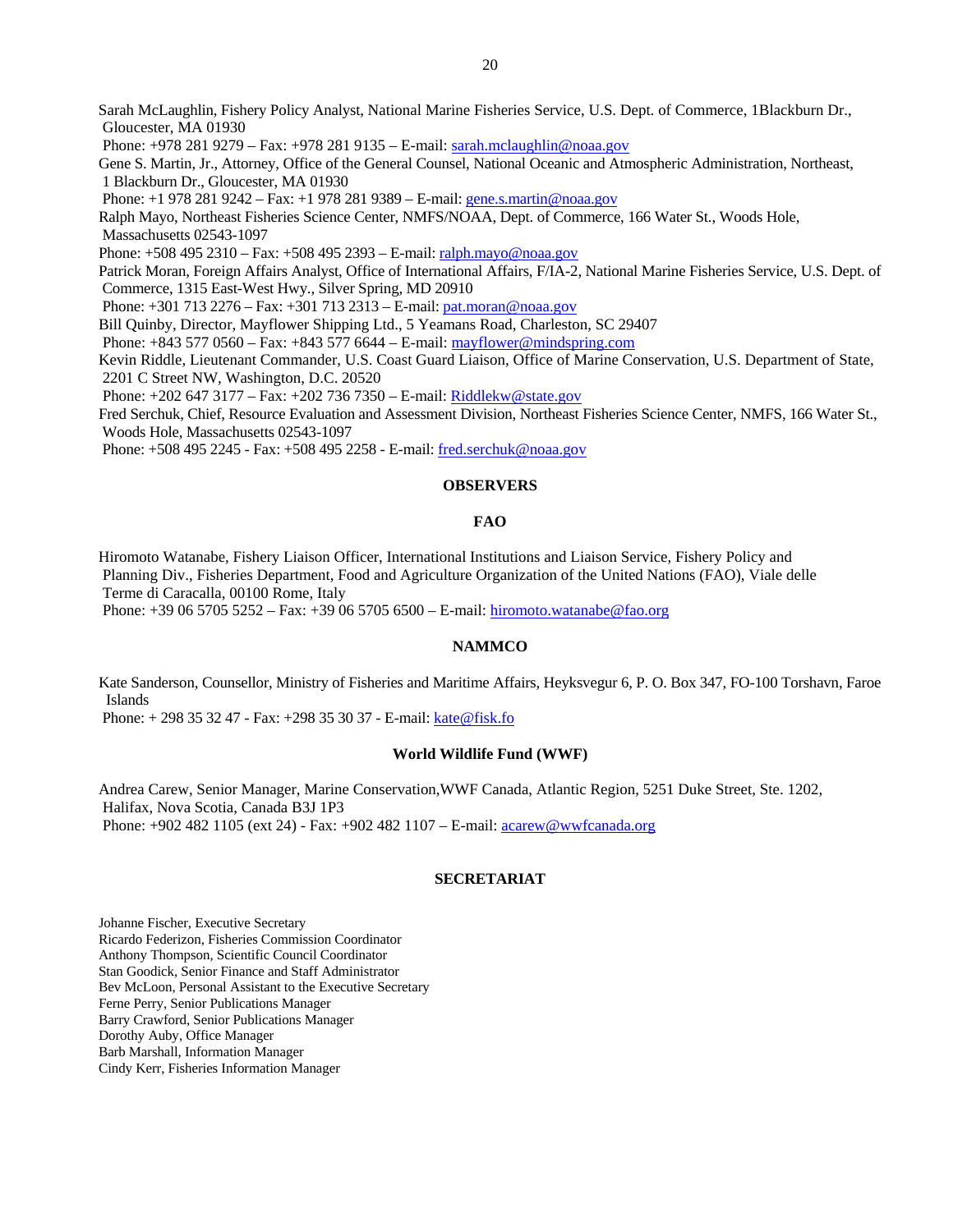# **Annex 2. Record of Decisions by the Fisheries Commission (Annual Meeting 2006)**

| <b>Substantive Issues (Agenda item):</b>                                                                   | <b>Decision/Action:</b>                                                                                                                                                                |  |  |
|------------------------------------------------------------------------------------------------------------|----------------------------------------------------------------------------------------------------------------------------------------------------------------------------------------|--|--|
| 7 and 9. Report of STACTIC June 2006 and<br>Report of STACTIC September 2006                               | <b>Accepted</b>                                                                                                                                                                        |  |  |
| 8. Review of Chartering Arrangement                                                                        | Noted FC WP 06/04                                                                                                                                                                      |  |  |
| 10. Summary of Scientific Advice by the<br>Scientific Council                                              | Noted Scientific Council Chair's report                                                                                                                                                |  |  |
| b) ii. VMS data be made available to the<br>SC for stock assessment purposes                               | <b>Adopted</b> FC WP 06/13 (Rev.) (FC Doc. 06/6)                                                                                                                                       |  |  |
| 11. Management and Technical Measures for<br>Fish Stocks in the Regulatory Area, 2007                      | (see 2007 Quota Table)                                                                                                                                                                 |  |  |
| Cod in Division 3M<br>11.1                                                                                 | The 2006 provisions for this stock will be applied in 2007 and<br>2008. By-catch provisions as stipulated in the NAFO CEM<br>apply.                                                    |  |  |
| 11.2<br>American plaice in Division 3M                                                                     | The 2006 provisions for this stock will be continued in 2007<br>and 2008. By-catch provisions as stipulated in the NAFO<br>CEM apply.                                                  |  |  |
| 11.3 Shrimp in Division 3M                                                                                 | The 2006 provisions will be applied in 2007. The reservation of<br>Iceland was noted.                                                                                                  |  |  |
|                                                                                                            | <b>Adopted FC WP 06/24. (FC Doc. 06/12)</b>                                                                                                                                            |  |  |
| 12. Management of Technical Measures for<br><b>Fish Stocks Straddling National Fishing</b><br>Limits, 2007 | (see 2007 Quota Table)                                                                                                                                                                 |  |  |
| 12.1 Witch flounder in Division 3NO                                                                        | The 2006 provisions for this stock will be continued in 2007<br>and 2008. By-catch provisions as stipulated in the NAFO<br>CEM apply.                                                  |  |  |
| 12.2 Yellowtail flounder in Division<br>3LNO                                                               | The 2006 allocation scheme for this stock will be continued in<br>2007. By-catch provisions as stipulated in the NAFO CEM<br>apply. TAC is 15 500 t. The reservation of USA was noted. |  |  |
| 12.3 Thorny skate in Division 3LNO                                                                         | Allocation scheme is maintained. TAC is 13 500 t.                                                                                                                                      |  |  |
| 12.4 Squid ( <i>Illex</i> ) in Subareas 3 and 4                                                            | Allocation scheme is maintained for 2007 and 2008. TAC is<br>34 000 t.                                                                                                                 |  |  |
| 12.5 Greenland halibut in Subarea 2 and<br>Divisions 3KLMNO (rebuilding plan)                              | No action taken. The TAC in Divs. 3LMNO of 11 856 t which<br>was adopted in the framework of the rebuilding plan is<br>unchanged.                                                      |  |  |
| 12.6 Shrimp in Division 3LNO                                                                               | The allocation scheme in 2007 remains the same as in 2006.<br>TAC is 22 000 t. The reservation of Denmark (in respect of<br>Faroes and Greenland) on the allocation scheme was noted.  |  |  |
|                                                                                                            | <b>Adopted</b> FC WP $06/15$ – on time restrictions. (FC Doc. 06/8)                                                                                                                    |  |  |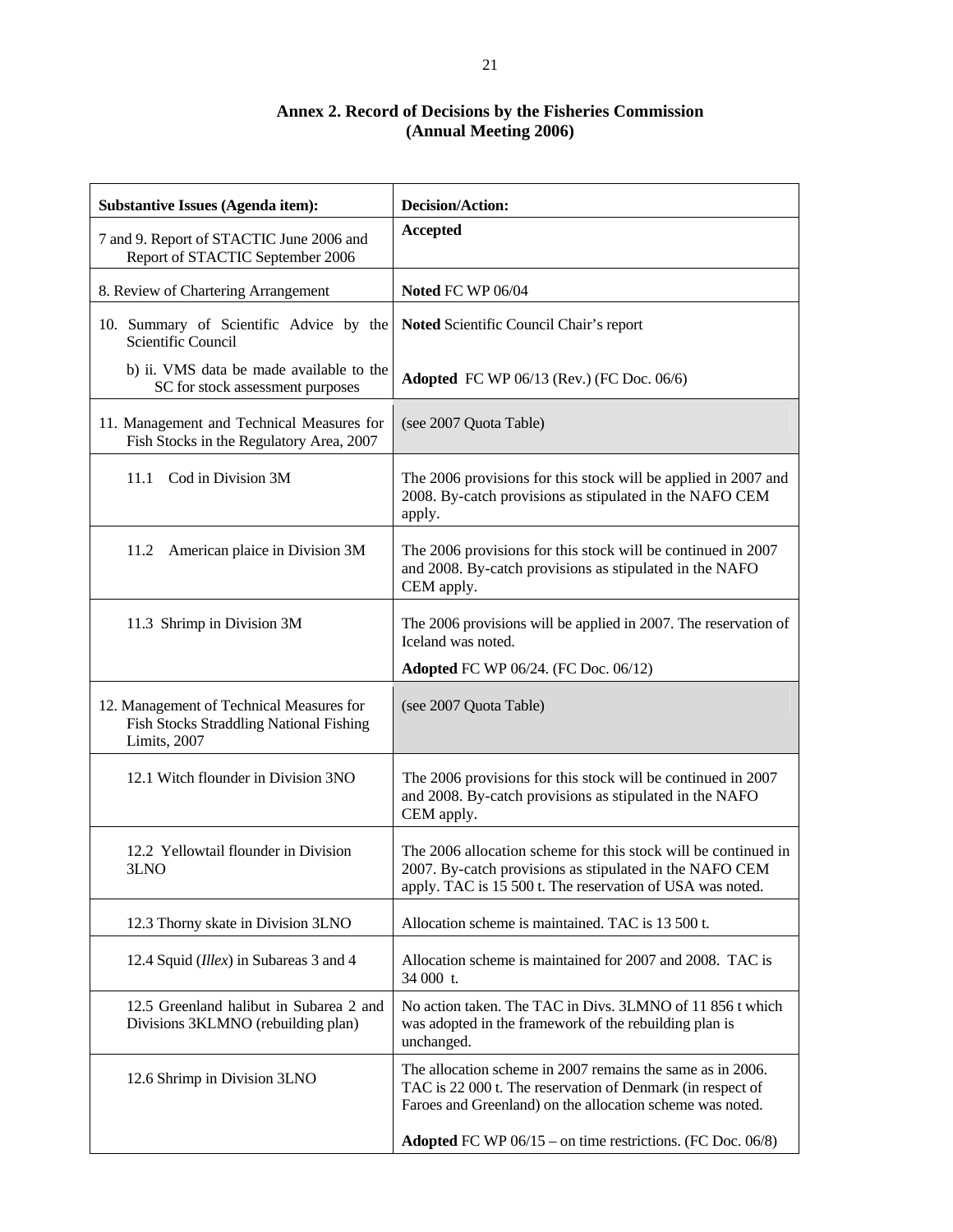|                                                                                                                           | Adopted FC WP 06/24 – on product labelling and catch<br>recording. (FC Doc. 06/12)                                                                                                                                               |
|---------------------------------------------------------------------------------------------------------------------------|----------------------------------------------------------------------------------------------------------------------------------------------------------------------------------------------------------------------------------|
| 12.7 Pelagic Sebastes mentella (oceanic<br>redfish) in the NAFO Convention Area                                           | TAC in 2007 is 16 914 t, based on the 17% reduction of the<br>NEAFC TAC. Allocation scheme the same as in 2006.                                                                                                                  |
|                                                                                                                           | Footnote 10 was revised to read: "In case of the NEAFC<br>decision which modifies the level of TAC in 2007 as compared<br>with 2006, these figures shall be accordingly adjusted by<br>NAFO and formalized through a mail vote." |
|                                                                                                                           | <b>Adopted FC WP 06/17 (Rev.) (FC Doc. 06/9)</b>                                                                                                                                                                                 |
| 12.9 Management of Currently<br><b>Unregulated Stocks:</b>                                                                | Noted FC WP 06/12.                                                                                                                                                                                                               |
| i. Spiny dogfish                                                                                                          |                                                                                                                                                                                                                                  |
| ii. Black dogfish                                                                                                         |                                                                                                                                                                                                                                  |
| 13. Structure and Coverage of Observer<br>Programme                                                                       | Adopted STACTIC WP 06/33 (rev. 3) (FC Doc. 06/13). The<br>reservation of Ukraine on the 25% coverage was noted.                                                                                                                  |
| 14. Reform of NAFO (issues outlined in<br>paragraph 5 of the St. John's Declaration)                                      | <b>Adopted FC WP 06/23. (FC Doc. 06/11)</b>                                                                                                                                                                                      |
| 15. Formulation of Request to the Scientific<br>Council for scientific advice on the<br>management of fish stocks in 2008 | <b>Adopted FC WP 06/22 (Rev.). (FC Doc. 06/10)</b>                                                                                                                                                                               |
| 16. Areas of Ecological and Biological                                                                                    | <b>Adopted FC WP 06/11 (Rev. 5). (FC Doc. 06/5)</b>                                                                                                                                                                              |
| Significance in the NAFO Area                                                                                             | <b>Adopted FC WP 06/14 (FC Doc. 06/7)</b>                                                                                                                                                                                        |
| 18. Time and Place of Next Meeting                                                                                        | Agreed at the General Council – 24-28 September 2007 in<br>Lisbon, Portugal.                                                                                                                                                     |
| 19. Other Business<br>i. Election of Vice Chair                                                                           | Kate Sanderson of Denmark (in respect of Faroes and<br>Greenland) was elected Vice Chair to replace Kolbeinn<br>Arnason of Iceland.                                                                                              |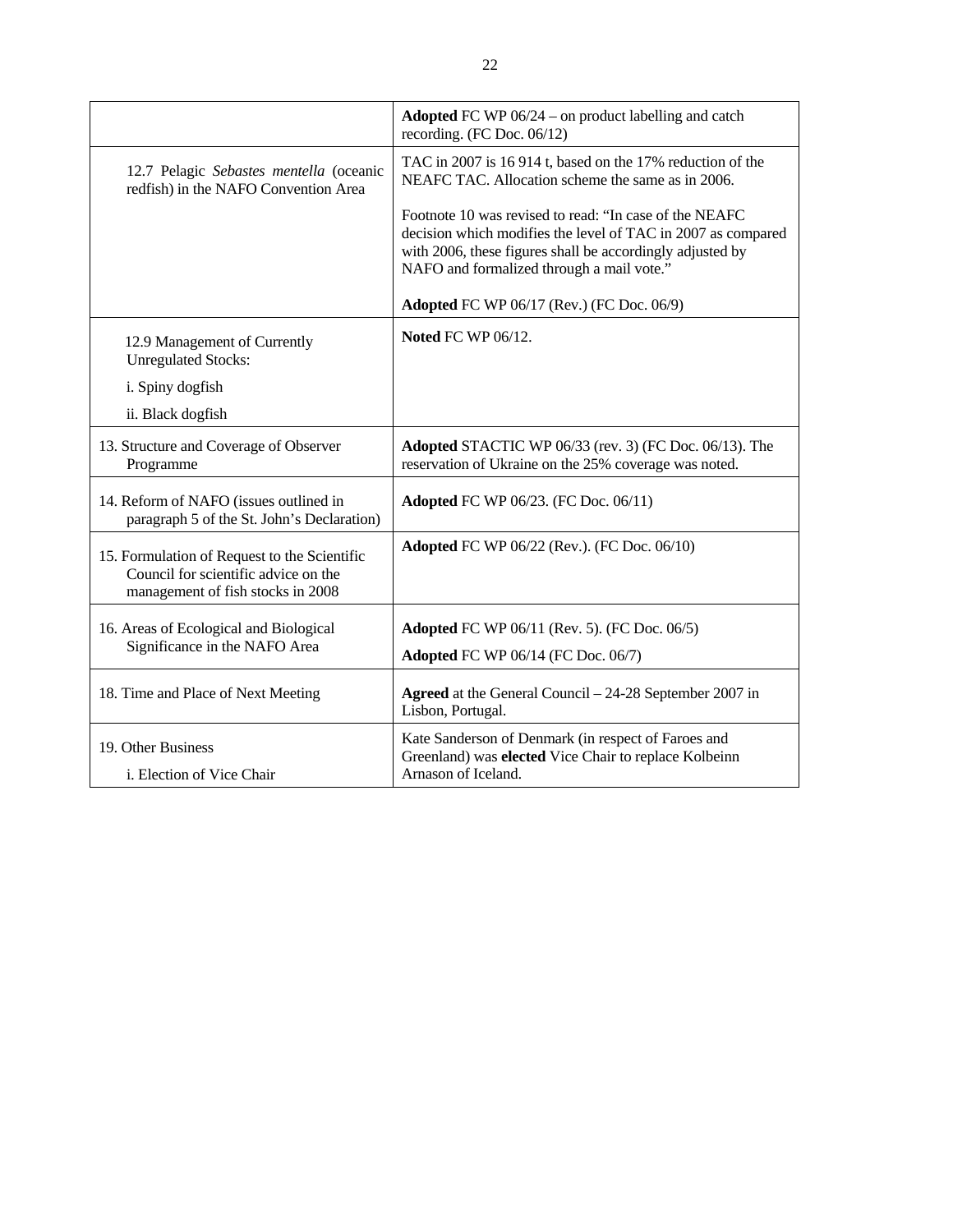# **Annex 3. Agenda**

# **I. Opening Procedure**

- 1. Opening by the Chair, Vladimir Shibanov (Russia)
- 2. Appointment of Rapporteur
- 3. Adoption of Agenda
- 4. Guidance to STACTIC necessary for them to complete their work (Monday)
- 5. Guidance to SC necessary for them to complete their work (Monday)

### **II. Administrative**

6. Review of Commission Membership

## **III. Conservation and Enforcement Measures**

- 7. Report of STACTIC, June 2006
- 8. Review of Chartering Arrangements
- 9. Report of STACTIC at the Annual Meeting

### **IV. Conservation of Fish Stocks in the Regulatory Area**

- 10. Summary of Scientific Advice and Other Matters raised by the Scientific Council
	- a) Stock assessments and recommendations (Scientific Council Chair)
		- b) Other issues (as determined by SC)
			- i. Submission of provisional monthly catches by flag state instead of Contracting Party
			- ii. VMS data be made available to the SC for fish stock assessment purposes
			- iii. Omega Mesh Gauge
			- iv. ICES-NAFO Harp and Hooded Seals Working Group
- 11. Management and Technical Measures for Fish Stocks in the Regulatory Area, 2007
	- 11.1 Cod in Div. 3M
		- 11.2 American plaice in Div. 3M
		- 11.3 Shrimp in Div. 3M
- 12. Management and Technical Measures for Fish Stocks Straddling National Fishing Limits, 2007
	- 12.1 Witch flounder in Div. 3NO
	- 12.2 Yellowtail flounder in Div. 3LNO (PA framework)
	- 12.3 Thorny skate in Div. 3LNO
	- 12.4 Squid (*Illex*) in Subareas 3 and 4
	- 12.5 Greenland halibut in Subarea 2 and Div. 3KLMNO (rebuilding plan)
	- 12.6 Shrimp in Div. 3LNO
	- 12.7 Pelagic *Sebastes mentella* (oceanic redfish) in the NAFO Convention Area
	- 12.8 Redfish in Div. 3O (minimum mesh size)
	- 12.9 Management of Currently Unregulated Stocks:
		- i. Spiny dogfish
		- ii. Black dogfish
- 13. Structure and Coverage of Observer Programme
- 14. Reform of NAFO (issues outlined in paragraph 5 of the St. John's Declaration)
- 15. Formulation of Request to the Scientific Council for Scientific Advice on the Management of Fish Stocks in 2008

### **V. Ecosystem Considerations**

- 16. Areas of Ecological and Biological Significance in the NAFO Area
- 17. Role of Seals in the Marine Ecosystem

### **VI. Closing Procedure**

- 18. Time and Place of the Next Meeting
- 19. Other Business
	- i) Election of Vice-Chair
- 20. Adjournment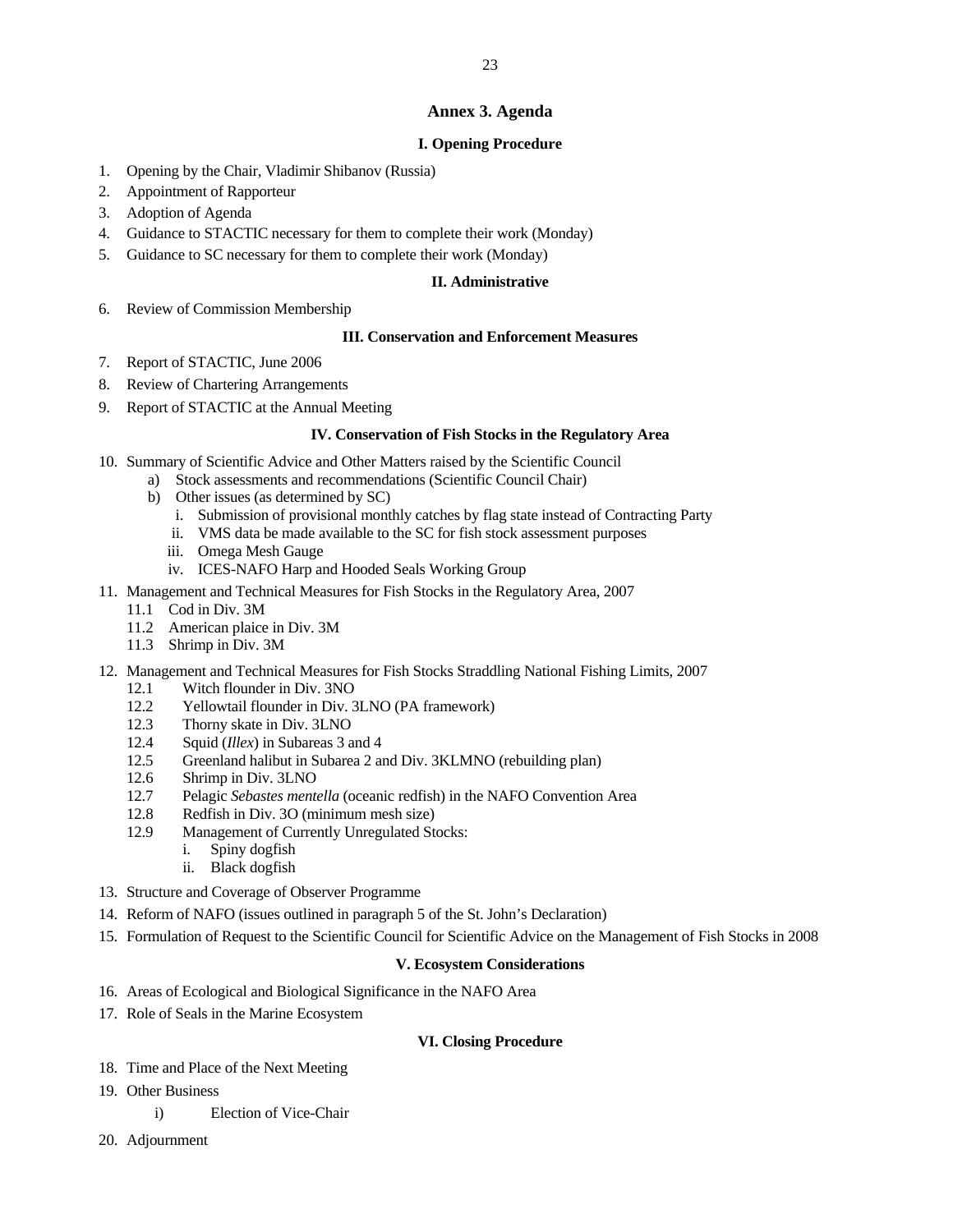# **Annex 4. Amendments to the Conservation and Enforcement Measures**  (FC WP 06/23 **now** FC Doc. 06/11)

## **Article 9 – By-catch requirements**

## 1. By-catch retained on board

- a) Vessels of a Contracting Party shall limit their by-catch to a maximum of 2500 kg or 10%, whichever is the greater, for each species listed in Annex I for which no quota has been allocated in that Division to that Contracting Party.
- b) In cases where a ban on fishing is in force or an "Others" quota has been fully utilised, the by-catch of the species concerned may not exceed 1250 kg or 5%, whichever is the greater.
- c) The percentages in a) and b) are calculated as the percentage, by weight, for each species of the total catch retained on board. Catches of shrimp shall not be included in the calculation of by-catch levels of ground fish species.

## 2. By-catch in any one haul

- a) If the percentages of by-catches in any one haul have exceeded the percentages laid down in paragraph 1 a) and b) the vessel must immediately move a minimum of 10 nautical miles from any position of the previous tow and throughout the next tow keep a minimum distance of 10 nautical miles from any position of the previous tow. If after moving, the next haul exceeds these by-catch limits the vessel must leave the Division and not return for at least 60 hours.
- b) In the event that total by-catches of all ground fish species subject to quota in any haul in the shrimp fishery exceed 5% by weight in Division 3M or 2.5% by weight in Division 3L, the vessel must move a minimum of 10 nautical miles from any position of the previous tow and throughout the next tow keep a minimum distance of 10 nautical miles from any position of the previous tow. If after moving, the next haul exceeds these by-catch limits the vessel must leave the Division and not return for at least 60 hours.
- c) The percentage of by-catch authorised in any one haul is calculated as the percentage, by weight, for each species of the total catch in that haul.

## 3. Directed fishery and by-catch

- a) Masters shall not conduct directed fisheries for species for which by-catch limits apply. A directed fishery for a species shall be deemed to have been conducted when that species comprises the largest percentage by weight of the total catch in any one haul.
- b) However, when a vessel is conducting a directed fishery for skate with a legal mesh size appropriate for that fishery, the first time that, in a haul, catches of species for which by-catch limits comprise the largest percentage, by weight of the total catch, they shall be considered as incidental. In this event the vessel shall immediately change position in accordance with the provisions of paragraph 2a) and b).
- c) Following an absence from a Division of at least 60 hours in accordance with the provisions of paragraphs 2a) and b) masters shall undertake a trial tow the duration of which shall not exceed 3 hours. By way of derogation from paragraph a), if in a haul from such a trial tow catches of species for which by-catch limits comprise the largest percentage, by weight of the total catch, it shall not be considered as a directed fishery. In this event the vessel shall immediately change position in accordance with the provisions of paragraph 2a) and b).

#### **Article 20 – Recording of catch and stowage**

- 5. Taking into account consideration for the legitimate safety and navigational responsibilities of the master of the vessel, the following shall apply:
	- a) All catches taken inside the NAFO Convention Area shall be stowed separately from all catches taken outside the area. They shall be kept clearly separate, for example with plastic, plywood or netting.
	- b) Catches of the same species may be stowed in more than one part of the hold but the location where it is stowed shall be clearly represented in the stowage plan referred to in paragraph 6.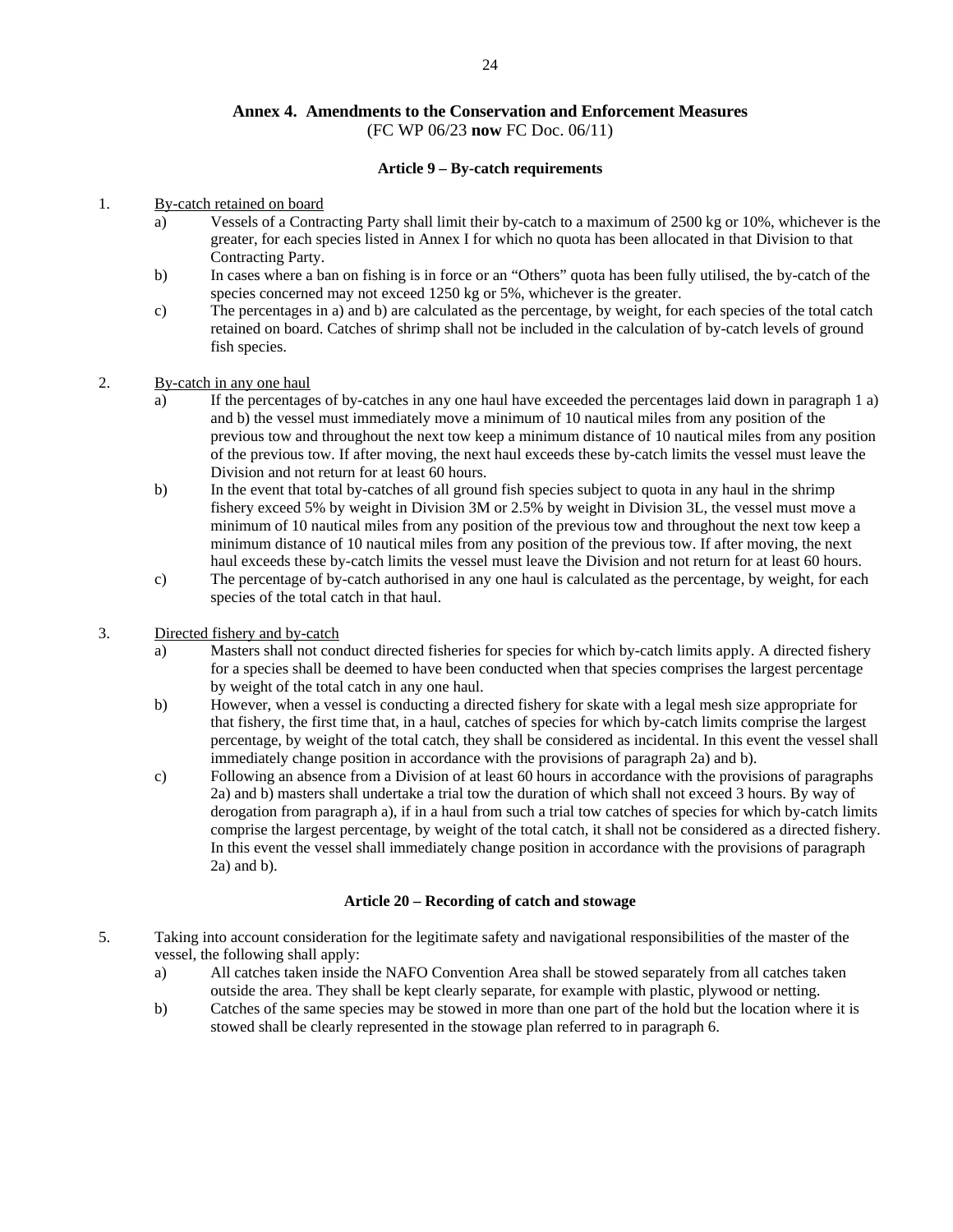#### 25

## **Article 33a – Enhanced follow-up with regard to certain serious infringements**

- 1. In addition to the provisions of Article 33 the flag state Contracting Party shall take action under this article where a vessel flying its flag has committed one of the following serious infringements:
	- a) Directed fishing for a stock which is subject to a moratorium or for which fishing is prohibited (Article 9);
	- b) Mis recording of catches (Article 20);

To be considered for follow-up action under this Article the difference between the inspector's estimates of processed catch on board, by species or in total, and the figures recorded in the production logbook shall be 10 tons or 20%, whichever is the greatest, calculated as a percentage of the production logbook figures. In order to calculate the estimate of the catch on board a stowage factor agreed between the inspectors of the inspecting Contracting Party and the Contracting Party of the inspected vessel shall be used.

- c) The repetition of the same serious infringement mentioned in the Article 33 (1) that has been confirmed in accordance with Article 33 paragraph 5 during a 100 day period or within the fishing trip, whichever is shorter.
- 2. The flag state Contracting Party shall ensure that following the inspection referred to in Article 33 (3) the vessel concerned ceases all fishing activities and an investigation into the serious infringement is initiated.
- 3. If no inspector or other person designated by the flag state Contracting Party of the vessel to carry out the investigation as outlined in paragraph 2 is present in the Regulatory Area the flag state Contracting Party shall require the vessel to proceed immediately to a port where the investigation can be initiated.
- 4. When completing the investigation for any serious infringement of mis-recording of catch referred to in paragraph 1 b) the flag state Contracting Party shall ensure that the physical inspection and enumeration of total catch on board, takes place under its authority in port. Such inspection may take place in the presence of an inspector from any another Contracting Party that wishes to participate, subject to the consent of the flag state Contracting Party.
- 5. When a vessel is required to proceed to port pursuant to paragraph 2, 3 or 4, an inspector from another Contracting Party may board and/or remain on board the vessel as it is proceeding to port, provided that the competent authority of the Contracting Party of the inspected vessel does not require the inspector to leave the vessel.

## **Article 34 – Follow-up to infringements**

- 1. The competent authorities of a Contracting Party notified of an infringement committed by one of its vessels shall investigate immediately and fully this infringement to obtain the evidence required which shall include, where appropriate, the physical inspection of the vessel concerned.
- 2. The competent authorities of the flag state Contracting Party shall take immediate judicial or administrative action in conformity with their national legislation against the nationals responsible for the vessel flying its flag where the measures adopted by NAFO have not been respected.
- 3. The competent authorities of the flag state Contracting Party shall ensure that the proceeding initiated pursuant to paragraph 2 shall be capable, in accordance with the relevant provisions of national law, of providing effective measures that are adequate in severity, secure compliance, and deprive those responsible of the economic benefit of the infringement, and effectively discourage future infringements.
- 4. paragraph 2 unchanged
- 5. paragraph 3 unchanged
- 6. paragraph 4 unchanged

Remarks : delete the paragraph 1 and 5 replaced by new paragraph 1, 2 and 3.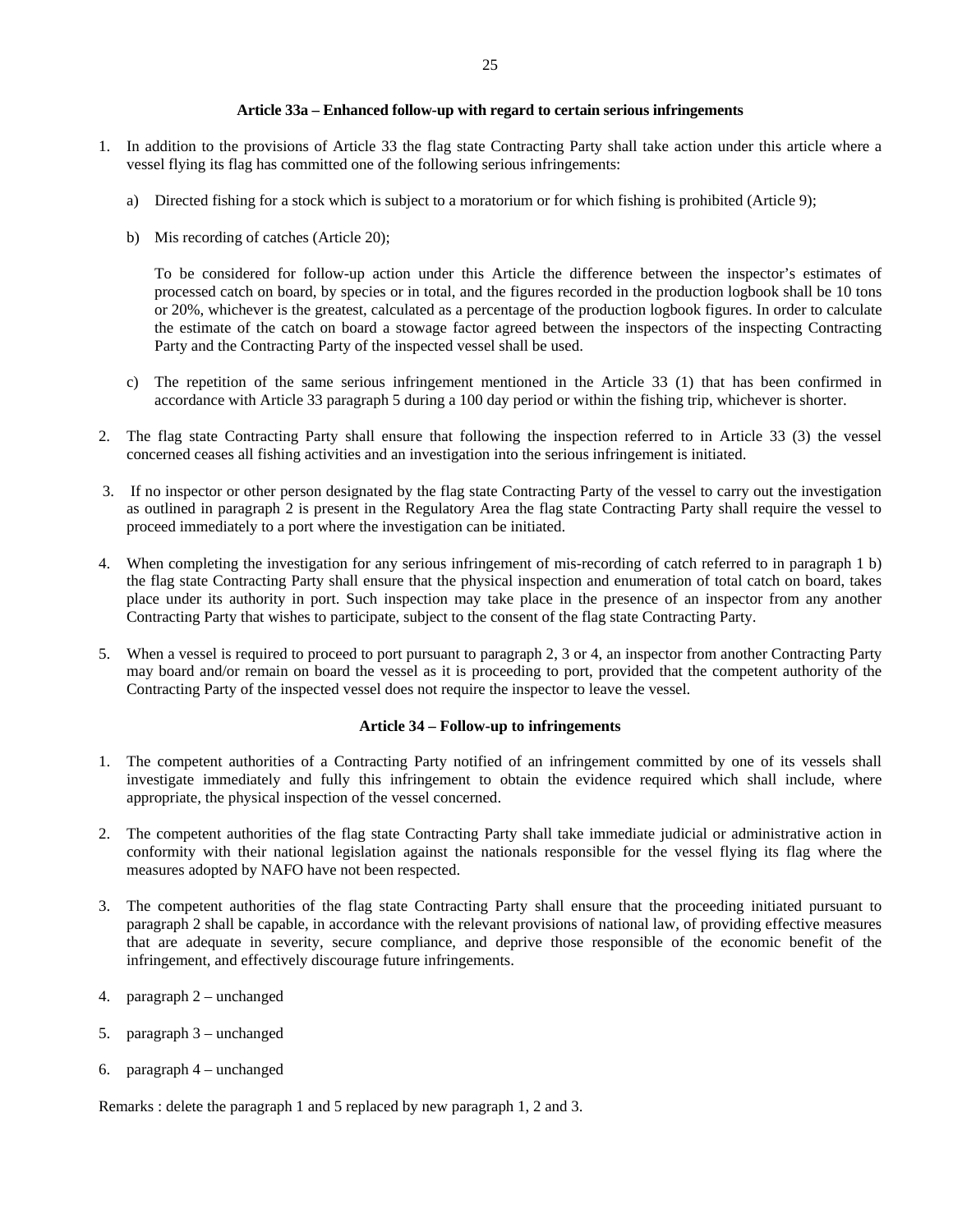#### **Article 34 a – Enforcement Measures**

- 1. Each flag State Contracting Party shall take enforcement measures with respect to a vessel, where it has been established, in accordance with its laws that this fishing vessel flying its flag committed a serious infringement listed in article 33.a.
- 2. The measures referred to in paragraph 1 may include, in particular depending on the gravity of the offence and in accordance with the pertinent provisions of national law :
	- a) Fines
	- b) Seizure of illegal fishing gear and catches
	- c) Sequestration of the vessel
	- d) Suspension or withdrawal of authorisation to fish
	- e) Reduction or withdrawal of the fishing quota
- 3. The flag State Contracting Party of the vessel concerned shall notify to the Executive Secretary, without delay, the appropriate measures taken in accordance with this Article.

### **Article 35 – Treatment of Reports from Inspectors**

The text of Article 35 is replaced by the following:

- 1. Inspection and surveillance reports drawn up by NAFO inspectors shall constitute admissible evidence for administrative or judicial proceedings of any Contracting Parties. For establishing facts they shall be treated equally to inspection and surveillance reports of its own inspectors.
- 2. Contracting Parties shall collaborate in order to facilitate judicial or other proceedings arising from a report submitted by an the inspector under the scheme, subject to the rules governing the admissibility of evidence in domestic judicial and other systems.

#### **Article 36 – Report on infringements**

- 1. Paragraph 1 unchanged
- 2. Paragraph 2 unchanged
- 3. Addition of a new paragraph 3:
	- 3. "In case of serious infringement referred to in Article 33.a, the Contracting Party concerned shall provide to the Executive Secretary with a report on the progress of the investigation, including details of any action taken or proposed to be taken in relation to the serious infringement as soon as practicable and in any case within four months following the notification of the infringement and a report on the outcome of the investigation when the investigation is completed".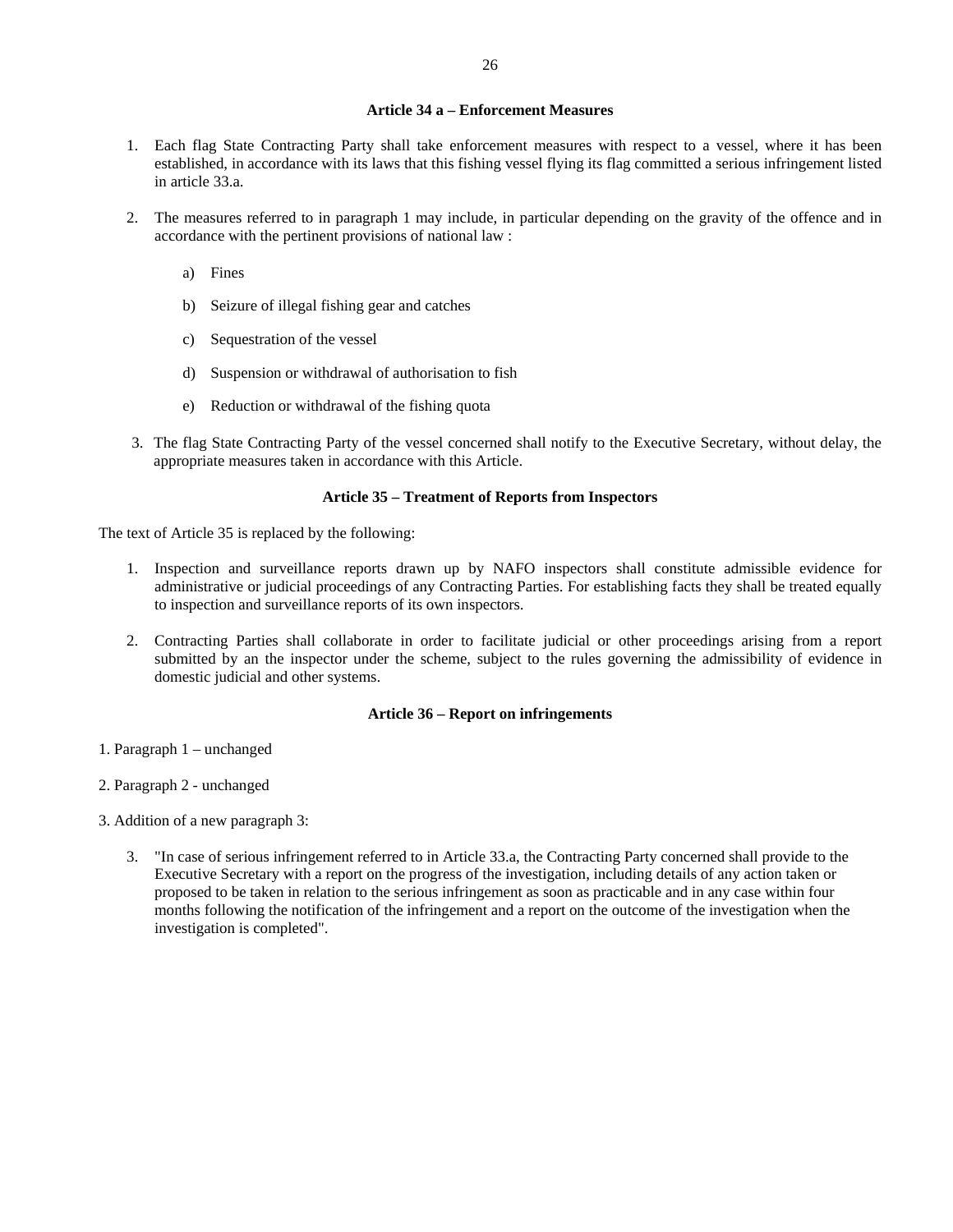# **Annex 5. Revision of Article 22.8 of the Conservation and Enforcement Measures**  (FC WP 06/13, Rev. **now** FC Doc. 06/6)

Following the deliberation of the Fisheries Commission (FC) on the matter of making available the VMS data to the Scientific Council (SC), the Secretariat was given the task to revise the text of the Article 22.8. The reformulation of the text was made in consultation with the SC Chair. The bold letters indicate the addition to the original text of the article.

### Article 22 – Vessel Monitoring System

8. The Executive Secretary shall make available as soon as possible the information received under paragraph 6 to other Contracting Parties with an inspection presence in the Regulatory Area. All reports and messages shall be treated in a confidential manner.

**The Executive Secretary shall make VMS data available in a summary form to the Scientific Council following specific requests from the Fisheries Commission to the Scientific Council to determine fishing effort on and around vulnerable habitats and for any other purpose**.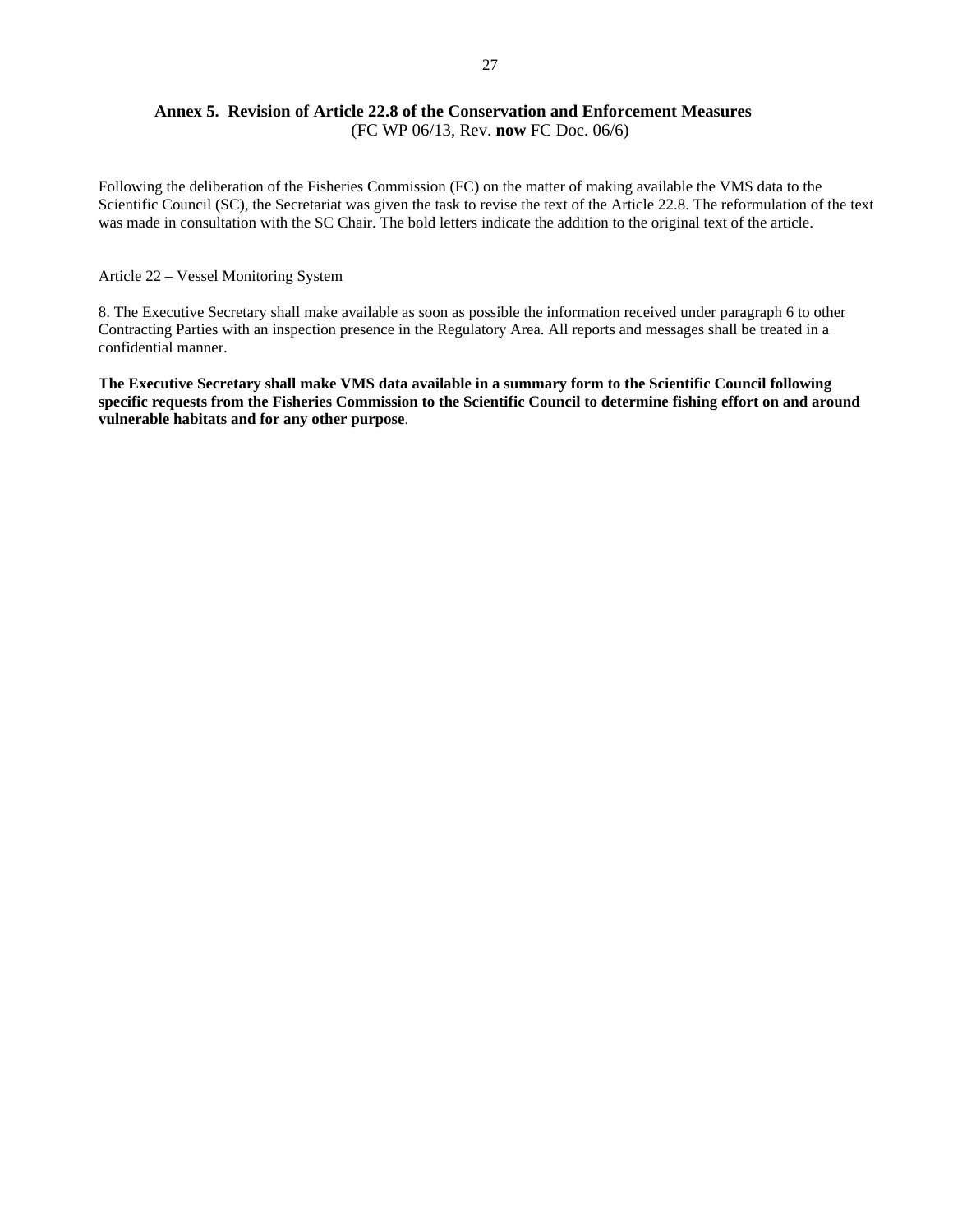# **Annex 6. Divisions 3LM Shrimp – New Management Measures**  (FC WP 06/24 **now** FC Doc. 06/12)

## **Background or Explanatory Memorandum**

The shrimp fishery in the NAFO Regulatory Area is comprised of two components:

- 3M dominated by lower value industrial shrimp with catch rates of  $\sim$ 10t/day
- 3L dominated by higher value/better quality shrimp with catch rates of  $\sim$ 20-25t/day

Masters advise that the value of 3L shrimp is approximately 3 times the value of 3M shrimp. With higher catch rates in 3L and high operating costs, the motivation to misreport is high. One day in Division 3L, on average, equates to a gross value of \$60,000 while one day in Division 3M, on average, equates to a gross value of \$10,000.

The following measures are proposed to improve the effectiveness of the MCS program:

## **Proposed Measurements for Shrimp Fishery**

The following are proposed measures **[bold]** to improve compliance in the 3L shrimp fishery.

## **Article 6 - Shrimp in Division 3L**

**4. Prior to entry into any port, vessels or their representatives shall provide the competent port authority at least 24 hours before the estimated time of arrival with the following:** 

- **i) Estimated time of arrival;**
- **ii) Estimate of quantities of shrimp retained onboard;**
- **iii) Information on the Division or Divisions where the catches were taken.**

## **Article 19 - Product Labeling Requirements**

1. When processed all fish harvested in the Regulatory Area shall be labeled in such a way that each species, product category **and date of capture** is identifiable. It shall also be clearly marked as having been caught in the Regulatory Area. Furthermore, all shrimp harvested in Division 3L **and 3M** and all Greenland Halibut harvested in Sub-area 2 and Divisions 3KLMNO shall be marked accordingly **with the stock area**.

# **Article 20 – Recording of Catch and Stowage**

6. Fishing vessels shall keep a stowage plan that shows the location of the different species in the holds as well as the quantities of such species on board in product weight stated in kilograms. **In the case of shrimp, vessels shall keep a stowage plan that specifies the location of shrimp taken in Division 3L and specifies the location of shrimp taken in Division 3M as well as the quantities of shrimp, by Division, on board in product weight stated in kilograms. The stowage plan** shall be updated every day for the preceding day reckoned from 0000 hrs (UTC) until 2400 hrs (UTC). The stowage plan shall be kept on board until the vessel has been unloaded completely.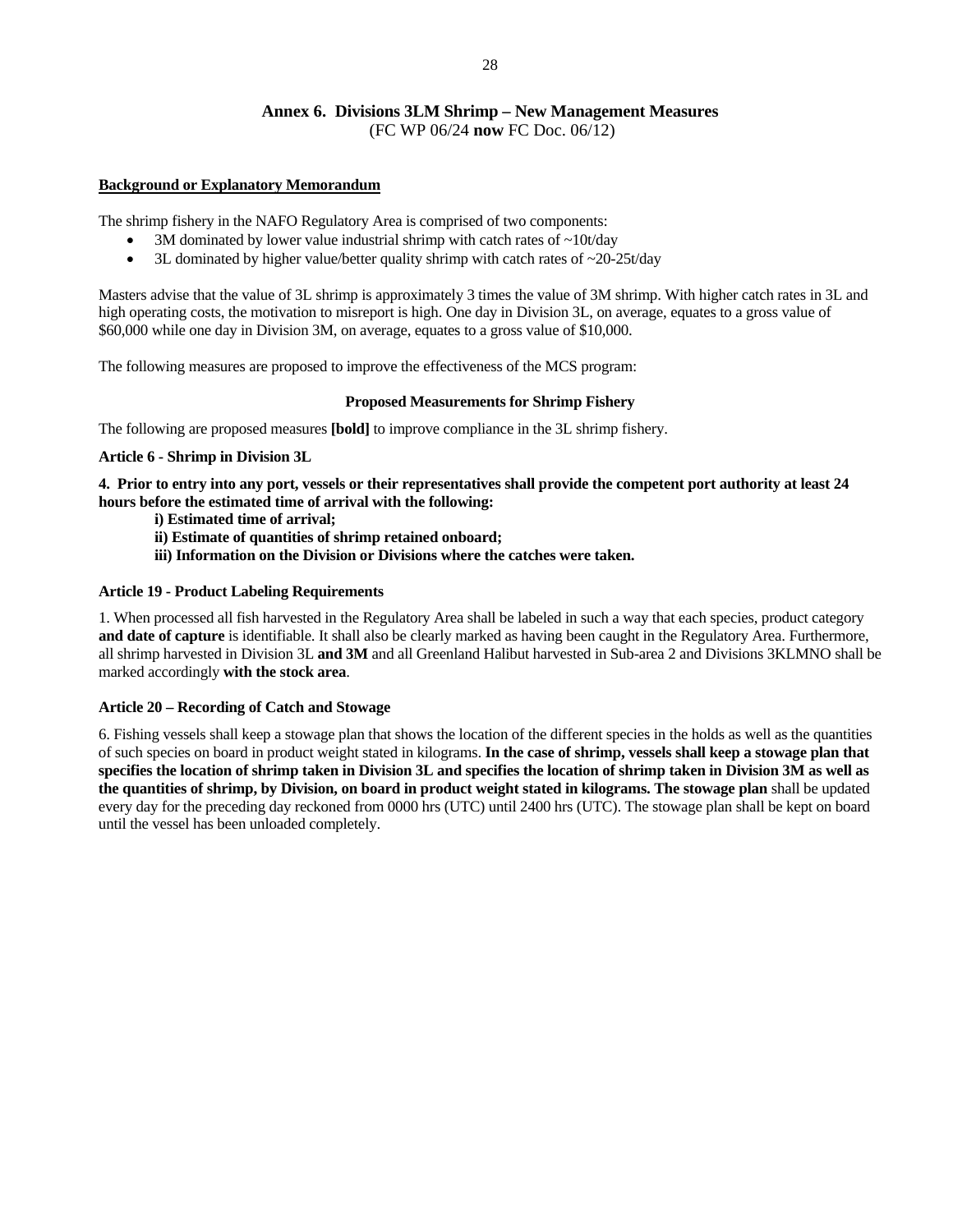# **Annex 7. Proposal from Denmark in respect of the Faroe Islands and Greenland Amendment to time restrictions for 3L shrimp fishery (CEM Art. 12.1)**  (FC WP 06/15 **now** FC Doc. 06/8)

## Introduction

Without prejudice to the objection to the Division of shrimp in NAFO 3L lodged by Denmark in respect of the Faroe Islands and Greenland in accordance with Article XII of the NAFO Convention, the following amendment to the time restrictions in Division 3L is proposed. In this connection it should be noted that, since objecting to the division of the TAC for 3L shrimp, which DFG considers to be a temporary measure not an allocation as is otherwise NAFO practice, DFG has nevertheless refrained from objecting to the restrictions on time and number of vessels in 3L which are provided for in the Conservation and Enforcement Measures.

## Explanatory remarks

It has now been several years since the existing time restrictions for 3L, specifically Article 12, paragraphs 1) and 2) of the Conservation and Enforcement Measures, were adopted by the Fisheries Commission (1999). In the meantime the fishery has developed and the agreed TAC for this fishery has increased from 6000 t in 2000, to 13,000 t in 2003, to the present 22,000 t for 2006. The scientific, conservation and management basis of current time restrictions is unclear.

Given that NAFO's stated management objective for the shrimp fishery in this area is to provide for its gradual development, it would be consistent with these objectives to relax the associated time restrictions in line with developments. This would allow the fisheries sectors of all Parties with a real interest in this resource greater flexibility in the planning of their activities throughout the year.

Under existing CEM restrictions, Division 3L is closed to shrimp fishery from 1 April to 30 June and again from 15 September to 1 December, a total of 5  $\frac{1}{2}$  months. The proposal from DFG would extend the period in which 3L is open by 2½ months (ie the period from 16 September to 30 November), thus allowing better fishing opportunties in the fall/spring period of the year, when the quality of the resource in the area is better than in the summer period.

### **Proposal for amendment of Conservation and Enforcement Measures:**

Article 12:

1. 3L Fishing is prohibited: 1 April - 30 June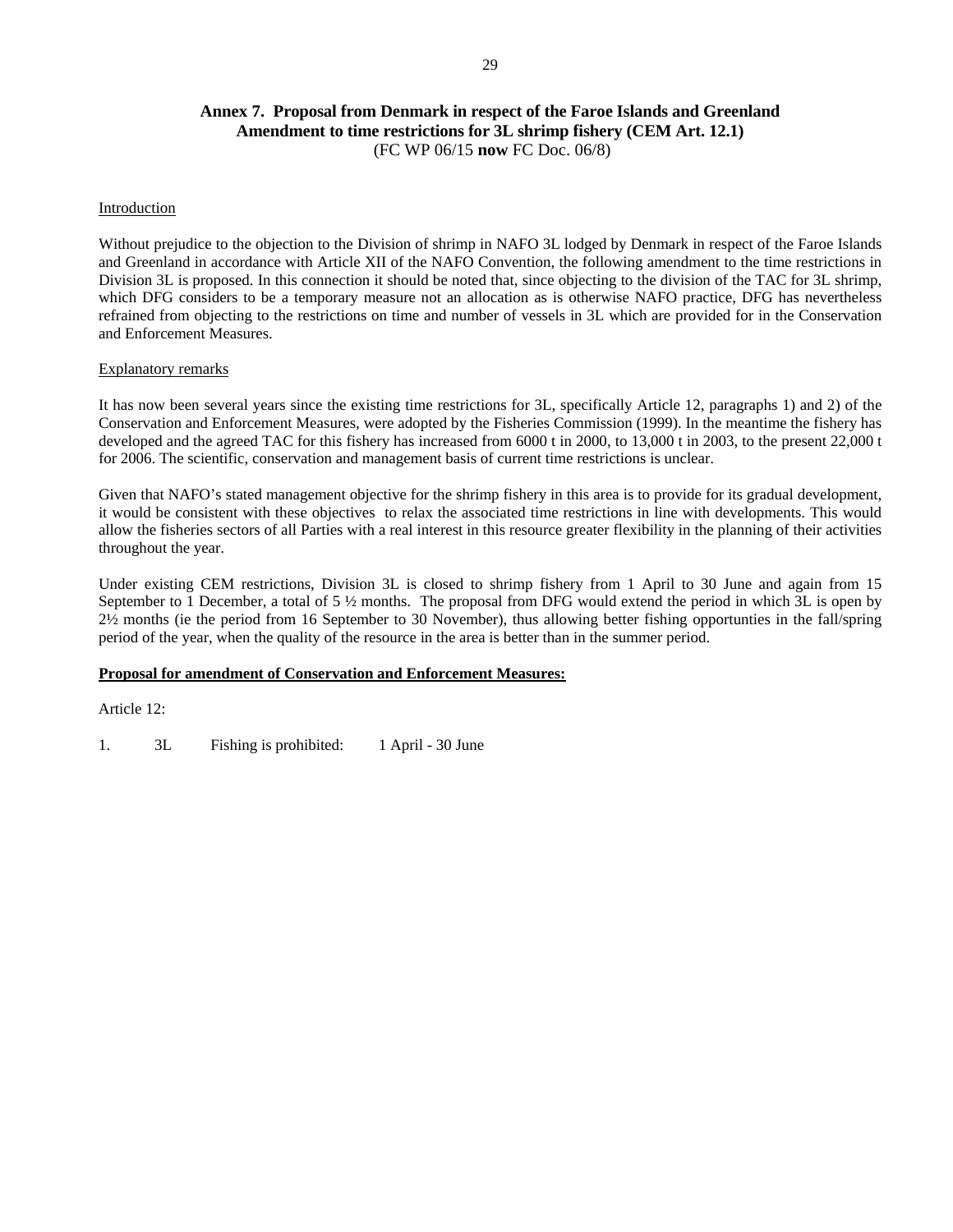# **Annex 8. Proposal from Denmark (in respect of the Faroe Islands and Greenland) and Iceland Pelagic Sebastes mentella (oceanic redfish) in the NAFO Convention Area**  (FC WP 06/17, Rev. **now** FC Doc. 06/9)

DFG & Iceland propose the following amendments to the Conservation and Enforcement Measures (highlighted in bold):

Article 10. Gear requirements

1. Minimum authorised mesh sizes shall be as follows:

**e) 100 mm for pelagic** *Sebastes mentella* **(oceanic redfish) in Sub-Area 2 and Divisions 1F & 3K** 

Annex 1.A Annual Quota Table

Footnote 10: In the case of the NEAFC decision which modifies the level of TAC in **2007** as compared with **2006**, these figures shall be accordingly adjusted by NAFO and formalized through a mail vote.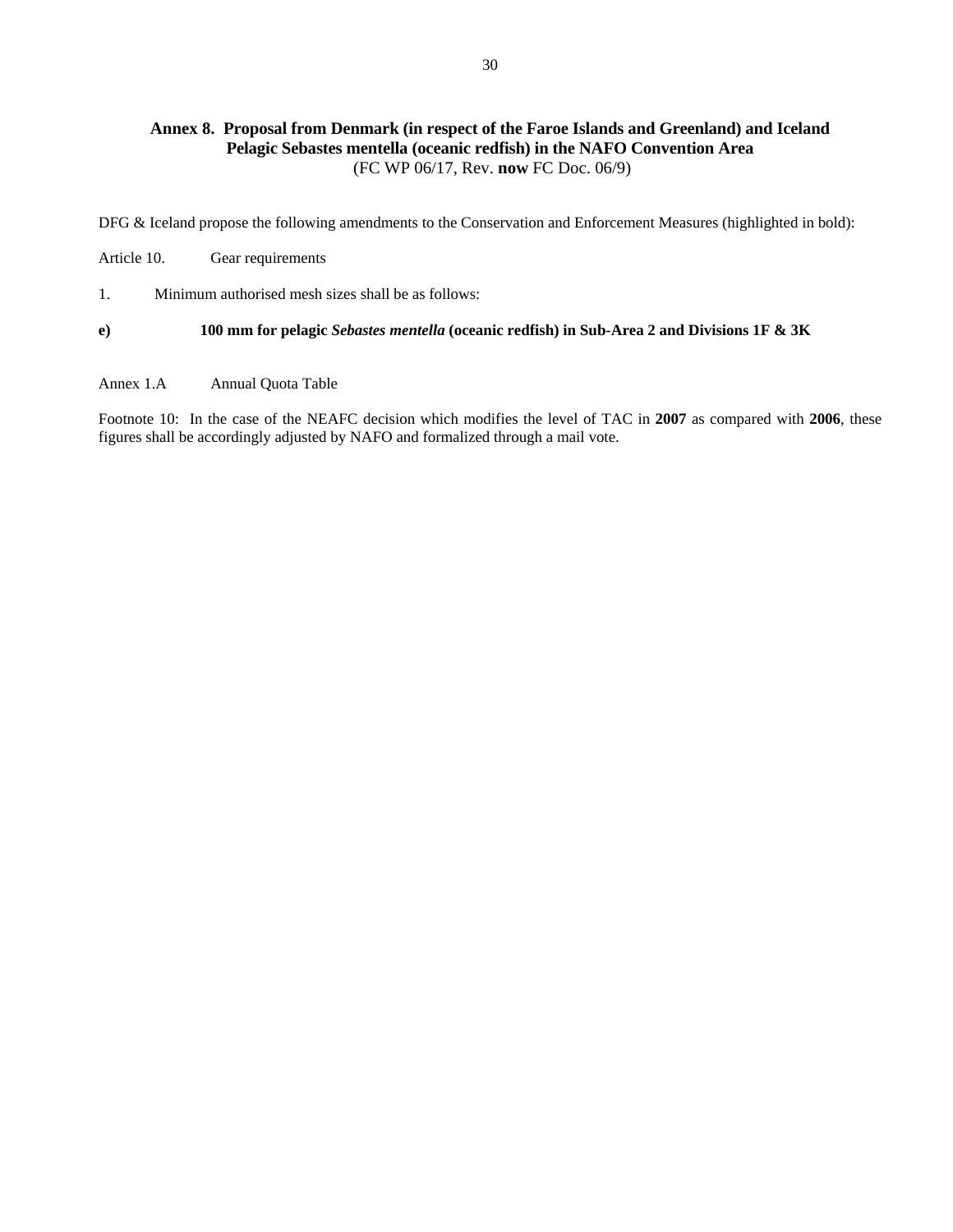# **Annex 9. CEM Annexes IA, IB, IC**

# **Annex I.A - Annual Quota Table**

|                                                                            |  | OUOTA TABLE. Total allowable catches (TACs) and quotas (metric tons) for 2007 of particular stocks in Subareas 1-4 of the NAFO Convention Area. The values listed include quantities to be |  |  |
|----------------------------------------------------------------------------|--|--------------------------------------------------------------------------------------------------------------------------------------------------------------------------------------------|--|--|
| taken both inside and outside the 200-mile fishing zone, where applicable. |  |                                                                                                                                                                                            |  |  |

| Species                                          |         | Cod            |                          |                |                          | Redfish |                                   | American plaice       |                | Yellowtail               |         | Witch          |
|--------------------------------------------------|---------|----------------|--------------------------|----------------|--------------------------|---------|-----------------------------------|-----------------------|----------------|--------------------------|---------|----------------|
| Division/Contracting<br>Party                    | 3L      | 3M             | 3NO                      | 3LN            | 3M                       | 3O      | Sub-Area 2<br>and Div.<br>$1F+3K$ | 3LNO                  | 3M             | 3LNO                     | 3L      | 3NO            |
| Canada                                           |         | $\overline{0}$ | $\mathbf{0}$             | $\overline{0}$ | 500                      | 6000    | $520^{2,4}$                       | $\mathbf 0$           | $\mathbf 0$    | $15112^{5}$              |         | $\mathbf 0$    |
| Cuba                                             |         | $\mathbf 0$    | $\sim$                   | $\mathbf 0$    | 1750                     |         | $520^{2,4}$                       | $\tilde{\phantom{a}}$ | $\blacksquare$ |                          |         | $\sim$         |
| Denmark (Faroe<br>Islands and<br>Greenland)      |         | $\mathbf 0$    | $\blacksquare$           |                | 69                       |         | $13010^{2,3}$                     | ٠                     |                |                          |         |                |
| European Union                                   |         | $0^{11}$       | $0^{11}$                 | $0^{11}$       | 781312                   | 7000    | $13010^{2,3}$<br>$3383^{2,15}$    | $\mathbf{0}$          | $0^{11}$       | ۰                        |         | $0^{11}$       |
| France (St. Pierre<br>et Miquelon)               |         | ۰.             | $\overline{\phantom{a}}$ | ۰              | 69                       |         | $520^{2,4}$                       | $\blacksquare$        | ٠              | 310 <sup>5</sup>         |         |                |
| Iceland                                          |         | ٠              | ۰                        | Ξ.             | $\blacksquare$           |         | $13010^{2,3}$                     | $\blacksquare$        |                | $\blacksquare$           |         |                |
| Japan                                            |         | $\blacksquare$ | $\blacksquare$           | $\sim$         | 400                      | 150     | $520^{2,4}$                       | $\blacksquare$        | $\sim$         | $\sim$                   |         | $\sim$         |
| Korea                                            |         | ۰              | $\blacksquare$           | Ξ.             | 69                       | 100     | $520^{2,4}$                       | $\sim$                | $\sim$         | $\sim$                   |         | $\blacksquare$ |
| Norway                                           |         | $\Omega$       | $\blacksquare$           | ۰              | $\overline{\phantom{a}}$ |         | $13010^{2,3}$                     | $\overline{a}$        |                | $\overline{\phantom{a}}$ |         |                |
| Russia                                           |         | $\Omega$       | $\Omega$                 | $\Omega$       | 9137                     | 6500    | $13010^{2,3}$                     | ٠                     | $\mathbf 0$    | ٠                        |         | $\mathbf 0$    |
| Ukraine                                          |         |                |                          |                |                          | 150     | $520^{2,4}$                       |                       |                |                          |         |                |
| United States of<br>America                      |         | ٠              | $\blacksquare$           | $\blacksquare$ | 69                       |         | $520^{2,4}$                       | $\blacksquare$        | $\blacksquare$ | ٠                        |         | $\blacksquare$ |
| Others                                           |         | $\overline{0}$ | $\mathbf 0$              | $\mathbf 0$    | 124                      | 100     | $\sim$                            | $\mathbf 0$           | $\mathbf 0$    | $78^5$                   |         | $\mathbf 0$    |
| <b>TOTAL</b><br><b>ALLOWABLE</b><br><b>CATCH</b> | $\star$ | $*16$          | $\star$                  | $\star$        | 5000 <sup>8</sup>        | 20000   | 1691410,17                        | $\star$               | $*16$          | 15500 <sup>9</sup>       | $\star$ | $*16$          |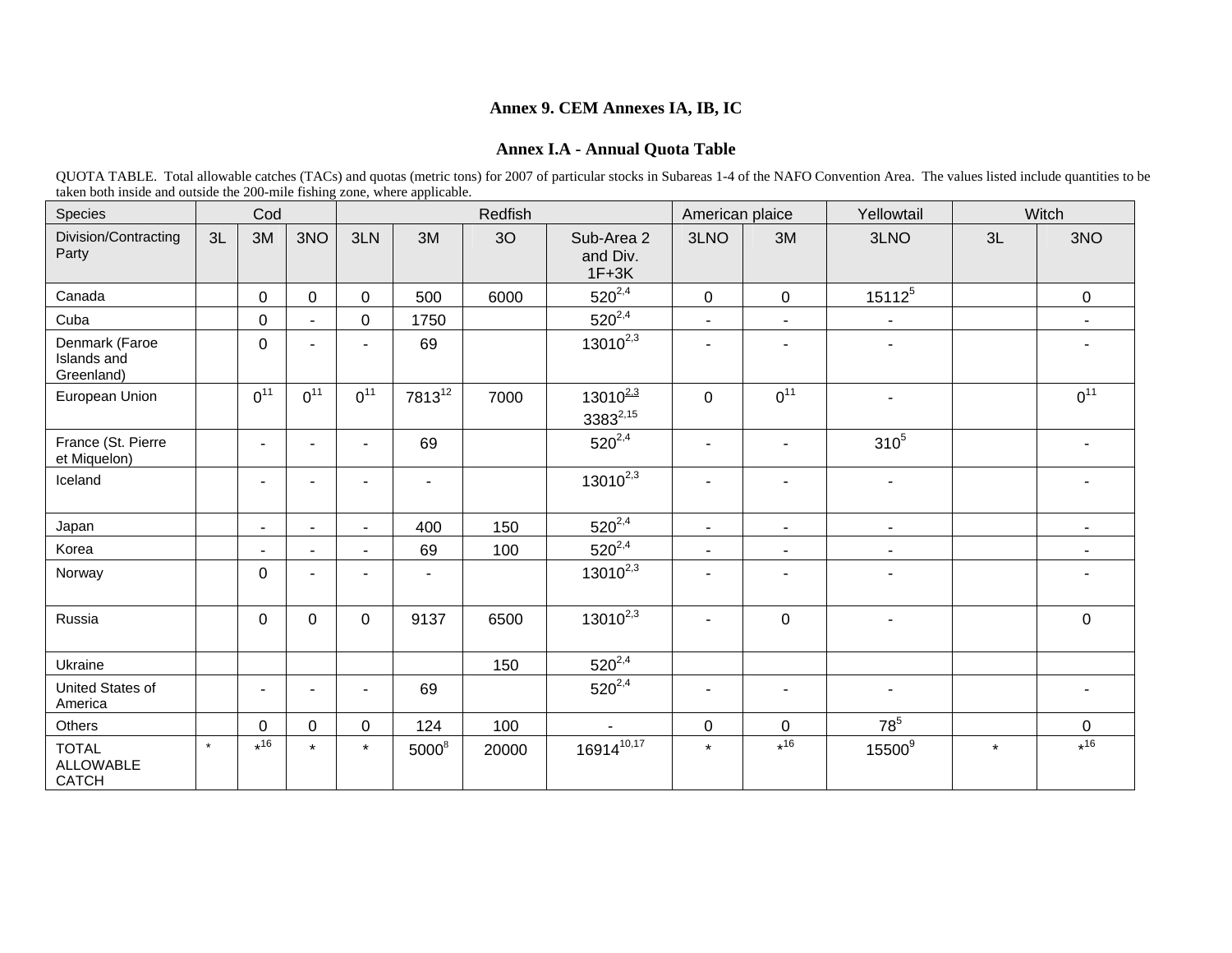| Species                                          | White hake | Capelin                  | <b>Skates</b> | <b>Greenland halibut</b> | Squid $(IIIex)^1$               | Shrimp      |         |
|--------------------------------------------------|------------|--------------------------|---------------|--------------------------|---------------------------------|-------------|---------|
| Division/Contracting<br>Party                    | 3NO        | 3NO                      | 3LNO          | 3LMNO                    | Sub-areas 3+4                   | 3L          | 3NO     |
| Canada                                           | 2500       | $\mathbf 0$              | 2250          | 1778                     | N.S. <sup>6</sup>               | 18325       |         |
| Cuba                                             |            | $\mathbf 0$              |               |                          | 510                             | 245         |         |
| Denmark (Faroe<br>Islands and<br>Greenland)      |            | ۰                        |               | 206                      | $\blacksquare$                  | 245         |         |
| European Union                                   | 5000       | $0^{11}$                 | 8500          | 695118                   | N.S. <sup>6</sup><br>$611^{13}$ | $1225^{14}$ |         |
| France (St. Pierre<br>et Miquelon)               |            | $\blacksquare$           |               | 194                      | 453                             | 245         |         |
| Iceland                                          |            | ۰                        |               |                          |                                 | 245         |         |
| Japan                                            |            | 0                        |               | 1215                     | 510                             | 245         |         |
| Korea                                            |            | ۰                        |               | $\blacksquare$           | 453                             | 245         |         |
| Norway                                           |            | 0                        |               | $\blacksquare$           | $\blacksquare$                  | 245         |         |
| Russia                                           | 500        | 0                        | 2250          | 1512                     | 749                             | 245         |         |
| Ukraine                                          |            |                          |               |                          |                                 | 245         |         |
| United States of<br>America                      |            | $\blacksquare$           |               |                          | 453                             | 245         |         |
| Others                                           | 500        | $\overline{\phantom{a}}$ | 500           | $0^7$                    | 794                             | $\mathbf 0$ |         |
| <b>TOTAL</b><br><b>ALLOWABLE</b><br><b>CATCH</b> | 8500       | $\star$                  | 13500         | 11856                    | 34000                           | 22000       | $\star$ |

\* Ban on fishing in force – The provisions of Article 9, paragraph 1.b) shall apply.

Any quota listed for squid may be increased by a transfer from any "coastal state" as defined in Article 1, paragraph 3 of the NAFO Convention, provided that the TAC for squid is not exceeded. Transfers made to Contracting Parties conducting fisheries for squid in the Regulatory Area shall be reported to the Executive Secretary, and the report shall be made as promptly as possible.

<sup>2.</sup> The Contracting Parties shall notify the Executive Secretary every second week of catches taken by its vessels from this allocation until accumulated reported catch reaches 50%, after which time weekly notification shall apply. The Executive Secretary shall notify without delay all Contracting Parties the dates on which accumulated reported catch taken by vessels of Contracting Parties estimated equal to 50% and then 100% of that allocation.

<sup>3.</sup> Quota to be shared by vessels from Denmark (Greenland and Faroe Islands), European Union, Iceland, Norway and Russia. Catches in the NAFO Convention Area shall be deducted from the quotas allocated in the NEAFC Convention Area.

4. Quota to be shared by vessels from Canada, Cuba, France (St. Pierre et Miquelon), Japan, Korea, Ukraine and USA.<br>5. Contracting Perties shall inform the Executive Secretary before 1 December 2006 of the measures to be t

 $\frac{5}{2}$  Contracting Parties shall inform the Executive Secretary before 1 December 2006 of the measures to be taken to ensure that total catches do not exceed the levels indicated.

The allocation to these Contracting Parties are as yet undetermined, although their sum shall not exceed the difference between the total of allocations to other Contracting Parties and the TAC (= 29.458 tons).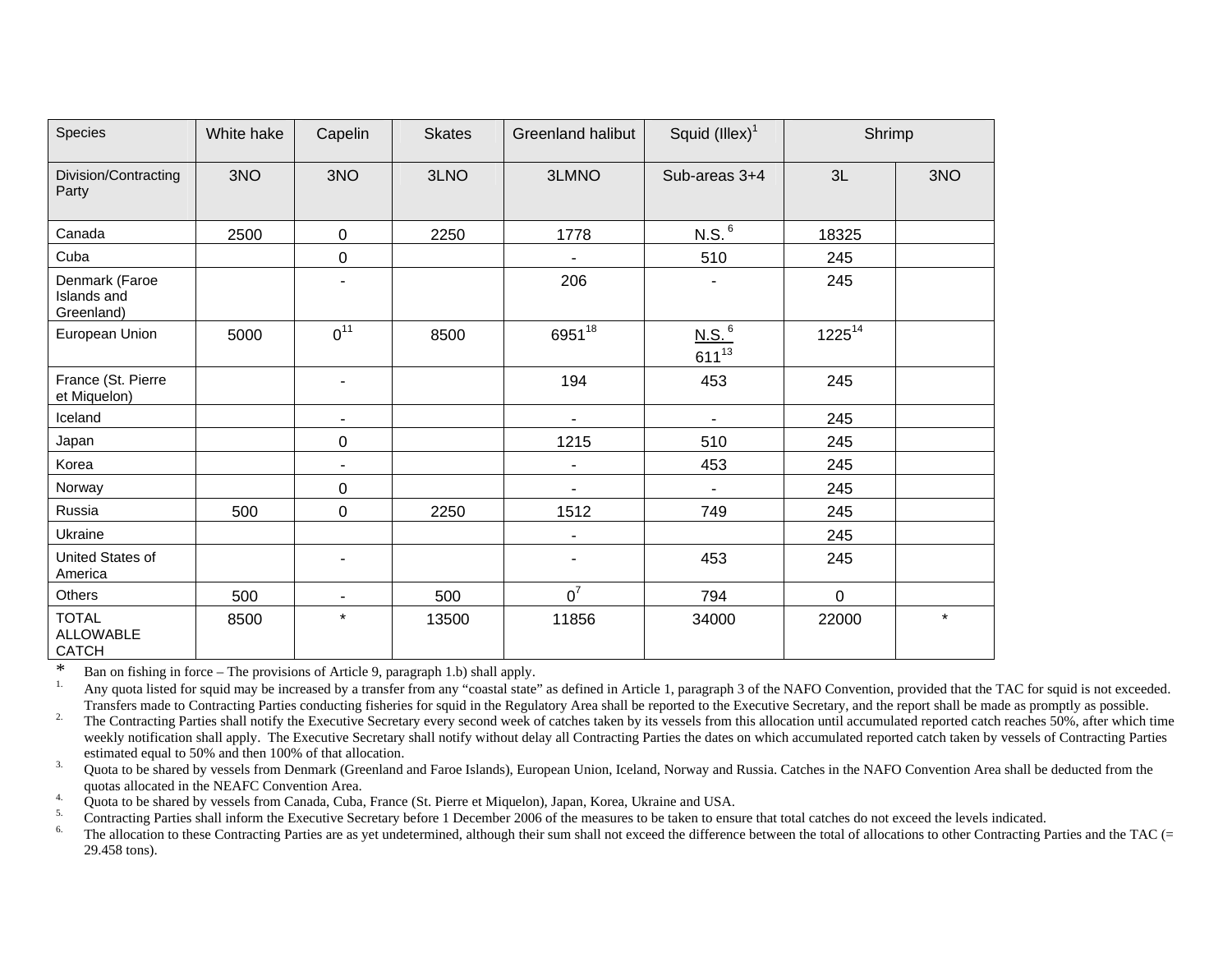- <sup>7.</sup> In 2005, the previous 935 t "Others" quota was assigned to three Contracting Parties. When the TAC exceeds 30,000 t the next 1,300 t beyond 30,000 will be allocated to an Others quota which can be accessed by those who do not hold Greenland halibut allocation. In deciding the relevant contributions of Contracting Parties to the 1300 t Others quota, the Fisheries Commission will take into account the fact that some Contracting Parties received a benefit from the 935 t quota which was reassigned in 2005.
- <sup>8.</sup> Each Contracting Party shall notify the Executive Secretary every second week of catches taken by its vessels from this stock until accumulated reported catch reaches 50%, after which time weekly notification shall apply. Not more than 2500 tons may be fished before July 1, 2007. The Executive Secretary shall notify without delay all Contracting Parties of the date on which, for this stock, accumulated reported catch taken by vessels of the Contracting Parties is estimated to equal 50% and then 100% of the TAC.
- 9. The provisions of Article 9, paragraph 1.b) of the Conservation and Enforcement Measures shall apply.<br> $\frac{10}{2}$ . In the conservation of Article 9, paragraph 1.b) of the Conservation and Enforcement Measures shall appl
- In the case of the NEAFC decision which modifies the level of TAC in 2007 as compared with 2006, these figures shall be accordingly adjusted by NAFO and formalized through a mail vote.
- <sup>11.</sup> Including fishing entitlements of Estonia, Latvia, and Lithuania following their accession to the European Union and in accordance with sharing arrangements of the former USSR quota adopted by the Fisheries Commission at its Annual Meeting in 2003 (FC Working Paper 03/7).<br>Its Including allocations of 1571 terms agab for Estania I attrice and Lithuania autof a sharing of 20,000 terms
- <sup>12</sup>. Including allocations of 1571 tonnes each for Estonia, Latvia and Lithuania out of a sharing of 20,000 tonnes, following their accession to the European Union.
- 13. Allocations of 128 tonnes each for Estonia, Latvia and Lithuania as well as 227 tonnes for Poland out of a TAC of 34,000 tonnes, following their accession to the European Union.
- <sup>14.</sup> Including allocations of 245 tonnes each for Estonia, Latvia, Lithuania and Poland out of a TAC of 22000 tonnes, following their accession to the European Union
- <sup>15.</sup> Allocation of 3019 tonnes for Lithuania and 364 tonnes to Latvia following their accession to the European Union.<br><sup>16.</sup> Applicable to 2007 and 2008
- $\frac{16}{17}$ . Applicable to 2007 and 2008.
- 17. The quota shares in footnotes 4 and 15 can only be fished in the NAFO Regulatory Area. If an increase in the overall TAC as defined in footnote 10 leads to an increase in these shares, the first 500 tonnes of that increase shall be added to the quota share referred to in footnote 4.
- <sup>18.</sup> Including an allocation of 389 tonnes for Estonia, Latvia, and Lithuania following their accession to the European Union.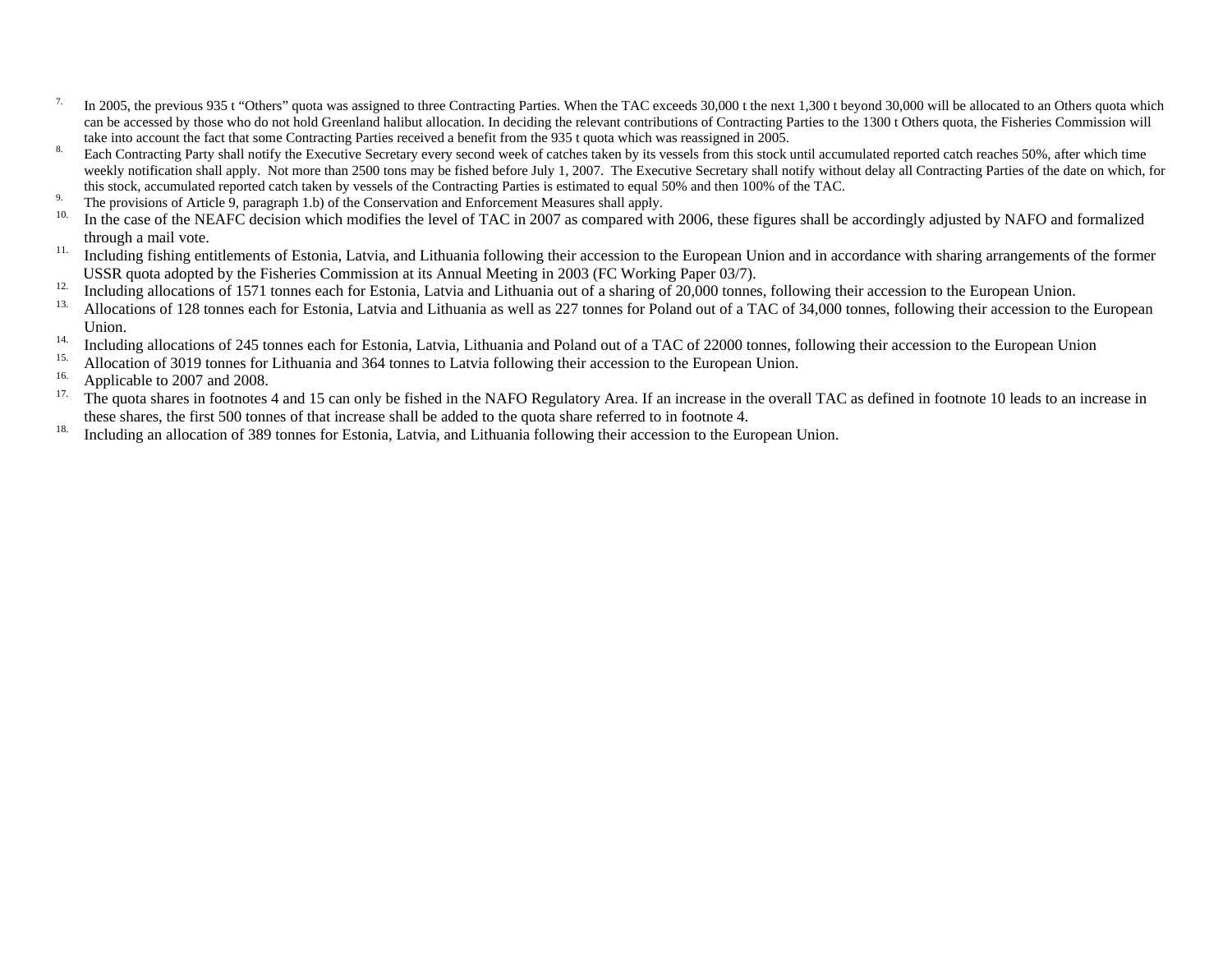| <b>CONTRACTING PARTY</b>                     | <b>NUMBER OF FISHING</b><br><b>DAYS</b> | <b>NUMBER OF VESSELS</b> |
|----------------------------------------------|-----------------------------------------|--------------------------|
| Canada                                       | 456                                     | 16                       |
| Cuba                                         | 100                                     | 1                        |
| <b>Denmark</b>                               |                                         |                          |
| - Faroe Islands                              | 1606                                    | 8                        |
| - Greenland                                  | 515                                     | 14                       |
| <b>European Union</b>                        | $3293^1$                                | $33^{1}$                 |
| France (in respect of St Pierre et Miquelon) | 100                                     | 1                        |
| <b>Iceland</b>                               | N/A                                     | N/A                      |
| Japan                                        | 100                                     | 1                        |
| Korea                                        | 100                                     | 1                        |
| <b>Norway</b>                                | 1985                                    | 32                       |
| <b>Russia</b>                                | 2100                                    | N/A                      |
| <b>Ukraine</b>                               | 100                                     | 1                        |
| <b>USA</b>                                   | 100                                     | 1                        |

# **Annex I.B Effort Allocation Scheme for Shrimp Fishery in the NAFO Regulatory Area Div. 3M, 2007**

 $1$ Including fishing entitlements transferred from Poland (100 fishing days with one vessel), Estonia (1667 fishing days with 8 vessels), Latvia (490 fishing days with 4 vessels) and Lithuania (579 fishing days with 7 vessels) following their accession to the European Union.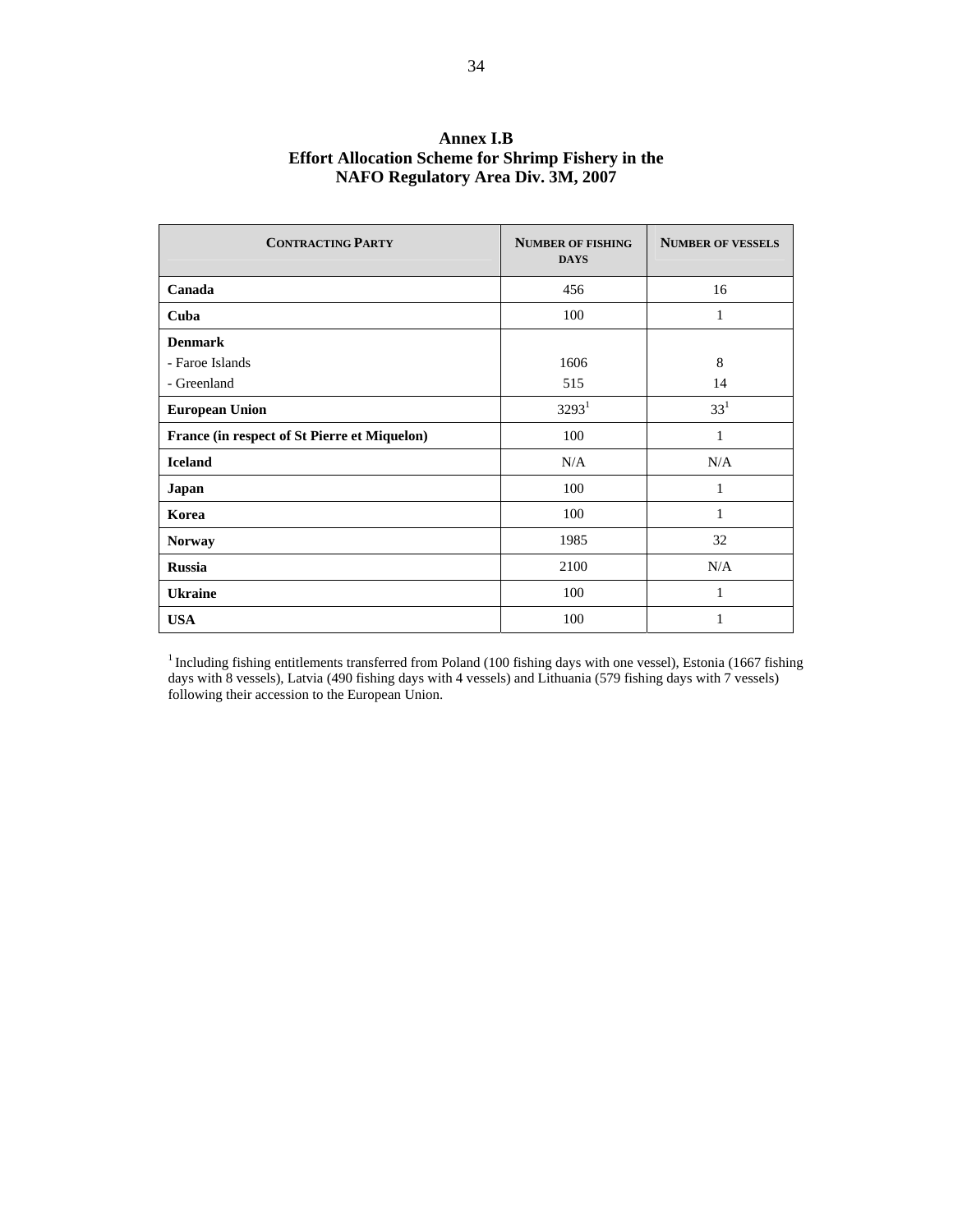| <b>Species</b>                                   | Greenland<br>halibut | Greenland<br>halibut     | Greenland<br>halibut | Greenland<br>halibut |
|--------------------------------------------------|----------------------|--------------------------|----------------------|----------------------|
| Division/<br><b>Contracting Party</b>            | <b>3LMNO</b><br>2004 | 3LMNO<br>2005            | <b>3LMNO</b><br>2006 | <b>3LMNO</b><br>2007 |
| Canada                                           | 2223                 | 2112                     | 2056                 | 1778                 |
| Cuba                                             |                      |                          |                      |                      |
| Denmark (Faroe<br>Islands and<br>Greenland)      |                      | 244                      | 238                  | 206                  |
| European Union                                   | 8203                 | $8254^3$                 | $8038^4$             | $6951^5$             |
| France (St Pierre<br>et Miquelon)                |                      | 230                      | 224                  | 194                  |
| Iceland                                          |                      | $\overline{\phantom{0}}$ | ä,                   | $\blacksquare$       |
| Japan                                            | 1519                 | 1443                     | 1405                 | 1215                 |
| Korea                                            |                      |                          |                      |                      |
| Norway                                           |                      |                          |                      |                      |
| Russia                                           | 1890                 | 1796                     | 1748                 | 1512                 |
| Ukraine                                          |                      |                          |                      |                      |
| United States of<br>America                      |                      |                          |                      |                      |
| <b>Others</b>                                    | $985^1$              | $0^2$                    | $0^2$                | $0^2$                |
| <b>TOTAL</b><br><b>ALLOWABLE</b><br><b>CATCH</b> | 14820                | 14079                    | 13709                | 11856                |

**Annex I.C Rebuilding Plan for 3LMNO Greenland Halibut** 

<sup>1</sup> Of which no more than 60% may be fished before 1 May in each year.

- <sup>2</sup> In 2005, the previous 935 t "Others" quota was assigned to three Contracting Parties. When the TAC exceeds 30,000 t the next 1,300 t beyond 30,000 will be allocated to an Others quota which can be accessed by those who do not hold Greenland halibut allocation. In deciding the relevant contributions of Contracting Parties to the 1300 t Others quota, the Fisheries Commission will take into account the fact that some Contracting Parties received a benefit from the 935 t quota which was reassigned in 2005. 3 Including an allocation of 461 tonnes for Estonia, Latvia and Lithuania following their accession to the
- European Union. 4 Including an allocation of 450 tonnes for Estonia, Latvia and Lithuania following their accession to the
- European Union. 5 Including an allocation of 389 tonnes for Estonia, Latvia and Lithuania following their accession to the
- European Union.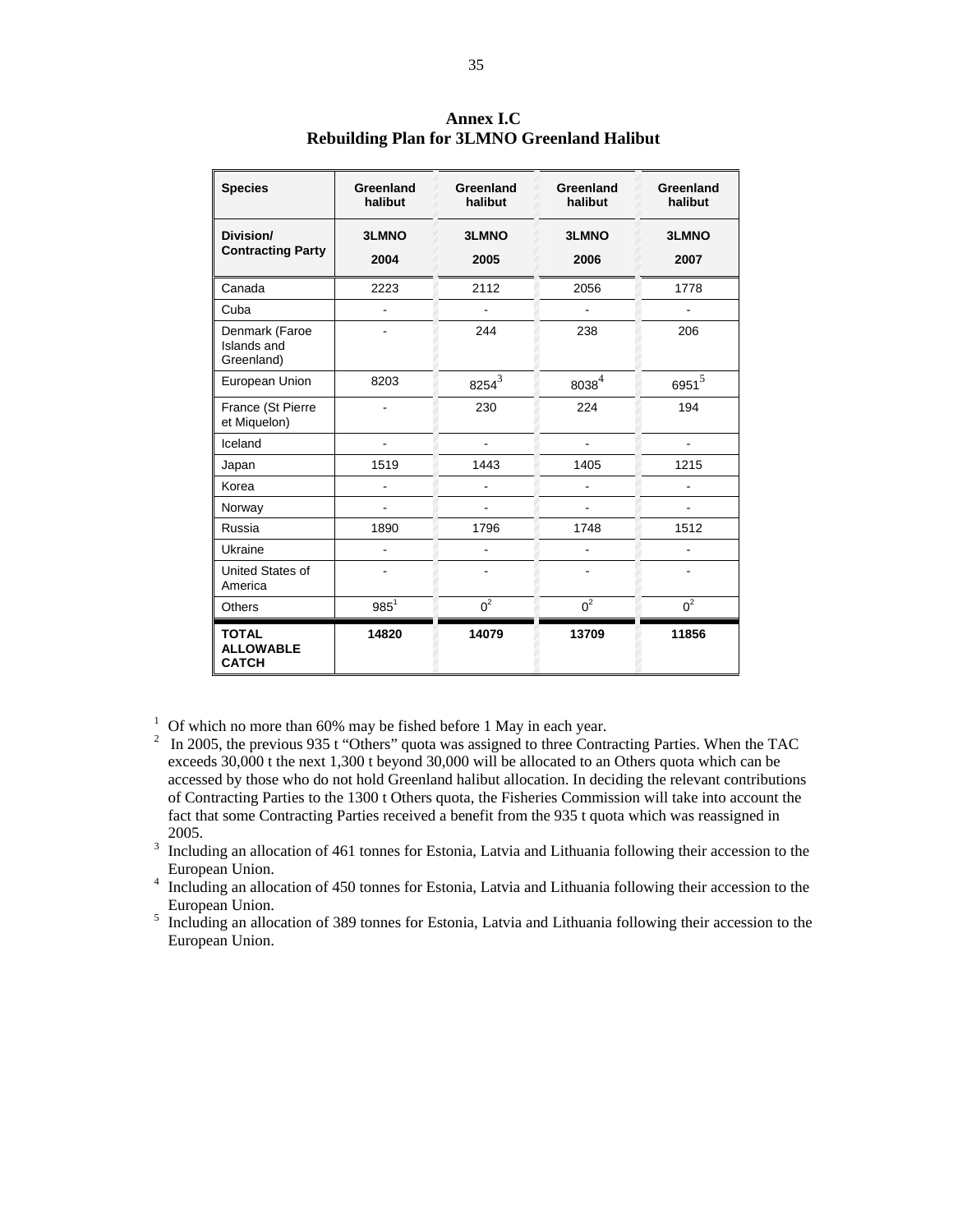# **Annex 10. Icelandic Proposal for Changing of Chapter VII in the CEM from a Pilot Project to Permanent Measure**  (STACTIC WP 06/33, Rev. 3 **now** FC Doc. 06/13)

### **Proposal**

In order to achieve this Iceland proposes the following changes to the NAFO conservation and enforcement measures

1. The following Chapter VII shall replace the current Chapter VII:

#### **Chapter VII**

## **Electronic reporting, satellite tracking and observers**

#### **Article 50 - Scope**

- **1.** Only vessels of Contracting Parties with functional VMS systems that have the necessary technical facilities in place to send electronic "observer reports" and "catch reports" are allowed to apply the provisions laid down in this chapter. **VMS messages have one hour interval.**
- 2. Contracting Parties shall notify the Executive Secretary of their intention to apply the provisions laid down in this chapter 30 days prior to the start of the fishing season.

#### **Article 51 - Implementation**

- 1. Participating Contracting Parties should notify the names of the vessels intending to apply the provisions of this chapter to the NAFO Secretariat. Such vessels shall have observers on board in accordance with Article 24 of the NAFO Conservation and Enforcement Measures.
- 2. However, by way of derogation from these measures a Contracting Party may withdraw observers from vessels applying the provisions of this chapter on the condition that the technical facilities on board the vessel necessary to send electronic "observer reports" and "catch reports" have been tested with the NAFO Secretariat and Contracting Parties with an inspection presence in the Regulatory Area.
- 3. The testing of this exchange shall be deemed successful once data exchanges have been completed with all recipients at a 100% reliability rate.
- 4. A Contracting Party with vessel or vessels applying the provisions of this chapter shall withdraw the observer for no more than **75%** of the time that the vessel or vessels spend in the Regulatory Area during the year.
- 5. When withdrawing observers Contracting Parties shall ensure that there is a balance between vessels with observers and without observers, in terms of the type of fishery in which the vessels are engaged.
- 6. Participating Contracting Parties shall provide at all times to the NAFO Secretariat the names of vessels applying the provisions of this chapter as well as the period during which they have no observer onboard. The Executive Secretary shall forward this information to all Contracting Parties.
- 7. In the case where a vessel without an observer is found by an inspector to be engaged in any infringement, the Contracting Party shall apply the provisions of Article 33, paragraphs 2 to 9 of the Scheme, as appropriate, and, when the vessel is not re-routed, it shall embark an observer without delay.
- 8. In addition to their duties under the Conservation and Enforcement Measures observers on board vessels applying the provisions of this chapter shall report daily by electronic channels via the FMC to the NAFO Secretariat ("OBR report") of his duties described in Article 24.4. a) i) to iv) of the Conservation and Enforcement Measures.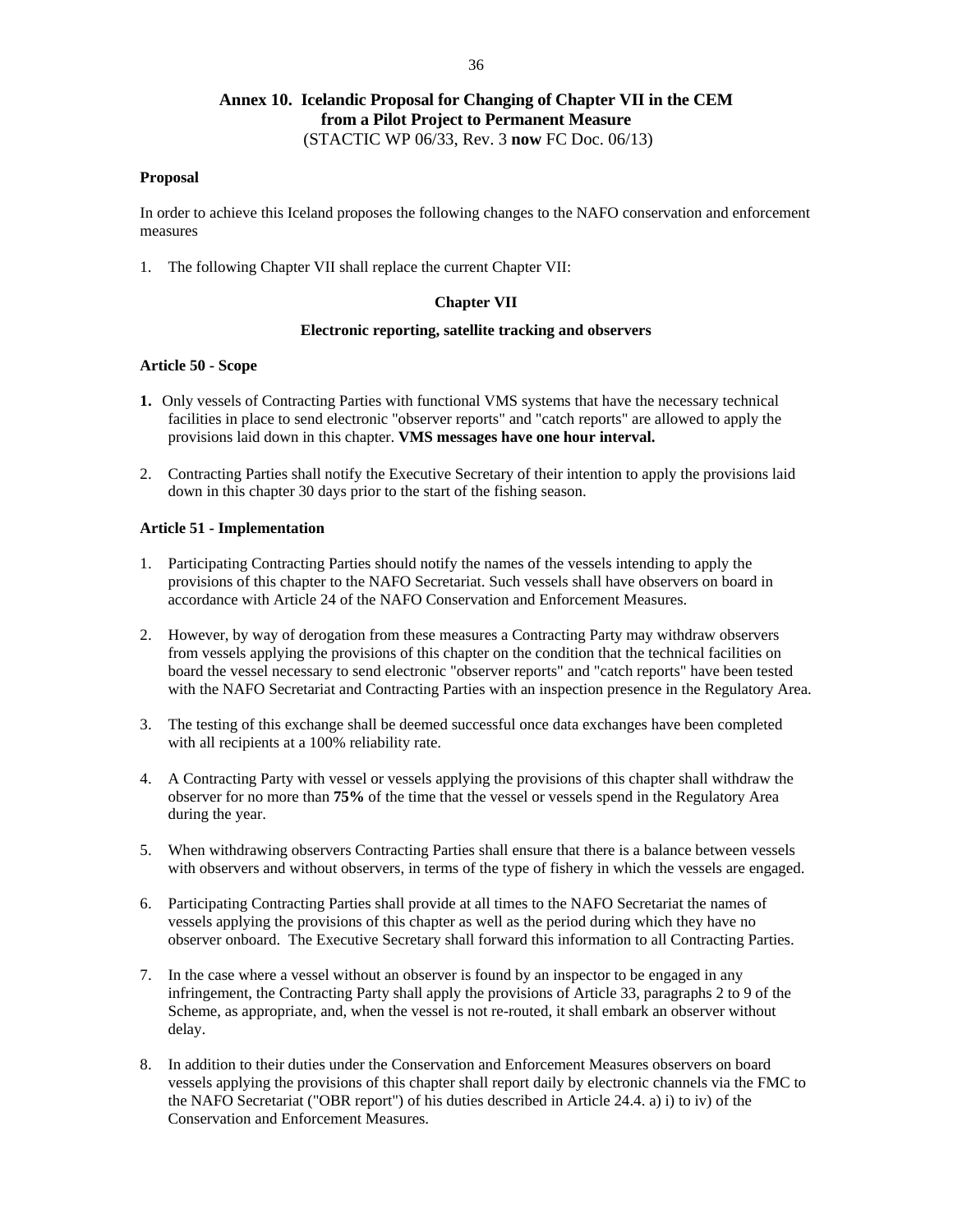## **Article 52 - Daily Reports**

- 1. Masters of vessels and observers applying the provisions of this chapter shall transmit daily reports by division.
- 2. The daily reports are to be received by the NAFO Secretariat by 1200 UTC daily. The report period will run from 0001 hours to 2400 hours of the previous day.
- 3. The catch reported in the daily report of the master will correspond with those recorded in the log.
- 4. The daily reports **s**hall include as appropriate the amounts, by Division, of the following categories:
	- a) The daily catch by species retained on board
	- b) Discarding
	- c) Undersize fish
- 5. If the electronic means of transmitting daily reports (to and from FMC) is not functioning, the master and the observer will continue to report daily by other means keeping a written log of these transmissions on board and available to inspectors.
- 6. The templates for Daily Catch (CAX) and Observer Reports (OBR) are contained in Annex XX(a).

### **Article 53 - Data Collection/Compilation/Analysis**

- 1. The Executive Secretary shall collect and compile, on a weekly basis, the data provided by the daily catch reports to compare, among other items, catch rates of species caught by Division, by-catch percentage rate, discard rates for similar fisheries. The details of this data compilation are outlined in Annex XX (b).
- 2. The Executive Secretary shall forward this information to Contracting Parties with an inspection presence.
- 3. The NAFO Secretariat shall monitor the receipt of daily reports from each vessel applying the provisions of this chapter. When a report has not been received for 2 consecutive days, the NAFO Secretariat will notify the relevant Contracting Party as well as Contracting Parties with an Inspection Presence.
- 4. The Executive Secretary shall make available as soon as possible the information received under paragraphs 2 and 3 to other Contracting Parties with an active inspection presence in the Regulatory Area. All reports and messages shall be treated in a confidential manner.

# **Article 54 - Costs**

1. Subject to any other arrangements between Contracting Parties, each Contracting Party shall pay all its costs associated with this system.

### **Article 55 - Follow-up**

- 1. Each Contracting Party (including those with an inspection presence) shall submit an interim report at the first annual meeting of the Fisheries Commission following adoption of the pilot project and a detailed report on the execution of the pilot project containing all necessary information at the annual meeting of the Fisheries Commission following completion of the pilot project. STACTIC supported by the Executive Secretary should evaluate the results of the pilot project at its next meeting on the basis of the criteria set out below as well as the objectives identified, together with any recommendations or proposals:
	- a) Compliance overall and notably comparison between vessels with and without observers.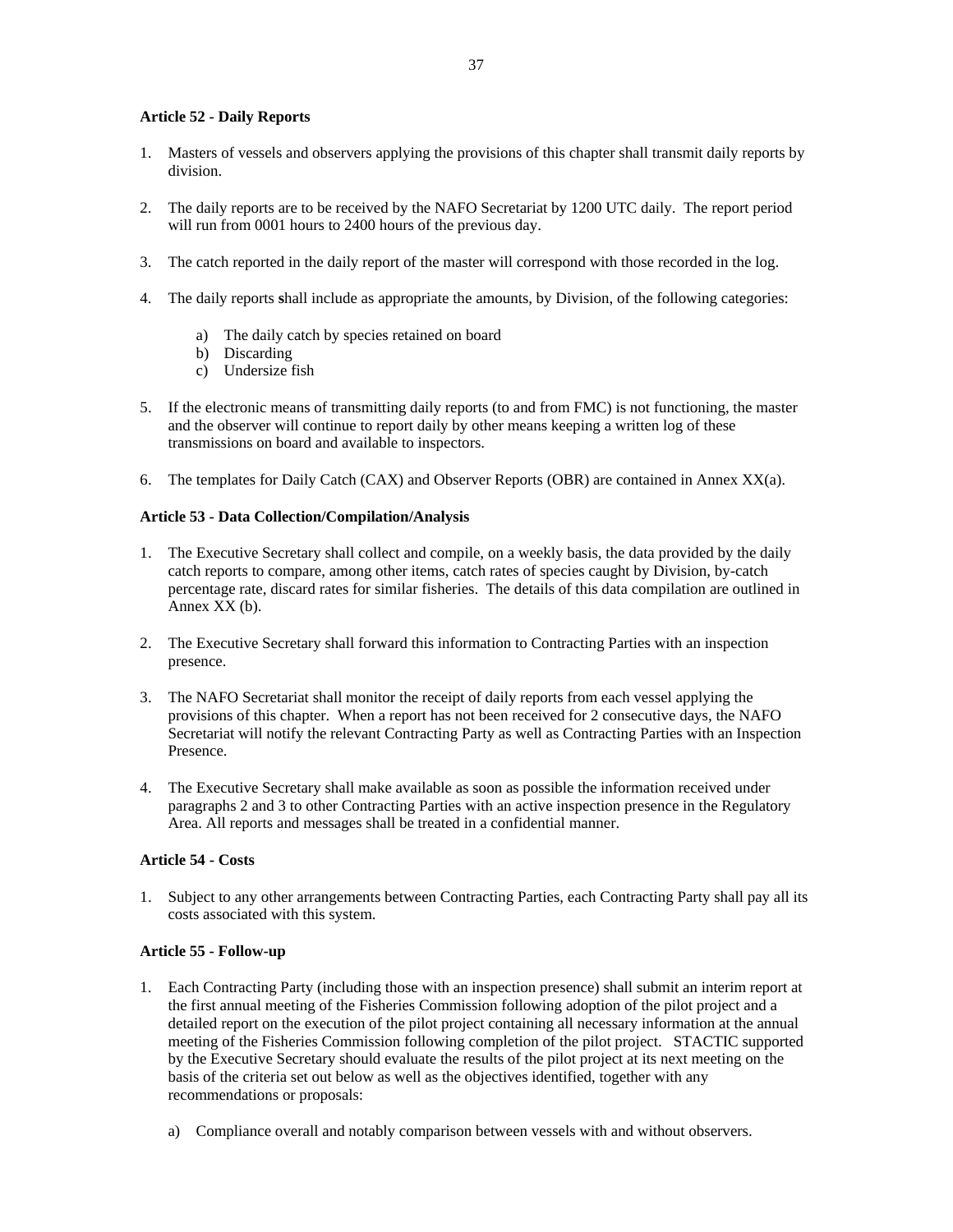- b) Assessment by the Executive Secretary on issues related to data compatibility, data collection/compilation, and data transmission.
- c) Cost/savings; for the industry; for the authorities of the Contracting Party (including those with an inspection presence); for the NAFO Secretariat.
- d) Interaction with traditional means of control.
- e) Technical functioning of the Scheme and reliability.
- 2. **The elements of this chapter are subject to review as appropriate, for application in 2010 and subsequent years.**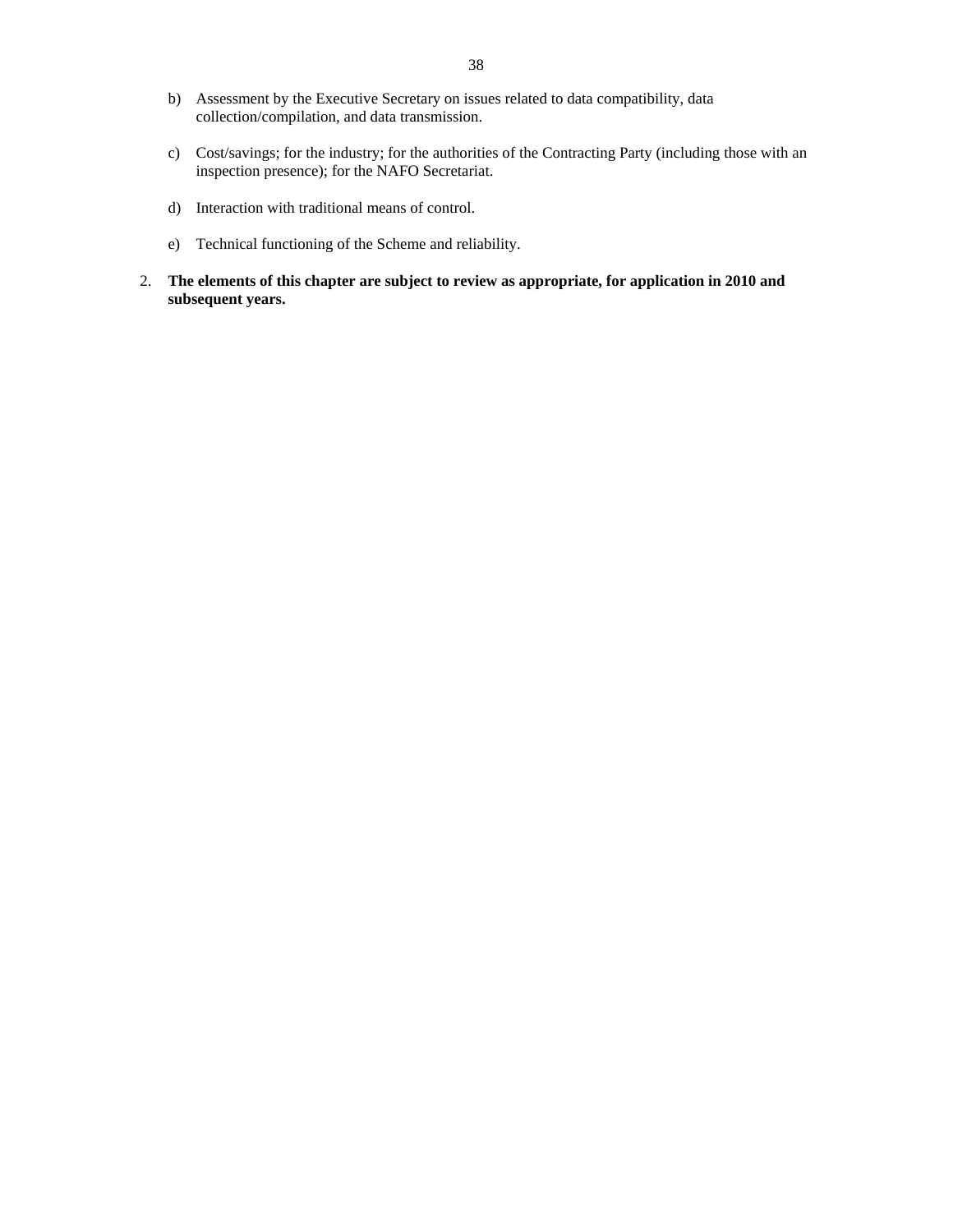# 2. The following Annex XX shall be added

# **ANNEX XX (a)**

|  |  | 1. Daily Catch Report Chapter VII (CAX) |
|--|--|-----------------------------------------|
|--|--|-----------------------------------------|

| <b>Data Element:</b>      | Code:       | Mandatory/<br>Optional | <b>Remarks:</b>                                                                  |
|---------------------------|-------------|------------------------|----------------------------------------------------------------------------------|
| Start record              | <b>SR</b>   | M                      | System detail; indicates start of record                                         |
| Address                   | AD          | M                      | Message detail; destination, "XNW" for NAFO                                      |
| Sequence Number           | SQ          | M                      | Message detail; message serial number in current year                            |
| Type of Message           | TM          | M                      | Message detail; message type, "CAX" as Catch report                              |
| Radio call sign           | <b>RC</b>   | M                      | Vessel registration detail; international radio call sign of the vessel          |
| <b>Trip Number</b>        | <b>TN</b>   | $\mathbf O$            | Activity detail; fishing trip serial number in current year                      |
| <b>Vessel Name</b>        | <b>NA</b>   | $\mathbf O$            | Vessel registration detail; name of the vessel                                   |
| <b>Contracting Party</b>  | $_{\rm IR}$ | $\overline{O}$         | Vessel registration detail; unique Contracting Party vessel number as            |
| <b>Internal Reference</b> |             |                        | ISO-3 flag state code followed by number                                         |
| Number                    |             |                        |                                                                                  |
| External                  | <b>XR</b>   | $\overline{O}$         | Vessel registration detail; the side number of the vessel                        |
| Registration<br>Number    |             |                        |                                                                                  |
| Relevant Area             | <b>RA</b>   | M                      | Activity detail: NAFO Division                                                   |
| Latitude                  | LA          | M <sup>1</sup>         | Activity detail; position at time of transmission                                |
| Longitude                 | LO          | M <sup>1</sup>         | Activity detail; position at time of transmission                                |
| Daily Catches             | CA          | M                      | Activity detail; cumulative catch by species retained on board                   |
|                           |             | $\mathbf{M}$           | (exclusive of discards), either since commencement of fishing in $R.A.^2$        |
|                           |             |                        | or last "Catch" report, in pairs as needed.                                      |
| species                   |             |                        | FAO species code                                                                 |
| live weight               |             |                        | Live weight in kilograms, rounded to the nearest 100 kilograms                   |
| Discarding                | RJ          | $\mathbf{M}$           | Activity detail; discarded catch by species, either since                        |
|                           |             |                        | commencement of fishing in R.A. <sup>2</sup> or last "Catch" report, in pairs as |
|                           |             |                        | needed.                                                                          |
| species                   |             |                        | FAO species code                                                                 |
| live weight               |             |                        | Live weight in kilograms, rounded to the nearest 100 kilograms                   |
| Undersize                 | <b>US</b>   | $\mathbf{M}$           | Activity detail; undersize catch by species, either since                        |
|                           |             |                        | commencement of fishing in R.A. $^{2}$ or last "Catch" report, in pairs as       |
|                           |             |                        | needed.                                                                          |
| species                   |             |                        | FAO species code                                                                 |
| live weight               |             |                        | Live weight in kilograms, rounded to the nearest 100 kilograms                   |
| Date                      | DA          | M                      | Message detail; date of transmission                                             |
| Time                      | TI          | M                      | Message detail; time of transmission                                             |
| End of record             | ER          | $\mathbf M$            | System detail; indicates end of the record                                       |

1 Optional if a vessel is subject to satellite tracking

2 Meaning the first "Catch Report" in current fishing trip in the R.A.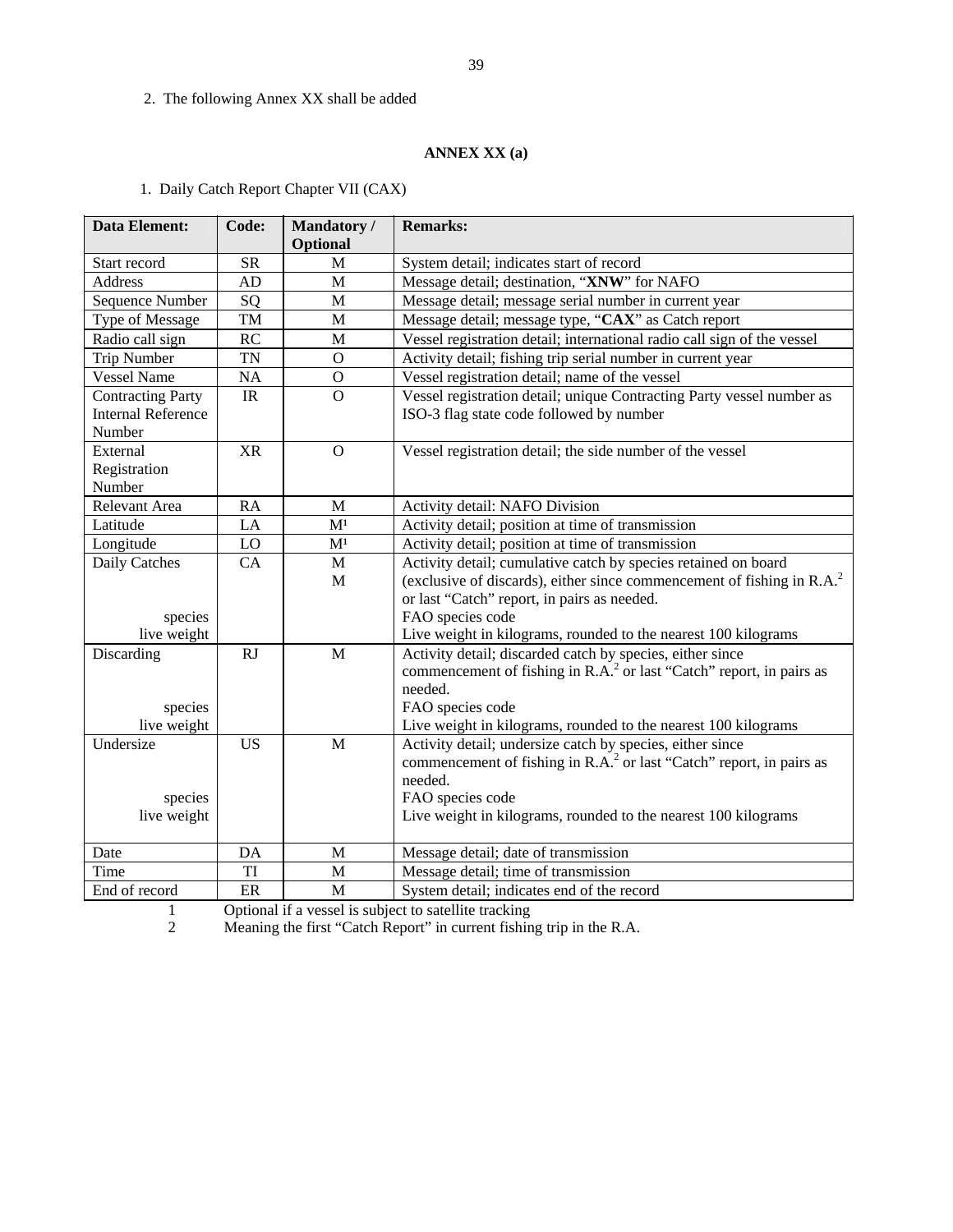# 2. Observer Report (OBR)

| <b>Data Element:</b>                 | Code:     | Mandatory /<br>Optional | <b>Remarks:</b>                                                                                                                                                                                                                                |
|--------------------------------------|-----------|-------------------------|------------------------------------------------------------------------------------------------------------------------------------------------------------------------------------------------------------------------------------------------|
| Start record                         | <b>SR</b> | M                       | System detail; indicates start of record                                                                                                                                                                                                       |
| Address                              | AD        | $\mathbf{M}$            | Message detail; destination, "XNW" for NAFO                                                                                                                                                                                                    |
| Sequence Number                      | SQ        | $\mathbf M$             | Message detail; message serial number in current year                                                                                                                                                                                          |
| Type of Message                      | TM        | $\mathbf M$             | Message detail; message type, "OBR" as Observer report                                                                                                                                                                                         |
| Radio call sign                      | RC        | $\mathbf M$             | Vessel registration detail; international radio call sign of the vessel                                                                                                                                                                        |
| <b>Fishing Gear</b>                  | <b>GE</b> | $\mathbf M$             | Activity detail; FAO code for fishing gear                                                                                                                                                                                                     |
| Directed Species <sup>7</sup>        | <b>DS</b> | $\mathbf M$             | Activity detail; FAO species code                                                                                                                                                                                                              |
| Mesh Size                            | <b>ME</b> | $\mathbf M$             | Activity detail; average mesh size in millimetres                                                                                                                                                                                              |
| Relevant Area                        | RA        | $\mathbf M$             | Activity detail; NAFO Division                                                                                                                                                                                                                 |
| Daily Catches<br>species             | CA        | $\mathbf M$<br>M        | Activity detail; cumulative catch by species retained on board,<br>(exclusive of discards), either since commencement of fishing in $R.A.^2$<br>or last "Catch" report, in pairs as needed.<br>FAO species code                                |
| live weight                          |           |                         | Live weight in kilograms, rounded to the nearest 100 kilograms                                                                                                                                                                                 |
| Discarding<br>species<br>live weight | <b>RJ</b> | $\mathbf{M}^1$          | Activity detail; discarded catch by species, either since<br>commencement of fishing in R.A. <sup>2</sup> or last "Catch" report, in pairs as<br>needed.<br>FAO species code<br>Live weight in kilograms, rounded to the nearest 100 kilograms |
| Undersize<br>species<br>live weight  | <b>US</b> | $\mathbf{M}^1$          | Activity detail; undersize catch by species, either since<br>commencement of fishing in R.A. <sup>2</sup> or last "Catch" report, in pairs as<br>needed.<br>FAO species code<br>Live weight in kilograms, rounded to the nearest 100 kilograms |
| Log Book                             | LB        | M                       | Activity detail; "Yes" or "No" 3                                                                                                                                                                                                               |
| Production                           | PR        | $\mathbf M$             | Activity detail; code for the production                                                                                                                                                                                                       |
| Hails                                | HA        | M                       | Activity detail; observers verification if the reports made by the<br>captain are correct, "Yes" or "No" <sup>4</sup>                                                                                                                          |
| Apparent<br>Infringements            | AF        | $\mathbf{M}$            | Activity detail; "Yes" or "No" 5                                                                                                                                                                                                               |
| <b>Observer Name</b>                 | <b>ON</b> | $\mathbf M$             | Message detail; name of the observer signing the report                                                                                                                                                                                        |
| Date                                 | DA        | $\mathbf M$             | Message detail; date of transmission                                                                                                                                                                                                           |
| Free Text                            | <b>MS</b> | $\overline{O^6}$        | Activity detail; for further comments by the observer                                                                                                                                                                                          |
| Time                                 | TI        | M                       | Message detail; time of transmission                                                                                                                                                                                                           |
| End of record                        | ER        | M                       | System detail; indicates end of the record                                                                                                                                                                                                     |

1 Only to be transmitted if relevant<br>2 Meaning the first "Catch Report"

"Yes" if the observer approves the Log Book entries by the captain

2 Meaning the first "Catch Report" in current fishing trip in the R.A.<br>
3 "Yes" if the observer approves the Log Book entries by the captain<br>
4 "Yes" if the observer approves the Hails transmitted by the captain <sup>4</sup> "Yes" if the observer approves the Hails transmitted by the captain<br>
<sup>5</sup> "Yes" if an infringement is observed

5 "Yes" if an infringement is observed

6 Mandatory if "LB" = "No", or "HA" = "No", or "AF" = "Yes".

7 Directed species is the species which represents the greatest catch for that day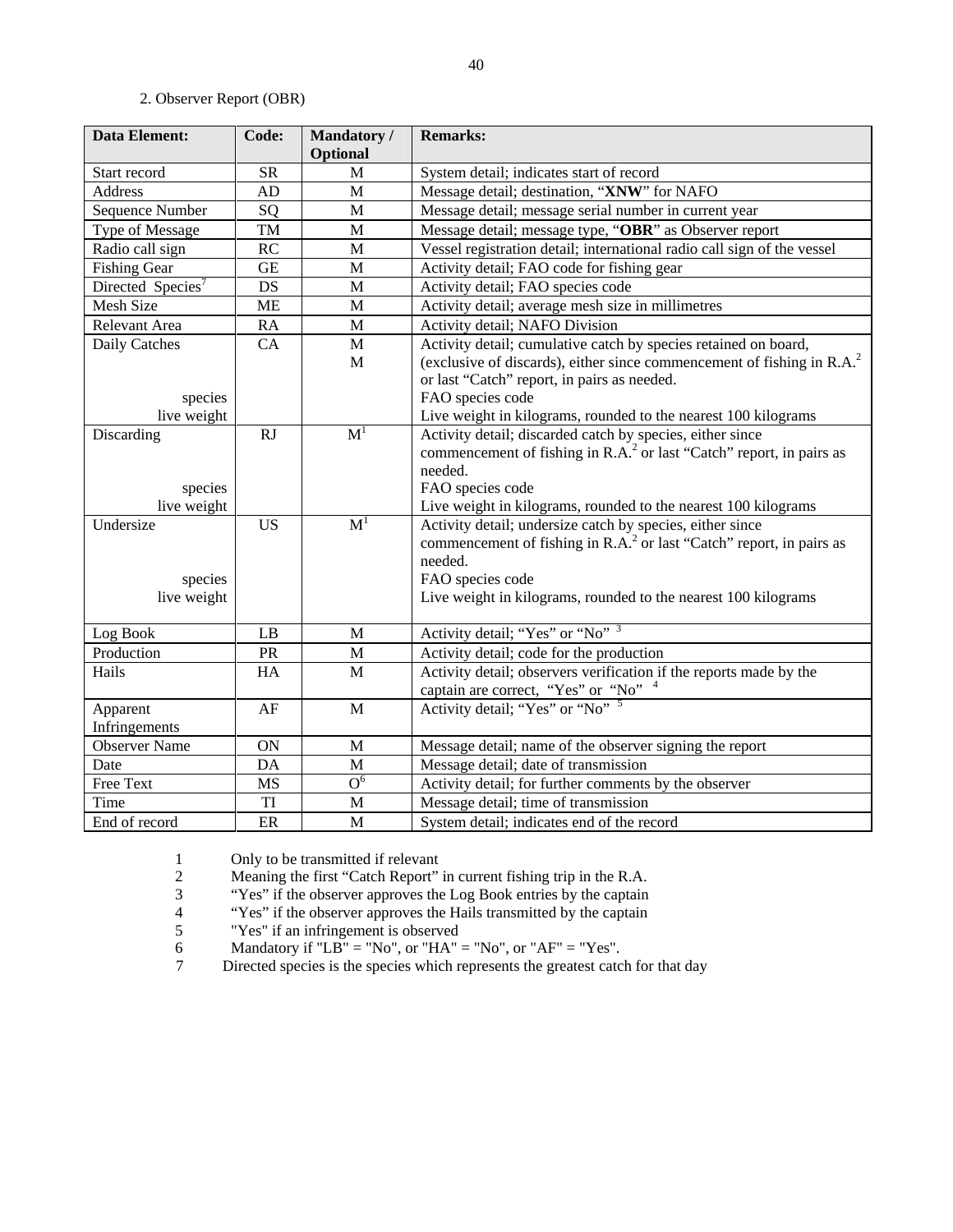# **ANNEX XX (b)**

# Data to be compiled by Executive Secretary and Forwarded to Inspection Parties

# Catch and Catch Rate Report (Weekly)

| Vessel Type             | Division | <b>Species</b> | Total catch | <b>Total Effort</b> | Catch Rate |
|-------------------------|----------|----------------|-------------|---------------------|------------|
|                         |          |                |             |                     |            |
| With observer – Masters |          |                |             |                     |            |
| With observer $-$       |          |                |             |                     |            |
| observer                |          |                |             |                     |            |
| Without observer        |          |                |             |                     |            |
|                         |          |                |             |                     |            |
|                         |          |                |             |                     |            |

# By-catch Report (Weekly)

| Vessel Type             | Division | Species | Total catch | <b>Total Overall</b> | By-catch % |
|-------------------------|----------|---------|-------------|----------------------|------------|
|                         |          |         |             | Catch                |            |
|                         |          |         |             |                      |            |
| With observer – Masters |          |         |             |                      |            |
| With observer $-$       |          |         |             |                      |            |
| observer                |          |         |             |                      |            |
| Without observer        |          |         |             |                      |            |
|                         |          |         |             |                      |            |
|                         |          |         |             |                      |            |

# Discards Report (Weekly)

| Vessel Type            | Division | Species | Total catch | <b>Total Discards</b> | Discard % |
|------------------------|----------|---------|-------------|-----------------------|-----------|
|                        |          |         |             |                       |           |
| With observer -Masters |          |         |             |                       |           |
| With observer $-$      |          |         |             |                       |           |
| observer               |          |         |             |                       |           |
| Without observer       |          |         |             |                       |           |
|                        |          |         |             |                       |           |
|                        |          |         |             |                       |           |
|                        |          |         |             |                       |           |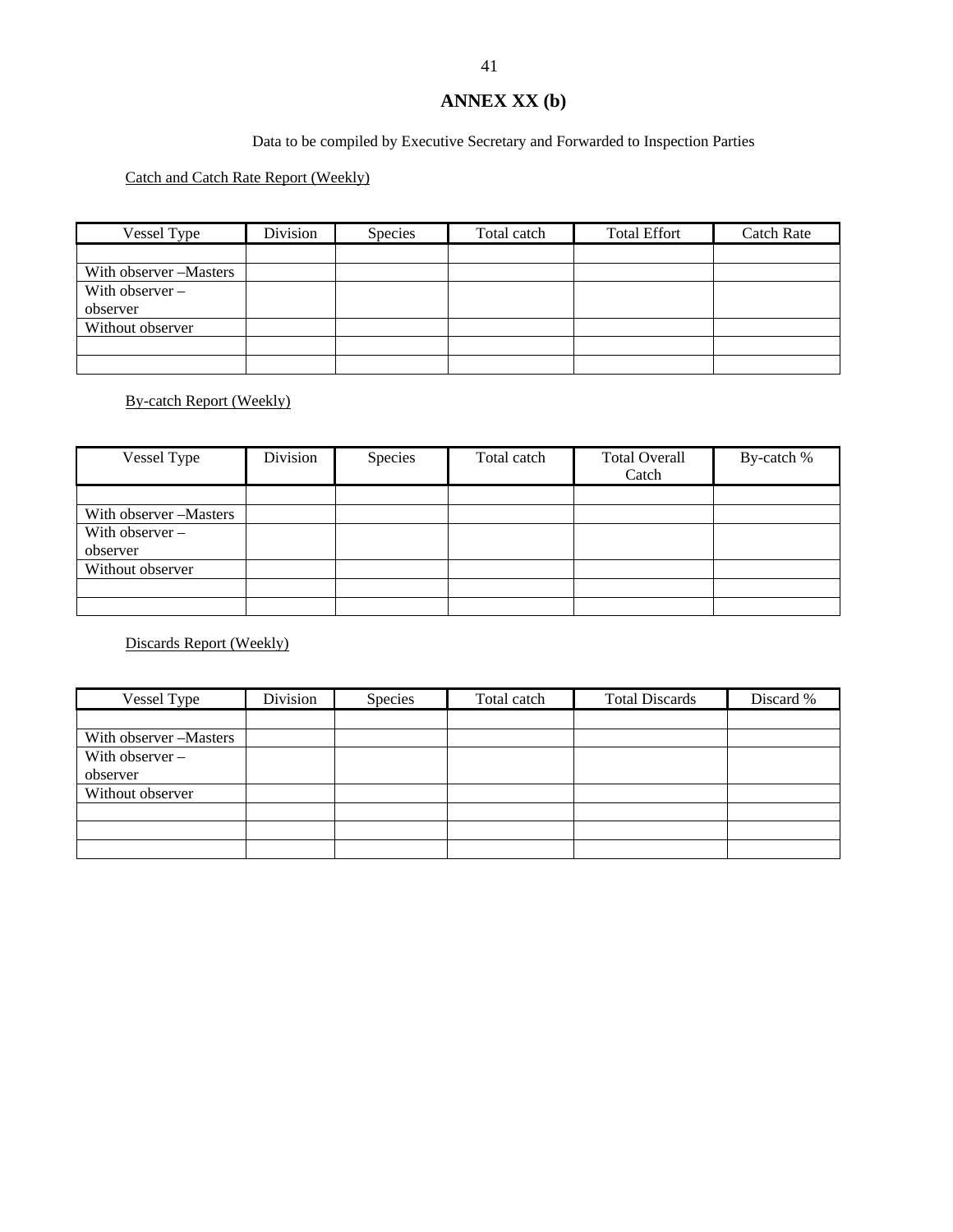# **Annex 11. Fisheries Commission's Request for Scientific Advice on Management in 2008 of Certain Stocks in Subareas 2, 3 and 4**  (FC WP 06/22, Rev. **now** FC Doc. 06/10)

1. The Fisheries Commission with the concurrence of the Coastal State as regards the stocks below which occur within its jurisdiction, requests that the Scientific Council, at a meeting in advance of the 2007 Annual Meeting, provide advice on the scientific basis for the management of the following fish and invertebrate stocks or groups of stocks in 2008:

> Northern shrimp in Div. 3M, 3LNO Greenland halibut in SA 2 and Div. 3KLMNO

2. The Fisheries Commission with the concurrence of the Coastal State as regards the stocks below which occur within its jurisdiction, requests that the Scientific Council, at a meeting in advance of the 2007 Annual Meeting, provide advice on the scientific basis for the management of the following fish stocks according to the following assessment frequency:

| Two year basis                   | Three year basis                    |
|----------------------------------|-------------------------------------|
| American plaice in Div. 3LNO     | American plaice in Div. 3M          |
| Capelin in Div. 3NO              | Cod in Div. 3NO                     |
| Redfish in Div. 3M               | Cod in Div. 3M                      |
| Thorny skate in Div. 3LNOPs      | Northern shortfin squid in $SA$ 3+4 |
| White hake in Div. 3NOPs         | Redfish in Div. 3LN                 |
| Yellowtail flounder in Div. 3LNO | Redfish in Div. 30                  |
|                                  | Witch flounder in Div. 2J+3KL       |
|                                  | Witch flounder in Div 3NO           |

• In 2006, advice was provided for 2007 and 2008 for cod in Div. 3M, American plaice in Div. 3M, yellowtail flounder in Div. 3LNO, witch flounder in Div. 3NO, thorny skate in Div. 3LNOPs and northern shortfin squid in SA 3+4.

To implement this system of assessments, the Scientific Council is requested to conduct the assessment of these stocks as follows:

- In 2007, advice will be provided for 2008 and 2009 for American plaice in Div. 3LNO, redfish in Div. 3M, white hake in Div. 3NO and capelin in Div. 3NO. These stocks will be next assessed in 2009.
- In 2007, advice will be provided for 2008, 2009 and 2010 for redfish in Div. 3LN, redfish in Div. 3O, cod in Div. 3NO and witch flounder in Div. 2J+3KL. These stocks will be next assessed in 2010.
- In 2008, advice will be provided for 2009 and 2010 for yellowtail flounder in Div. 3LNO, and thorny skate in Div. 3LNOPs. These stocks will be next assessed in 2010.
- In 2008, advice will be provided for 2009, 2010 and 2011 for cod in Div. 3M, American plaice in Div. 3M, witch flounder in Div. 3NO, and northern shortfin squid in SA 3+4. These stocks will be next assessed in 2011.

The Fisheries Commission requests the Scientific Council to continue to monitor the status of all these stocks annually and, should a significant change be observed in stock status (e.g. from surveys) or in by-catches in other fisheries, provide updated advice as appropriate.

- 3. The Commission and the Coastal State request the Scientific Council to consider the following in assessing and projecting future stock levels for those stocks listed above:
	- a) The preferred tool for the presentation of a synthetic view of the past dynamics of an exploited stock and its future development is a stock assessment model, whether age-based or age-aggregated.
	- b) For those stocks subject to analytical-type assessments, the status of the stocks should be reviewed and management options evaluated in terms of their implications for fishable stock size in both the short and long term. As general reference points, the implications of fishing at  $F_{0.1}$  and  $F_{2006}$  in 2008 and subsequent years should be evaluated. The present stock size and spawning stock size should be described in relation to those observed historically and those expected in the longer term under this range of options.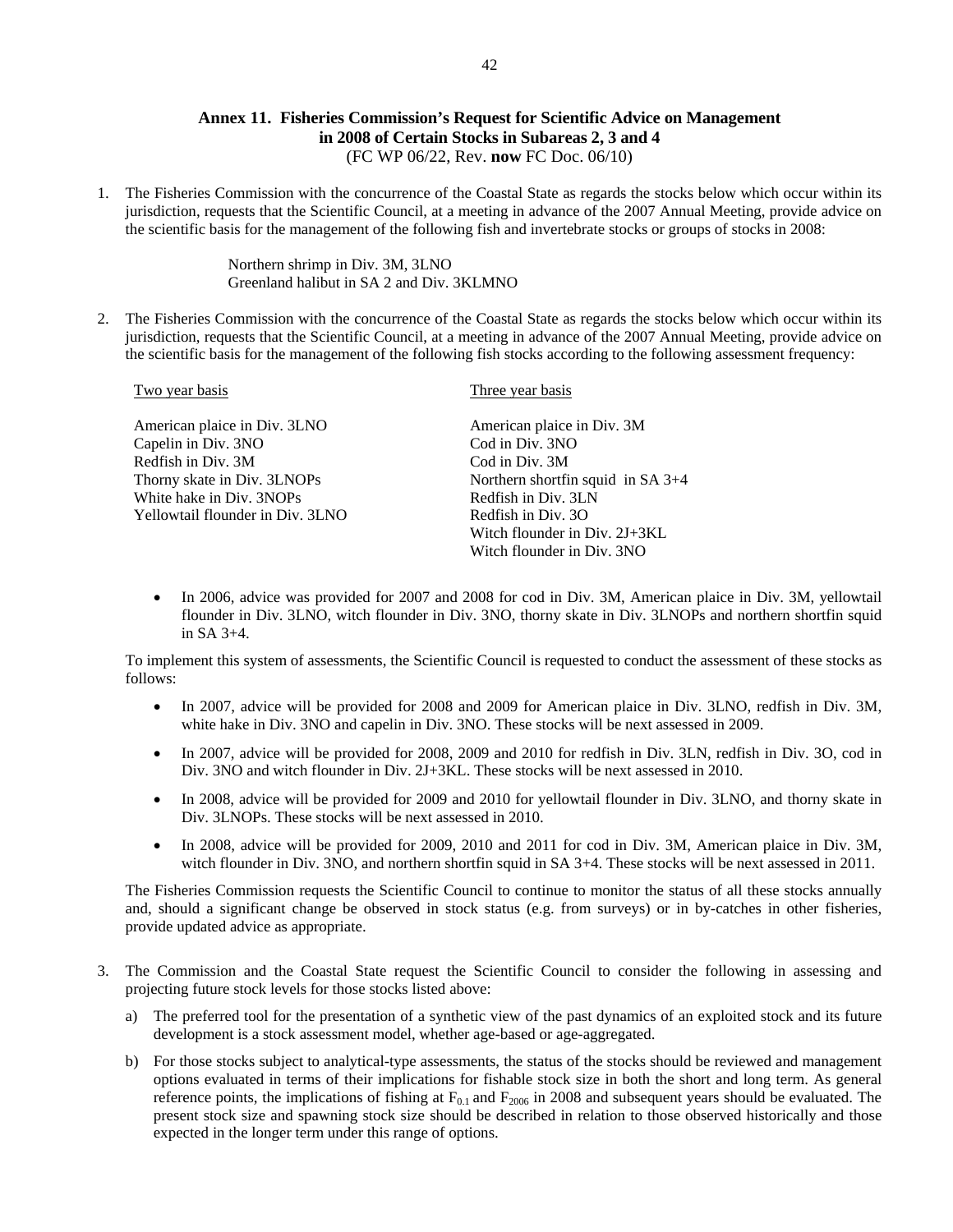- c) For those stocks subject to general production-type assessments, the time series of data should be updated, the status of the stock should be reviewed and management options evaluated in the way described above to the extent possible. In this case, the level of fishing effort or fishing mortality (F) required to take two-thirds MSY catch in the long term should be calculated.
- d) For those resources for which only general biological and/or catch data are available, few standard criteria exist on which to base advice. The stock status should be evaluated in the context of management requirements for long-term sustainability and the advice provided should be consistent with the precautionary approach.
- e) Spawning stock biomass levels considered necessary for maintenance of sustained recruitment should be recommended for each stock. In those cases where present spawning stock size is a matter of scientific concern in relation to the continuing reproductive potential of the stock, management options should be offered that specifically respond to such concerns.
- f) Information should be provided on stock size, spawning stock sizes, recruitment prospects, fishing mortality, catch rates and TACs implied by these management strategies for the short and the long term in the following format:
	- I. For stocks for which analytical-type assessments are possible, graphs should be provided of all of the following for the longest time-period possible:
		- historical yield and fishing mortality;
		- spawning stock biomass and recruitment levels;
		- catch options for the year 2008 and subsequent years over a range of fishing mortality rates
		- (F) at least from  $F_{0.1}$  to  $F_{\text{max}}$ ;
		- spawning stock biomass corresponding to each catch option;
		- yield-per-recruit and spawning stock per recruit values for a range of fishing mortalities.
	- II. For stocks for which advice is based on general production models, the relevant graph of production as a function of fishing mortality rate or fishing effort should be provided. Age aggregated assessments should also provide graphs of all of the following for the longest time period possible:
		- exploitable biomass (both absolute and relative to  $B_{MSY}$ )
		- yield/biomass ratio as a proxy for fishing mortality (both absolute and relative to  $F_{\text{MSY}}$ )
		- estimates of recruitment from surveys, if available.
	- III. Where analytical methods are not attempted, the following graphs should be presented, for one or several surveys, for the longest time-period possible:
		- time trends of survey abundance estimates, over:
		- an age or size range chosen to represent the spawning population
		- an age or size-range chosen to represent the exploited population
		- recruitment proxy or index for an age or size-range chosen to represent the recruiting population.
		- fishing mortality proxy, such as the ratio of reported commercial catches to a measure of the exploited population.

For age-structured assessments, yield-per-recruit graphs and associated estimates of yield-per-recruit based reference points should be provided. In particular, the three reference points, actual F,  $F_{0.1}$  and  $F_{\text{max}}$  should be shown.

- 4. Noting the Precautionary Approach Framework as endorsed by Fisheries Commission, the Fisheries Commission requests that the Scientific Council provide the following information for the 2007 Annual Meeting of the Fisheries Commission for all stocks under its responsibility requiring advice for 2008:
	- a) the limit and precautionary reference points as described in Annex II of the UN Fisheries Agreement indicating areas of uncertainty (for those stocks for which precautionary reference points cannot be determined directly, proxies should be provided);
	- b) the stock biomass and fishing mortality trajectory over time overlaid on a plot of the PA Framework (for those stocks where biomass and/or fishing mortality cannot be determined directly, proxies should be used);
	- c) information regarding the current Zone the stock is within as well as proposals regarding possible harvest strategies to move the resource to (or maintain it in) the Safe Zone including medium term considerations and associated risk or probabilities which will assist the Commission in developing the management strategies described in paragraphs 4 and 5 of Annex II in the Agreement.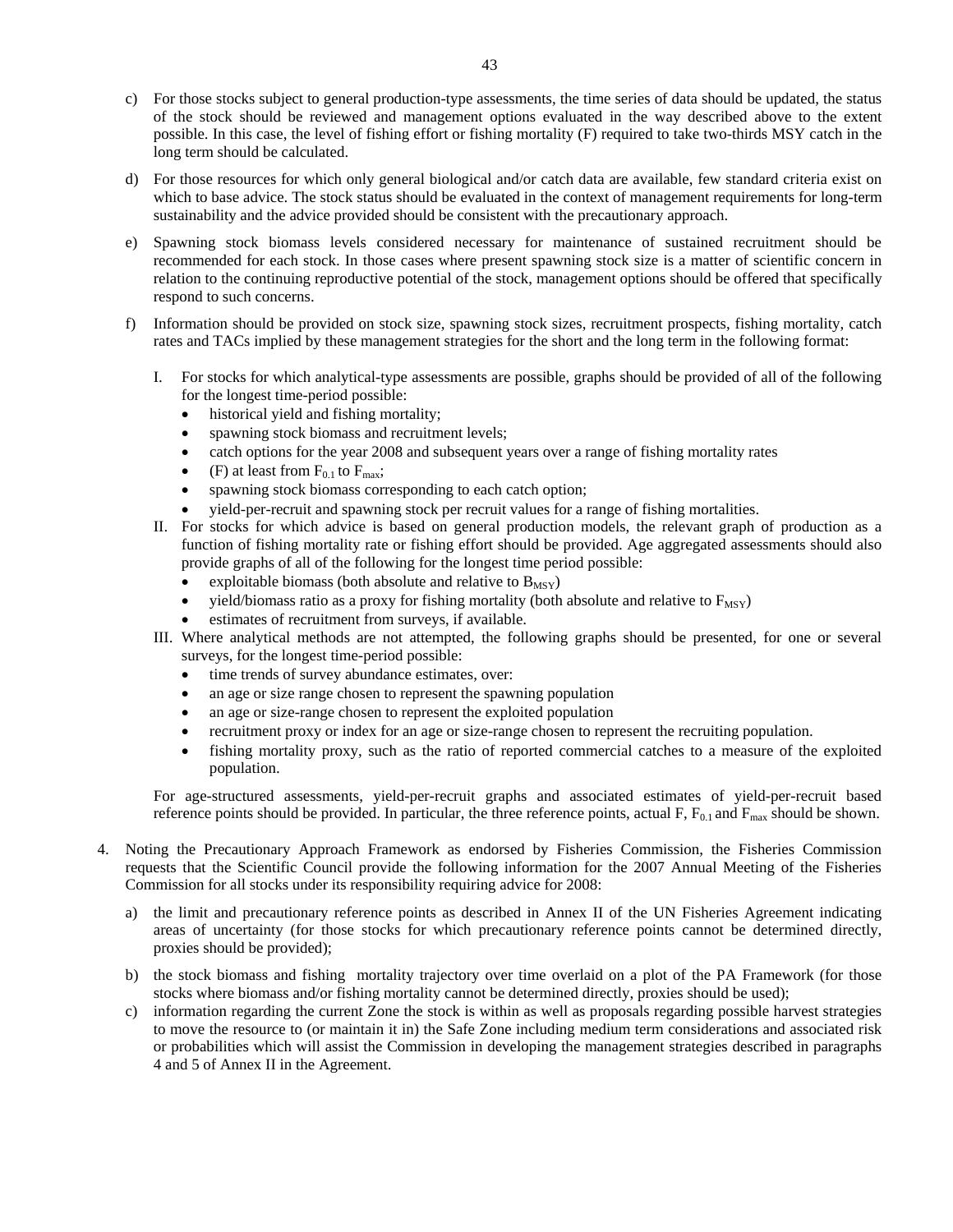- 5. The following elements should be taken into account by the Scientific Council when considering the Precautionary Approach Framework:
	- a) References to "risk" and to "risk analyses" should refer to estimated probabilities of stock population parameters falling outside biological reference points.
	- b) Where reference points are proposed by the Scientific Council as indicators of biological risk, they should be accompanied by a description of the nature of the risk associated with crossing the reference point such as recruitment overfishing, impaired recruitment, etc.
	- c) When a buffer reference point is proposed in the absence of a risk evaluation in order to maintain a low probability that a stock, measured to be at the buffer reference point, may actually be at or beyond the limit reference point, the Scientific Council should explain the assumptions made about the uncertainty with which the stock is measured.
	- Wherever possible, short and medium term consequences should be identified for various exploitation rates (including no fishing) in terms of yield, stability in yield from year to year, and the risk or probability of maintaining the stock within, or moving it to, the Safe Zone. Whenever possible, this information should be cast in terms of risk assessments relating fishing mortality rates to the trends in biomass (or spawning biomass), the risks of stock collapse and recruitment overfishing, as well as the risks of growth overfishing, and the consequences in terms of both short and long term yields.
	- e) When providing risk estimates, it is very important that the time horizon be clearly spelled out. By way of consequence, risks should be expressed in timeframes of 5, 10 and 15 years (or more), or in terms of other appropriate year ranges depending on stock specific dynamics. Furthermore, in order to provide the Fisheries Commission with the information necessary to consider the balance between risks and yield levels, each harvesting strategy or risk scenario should include, for the selected year ranges, the risks and yields associated with various harvesting options in relation to  $B_{lim}$ , and  $F_{lim}$  and target F reference points selected by managers.
- 6. Many of the stocks in the NAFO Regulatory Area are well below any reasonable level of  $B_{lim}$  or  $B_{buf}$ . For these stocks, the most important task for the Scientific Council is to inform on how to rebuild the stocks. In this context and building on previous work of the Scientific Council in this area, the Scientific Council is requested to evaluate various scenarios corresponding to recovery plans with timeframes of 5 to 10 years, or longer as appropriate. This evaluation should provide the information necessary for the Fisheries Commission to consider the balance between risks and yield levels, including information on the consequences and risks of no action at all.
	- a) information on the research and monitoring required to more fully evaluate and refine the reference points described in paragraphs 1 and 3 of Annex II of the Agreement; these research requirements should be set out in the order of priority considered appropriate by the Scientific Council;
	- b) any other aspect of Article 6 and Annex II of the Agreement which the Scientific Council considers useful for implementation of the Agreement's provisions regarding the precautionary approach to capture fisheries; and
	- c) propose criteria and harvest strategies for new and developing fisheries so as to ensure they are maintained within the Safe Zone.
- 7. Noting the desire of NAFO to apply ecosystem considerations in the conservation and management of fish stocks in the NAFO area, the Scientific Council is requested to provide the Fisheries Commission at its next annual meeting in 2007 with an overview of present knowledge related to role of seals in the marine ecosystem of the Northwest Atlantic and their impact on fish stocks in the NAFO area, taking into account the work of other relevant organizations, including ICES and NAMMCO.
- 8. Whether the following measures on Redfish in Division 3O, if applied in the NAFO Regulatory Area, are effective, in particular, in regard to addressing bycatch of species such as American plaice and Cod as conservation and management measure:
	- 90 mm mesh size
	- Limiting the maximum permissible harvest of 15% (by number) of redfish 22cm or smaller, imposing 5% limit on the bycatch of any other groundfish species in the fishery
	- Closure of fishing for a minimum of 10 days after reaching or exceeding of either the small fish or bycatch levels
	- Re-opening of fishery through use of test fisheries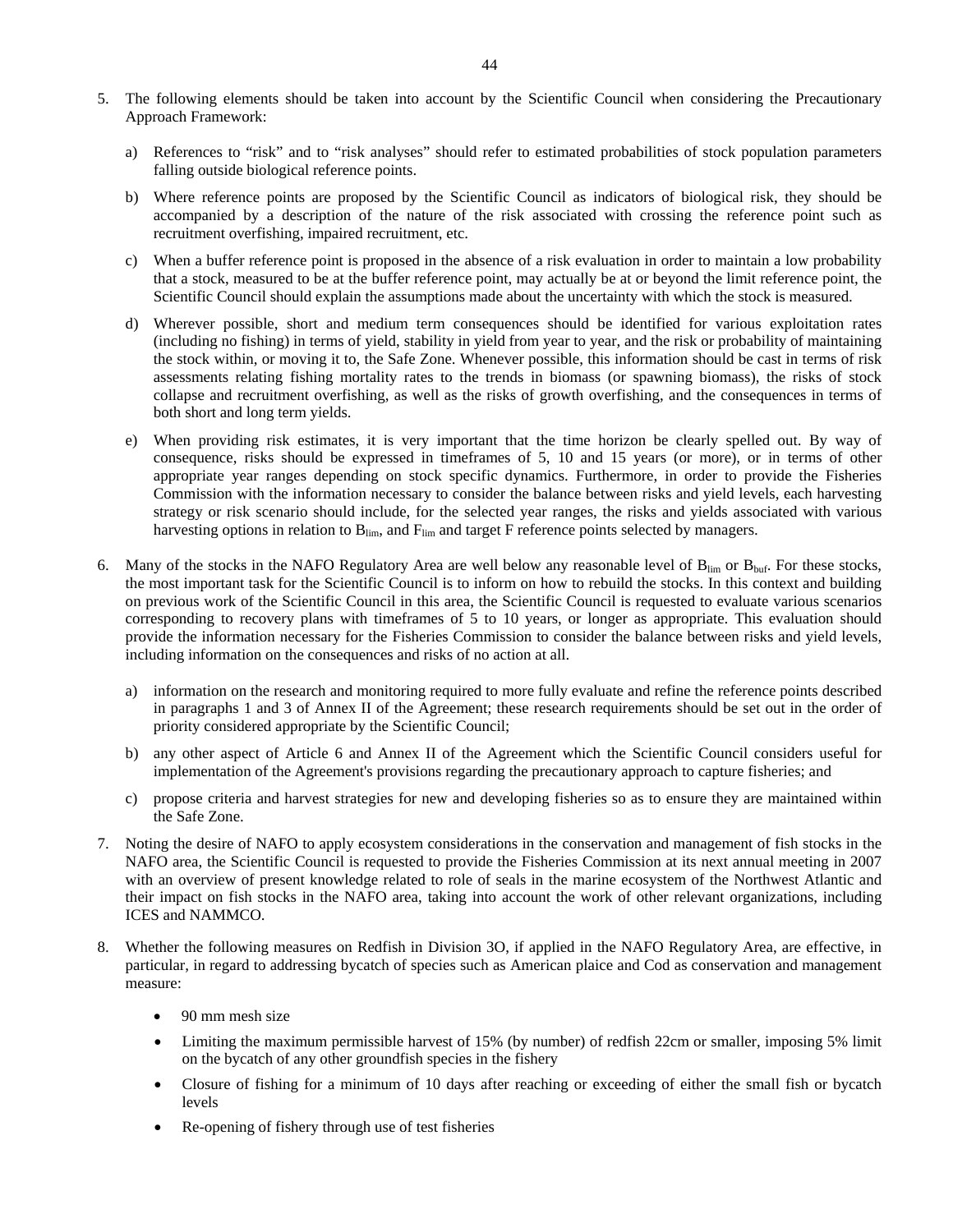9. Regarding the precautionary closure to four seamount areas based on the ecosystem approach to fisheries (FC Doc. 06/5), using existing survey and commercial data from these seamount areas the Scientific Council is requested to provide the Fisheries Commission, at the 2007 Annual Meeting, recommendations on: 1) areas that could be fished on each seamount and, 2) a protocol for the collection of the data required to assess these seamounts, with a view to future recommendations on management measures for these areas.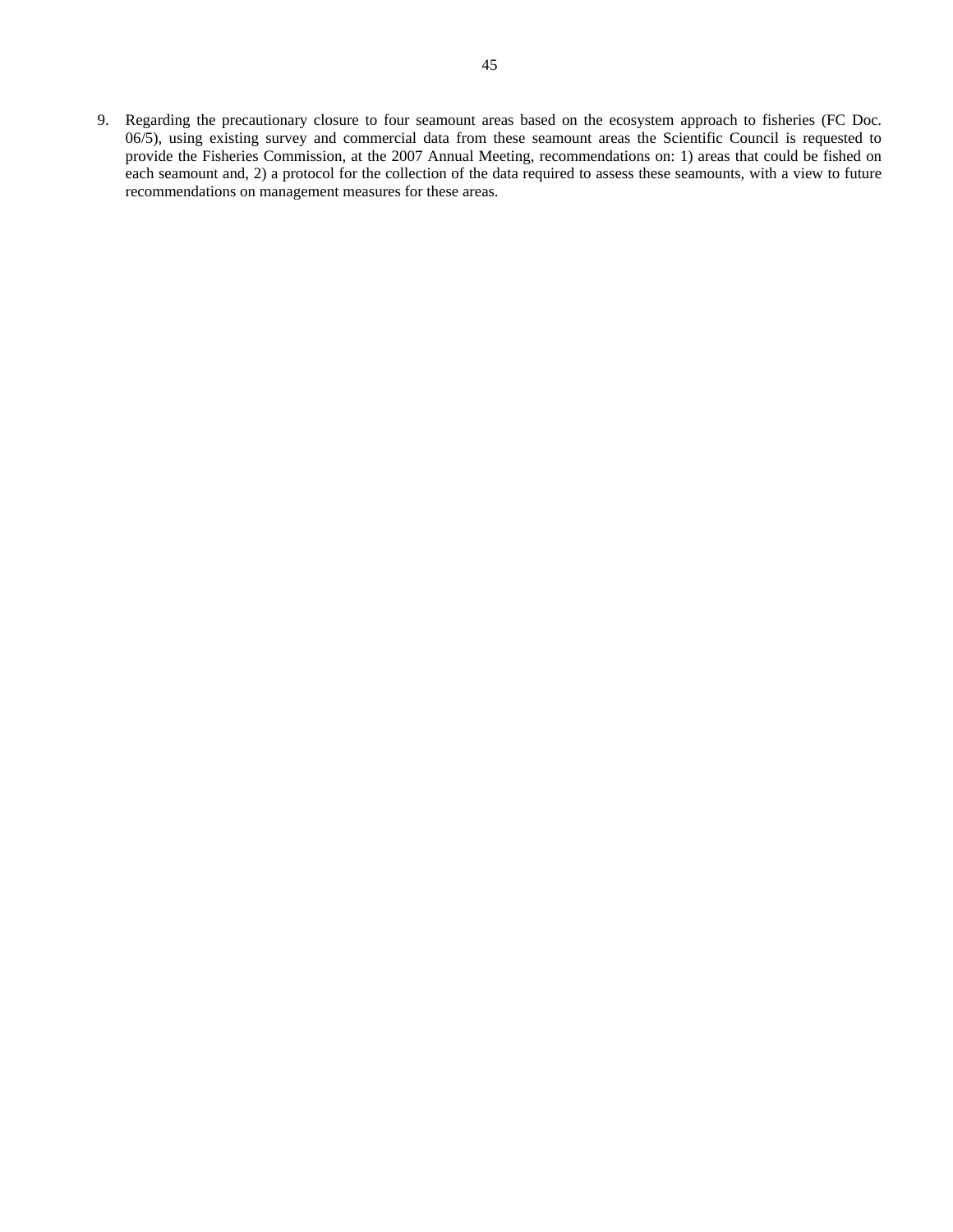# **Annex 12. Resolution to Reduce Sea Turtle Mortality in NAFO Fishing Operations Proposal by the United States of America and Japan**  (FC WP 06/14 **now** FC Doc. 06/7)

# **Background/Explanatory Memorandum:**

At its 26<sup>th</sup> Annual Symposium on Sea Turtle Biology and Conservation, the members of the International Sea Turtle Society (ISTS) adopted a resolution calling upon the world's regional fisheries management organizations (RFMOs) to urge their members to adopt and implement the FAO "Guidelines to Reduce the Mortality of Sea Turtles in Fishing Operations" (the FAO Guidelines). This ISTS resolution was forwarded to NAFO with a request for action.

It is generally agreed that RFMOs can play a valuable role in support of global adoption and implementation of the FAO Guidelines. Given NAFO's on-going efforts to minimize bycatch and the fledging NAFO initiative on application of ecosystem considerations to the Organization's fisheries management decision-making, NAFO should support global implementation of the FAO Guidelines as appropriate. As the waters of the Convention area include critical foraging habitat for the leatherback turtle (*Dermochelys coriacea*), adoption and implementation of the FAO Guidelines would be both proactive and precautionary.

Thus, it is proposed that, in addition to generally supporting adoption and implementation of the FAO Guidelines, NAFO Contracting Parties should provide information on existing domestic data collection (e.g., species identification, fate and condition at release, relevant biological information, and gear configuration) and/or observer training efforts relating to sea turtle interactions in NAFO-managed fisheries in the NAFO Convention Area.

NAFO should also consider, where appropriate, increasing cooperation both among NAFO Contracting Parties and with other regional, subregional and global organizations, to facilitate sharing of data and development of compatible and appropriate bycatch reduction measures. Such efforts may be enhanced by integration of sea turtle interaction data collection by NAFO observers.

## **Proposal:**

# **Resolution to Reduce Sea Turtle Mortality in NAFO Fishing Operations**

## *Preamble:*

*Recognizing* the cultural and ecological significance of sea turtles in the Northwest Atlantic Ocean;

*Recognizing* that the FAO Committee on Fisheries (COFI) endorsed "Guidelines to Reduce Sea Turtle Mortality in Fishing Operations" at its Twenty-sixth Session, held in March 2005, and that these guidelines are directed towards members and non-members of FAO, fishing entities, subregional, regional and global organizations, whether governmental or nongovernmental concerned with fisheries management and sustainable use of aquatic ecosystems;

*Further recognizing* that implementation of these guidelines should be consistent with the Code of Conduct for Responsible Fisheries as well as with the Reykjavik Declaration on Responsible Fisheries in the Marine Ecosystem with regard to ecosystem considerations and based on the use of the best available science;

*Taking into account* the importance placed by the guidelines on research, monitoring, the sharing of information, and public education on sea turtles;

### **The Contracting Parties of NAFO resolve as follows:**

1. NAFO Contracting Parties (CPs) should, as appropriate, individually and collectively implement the FAO "Guidelines to Reduce Sea Turtle Mortality in Fishing Operations" (the Guidelines) to reduce the incidental catch of sea turtles and ensure the safe handling of all turtles that are captured.

2. NAFO CPs should continue to enhance the implementation of their existing turtle mitigation measures using best available scientific information on mitigation techniques.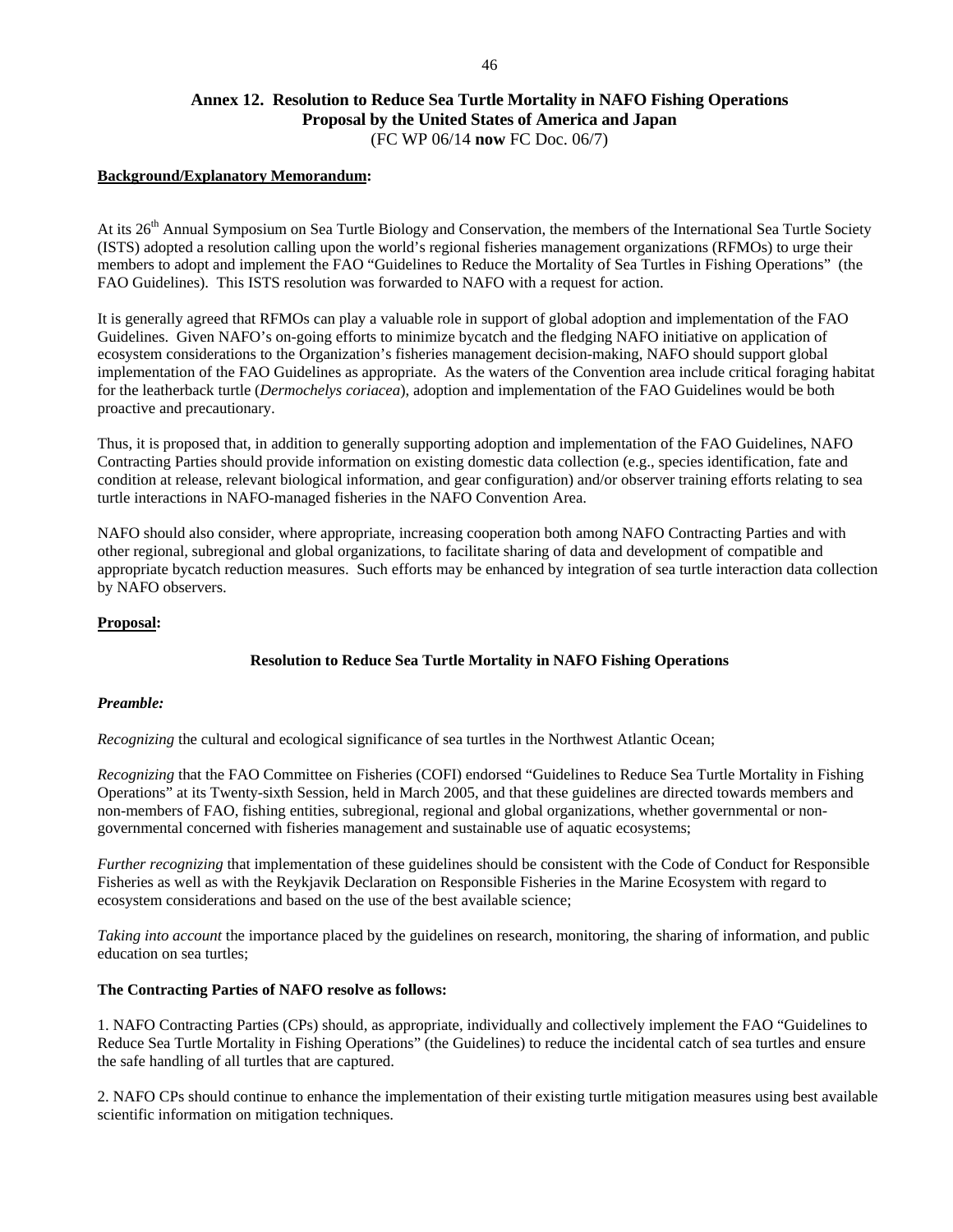3. NAFO should encourage CPs to collect, and provide to the NAFO Secretariat, all available information on interactions with sea turtles in fisheries managed by NAFO in the NAFO Convention Area and urges them to foster collaboration with other CPs in the exchange of information in this area.

4. NAFO should cooperate with other regional, subregional and global organizations to share data on sea turtle bycatch and to develop and apply compatible bycatch reduction measures as appropriate.

5. Beginning in 2007, CPs should provide to the NAFO Secretariat a detailing of sea turtle fishery interaction data (e.g., species identification, fate and condition at release, relevant biological information and gear configuration), including data collected by their respective national observer programs, in fisheries managed by NAFO in the NAFO Convention Area and any sea turtle-specific training provided to these observers. This information will be compiled by the NAFO Secretariat and reported to the Scientific Council and to the Fisheries Commission.

6. The Fisheries Commission should monitor the progress of CPs in applying this resolution and develop relevant strategies for the further consideration of the Commission in 2008. Information produced as a result of this resolution will be provided by the NAFO Secretariat to the FAO.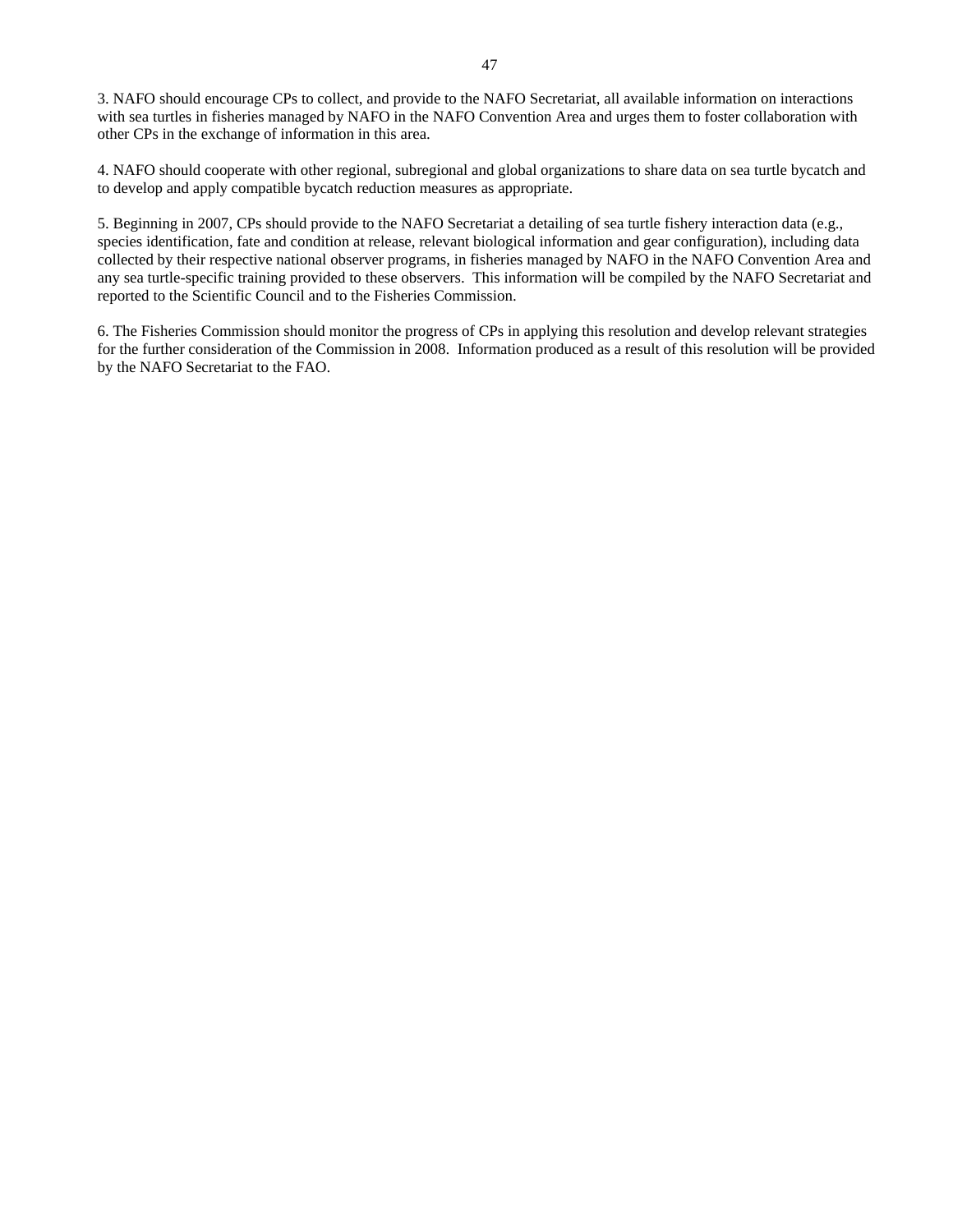# **Annex 13. Proposal on Precautionary Closure to Four Seamount Areas based on the Ecosystem Approach to Fisheries**  (FC WP 06/11, Rev. 5 **now** FC Doc. 06/5)

### **Background/ Explanatory Memorandum**

At the 2005 annual meeting, NAFO agreed to launch a process to modernize itself by incorporating and implementing modern fisheries management and conservation standards established by current international fisheries instruments, including the 1982 United Nations Convention on the Law of the Sea and the 1995 United Nations Fish Stocks Agreement.

As part of this process, the Fisheries Commission adopted in 2005 a proposal (NAFO/FC Doc. 05/7) on ecosystem approach to fisheries (EAF) interim measures, which included a request to seek additional information on four seamounts located in the NAFO Regulatory Area.

Recently, the United Nations (UN) Secretary-General published a report outlining actions taken by States and regional fisheries management organizations (RFMOs) to address the impacts of fishing on vulnerable marine ecosystems in response to UN General Assembly Resolution 59/25. This issue will be discussed at the UN General Assembly in November 2006. An evaluation of the report indicates that more could be done by RFMOs, including NAFO, to protect potentially sensitive marine areas.

Canada is proposing that a cautious approach be adopted by NAFO to address the impacts of fishing on benthic habitats, communities and species. Consistent with the Canadian proposal, Contracting Parties could allow a small scale and cautious exploratory fishery to gather data to be provided to the Scientific Council. This would enable NAFO to improve its knowledge of these seamount areas and better assess the impact of fishing activities on these areas.

This approach would assist in determining the future management strategy that could apply to these and other seamount areas, on an individual basis.

### **Proposal**

It is proposed that the following measures be undertaken in order to further implement precautionary and ecosystem-based approaches for the protection of seamounts.

Amend Article 12, paragraphs 5 and 6 of the NAFO Conservation and Enforcement Measures with the following new paragraphs:

5. As of January 1, 2007, and until December 31, 2010, the following areas shall be closed to all fishing activities involving demersal fishing gears. The closed areas are defined by connecting the following coordinates (in numerical order and back to coordinate 1).

| Area                    | Coordinate 1          | Coordinate 2          | Coordinate 3          | Coordinate 4          |
|-------------------------|-----------------------|-----------------------|-----------------------|-----------------------|
| Orphan Knoll            | $50^{\circ}00'30''$ N | $51^{\circ}00'30''N$  | $51^{\circ}00'30''N$  | $50^{\circ}00'30''$ N |
|                         | $45^{\circ}00'30''$ W | $45^{\circ}00'30''$ W | $47^{\circ}00'30''$ W | $47^{\circ}00'30''$ W |
| <b>Corner Seamounts</b> | $35^{\circ}00'00''$ N | $36^{\circ}00'00''$ N | $36^{\circ}00'00''$ N | $35^{\circ}00'00''$ N |
|                         | 48°00'00"W            | $48^{\circ}00'00''W$  | 52°00'00"W            | $52^{\circ}00'00''$ W |
| Newfoundland Seamounts  | $43^{\circ}29'00''N$  | $44^{\circ}00'00''$ N | $44^{\circ}00'00''$ N | $43^{\circ}29'00''N$  |
|                         | $43^{\circ}20'00''$ W | $43^{\circ}20'00''W$  | $46^{\circ}40'00''$ W | $46^{\circ}40'00''$ W |
| New England Seamounts   | $35^{\circ}00'00''$ N | $39^{\circ}00'00''$ N | $39^{\circ}00'00''$ N | $35^{\circ}00'00''$ N |
|                         | 57°00'00"W            | 57°00'00"W            | $64^{\circ}00'00''$ W | $64^{\circ}00'00''$ W |

6. At the 2007 Annual Meeting, the Fisheries Commission shall consider providing access to a small scale and restricted exploratory fishery, effective January 1, 2008, not to exceed 20% of the fishable area of each seamount. These representative areas that may be fished on each seamount will be recommended by the Scientific Council based on existing survey and commercial data from these seamount areas. Scientific Council is requested to provide the Fisheries Commission, at the 2007 Annual Meeting, recommendations on: 1) areas that could be fished on each seamount and, 2) a protocol for the collection of the data required to assess these seamounts, with a view to future recommendations on management measures for these areas.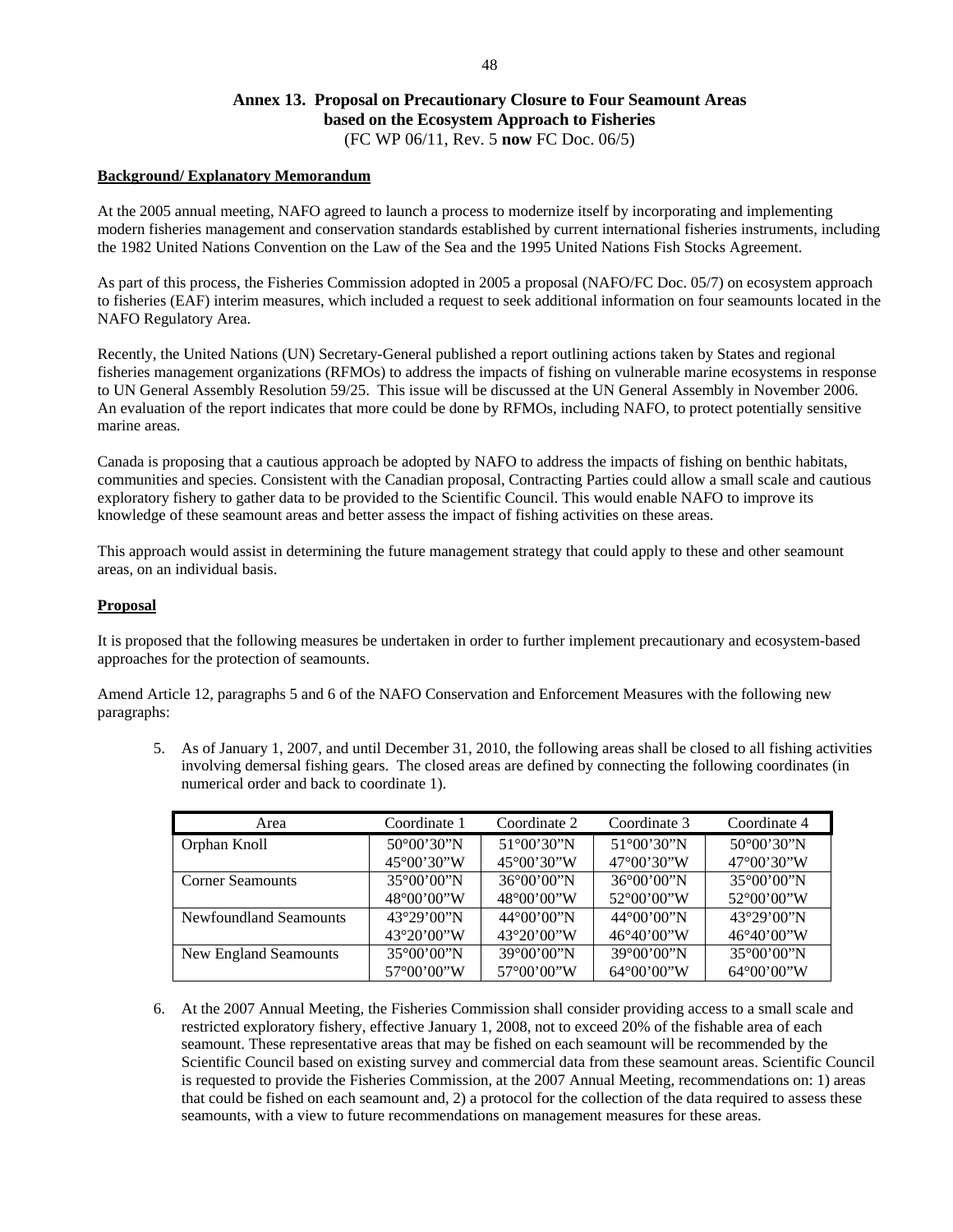- 7. Contracting Parties shall provide the Executive Secretary, in advance of the June 2007 Scientific Council meeting, with all existing data from survey and commercial fisheries that have taken place in these seamount areas. The Executive Secretary will forward this information to the Scientific Council for its review in making the above noted recommendations to the Fisheries Commission.
- 8. Vessels may only fish in the defined areas in accordance with the protocol established by the Scientific Council and adopted by the Fisheries Commission. In addition to the protocol, vessels fishing in the areas defined in paragraph 5, shall have a scientific observer onboard.
- 9. If vessels fishing in the areas defined in paragraph 5 encounter hard corals, notification of the location of the coral area is to be provided to the Executive Secretary which will implement an immediate temporary closure of that area to all Contracting Parties pending a Fisheries Commission decision at the next Annual Meeting.
- 10. The measures referred to in paragraphs 5-9 shall be reviewed in 2010 by the Fisheries Commission, based on the advice from the Scientific Council, and a decision shall be taken on future management measures which may include extending the application of these measures for an additional period or making the closure(s) permanent.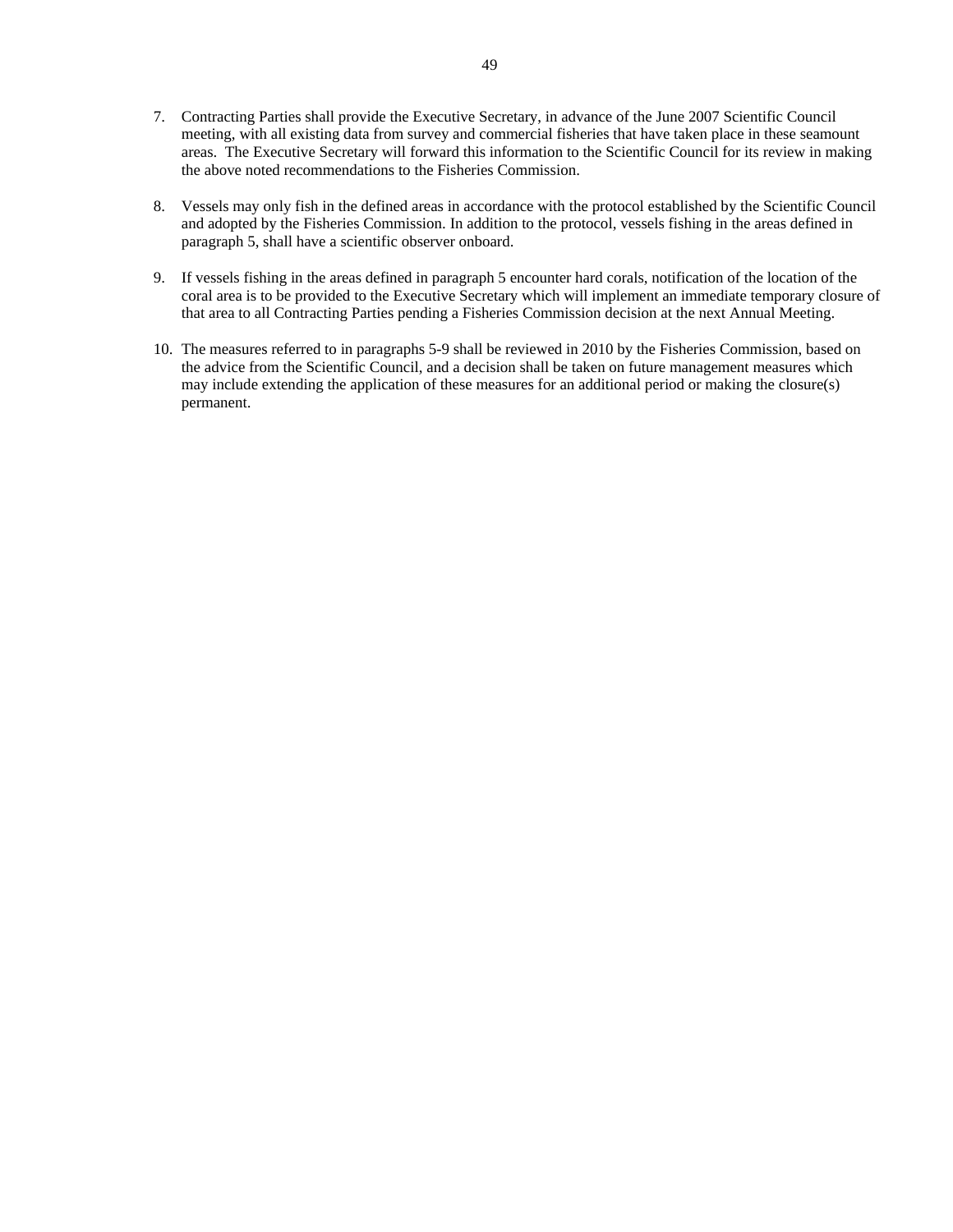# **PART II**

# **Report of Standing Committee on International Control (STACTIC)**

## **18-22 September 2006 Dartmouth, Canada**

## **1. Opening of the Meeting (Mads Nedergaard, DFG)**

The Chairman opened the meeting at 2:00pm at the Holiday Inn Harbourview, Dartmouth, Nova Scotia, Canada and welcomed representatives of Canada, Denmark (in respect of the Faroe Islands and Greenland), EU, France (in respect of St. Pierre-et-Miquelon), Iceland, Japan, Norway, Russia, the United States and the NAFO Secretariat to the STACTIC Meeting.

## **2. Appointment of Rapporteur**

Mr. Brent Napier (Canada) was appointed rapporteur.

## **3. Adoption of Agenda**

The Chair introduced the agenda and advised that, based on Fisheries Commission instruction, the focus of the STACTIC meeting should be centered on the following (5) NAFO Reform items:

- 1. Modified procedures for serious infringements in the NAFO Conservation and Enforcement Measures (NCEM), including precautionary measures
- 2. Re-direction of vessels to port for select infringements under the NCEM
- 3. Clarification on the interpretation of NCEM Articles (specifically *Article 9 By-catch Requirements* and *Article 20 – Recording of Catch and Stowage*)
- 4. Strengthening Port State measures, in particular with regard to Illegal, Unreported and Unregulated (IUU) fishing
- 5. Possible Observer Program changes

The revised agenda was adopted.

# **4. Annual Compliance Review**

The Chair introduced the agenda item and expressed regret that, due to time constraints, brought about by instructions from Fisheries Commission to focus on key reform issues, this item would have to be deferred to the next meeting of STACTIC. The Chair indicated that, to date, the NAFO Secretariat had been working on modifications to the report, based on the suggestions provided by Canada at the June 2006 meeting (STACTIC Working Paper 06/6). The Chair urged Contracting Party members with delegates participating in the compliance review working group to coordinate their efforts with the NAFO Secretariat.

The Representative of Canada indicated that, given the importance of the Compliance Review, efforts had been made on the part of Canadian delegates throughout the year to work with the NAFO Secretariat and other members of the working group on the compliance review. The Representative of Canada concluded by reaffirming a commitment to continued participation in the compliance review working group.

It was agreed that this agenda item would be deferred until the next meeting of STACTIC and that the Secretariat would be asked to present the current compilation of fisheries reports for compliance review 2005, in addition to the 2006 review.

# **5. Outstanding Issues regarding the NAFO Reform**

The Chair opened item 5

# **i. Strengthen the monitoring, control and surveillance (MCS) regimes including:**

### **• Joint MCS systems**

This agenda item was dealt with under "Dissemination of collected data".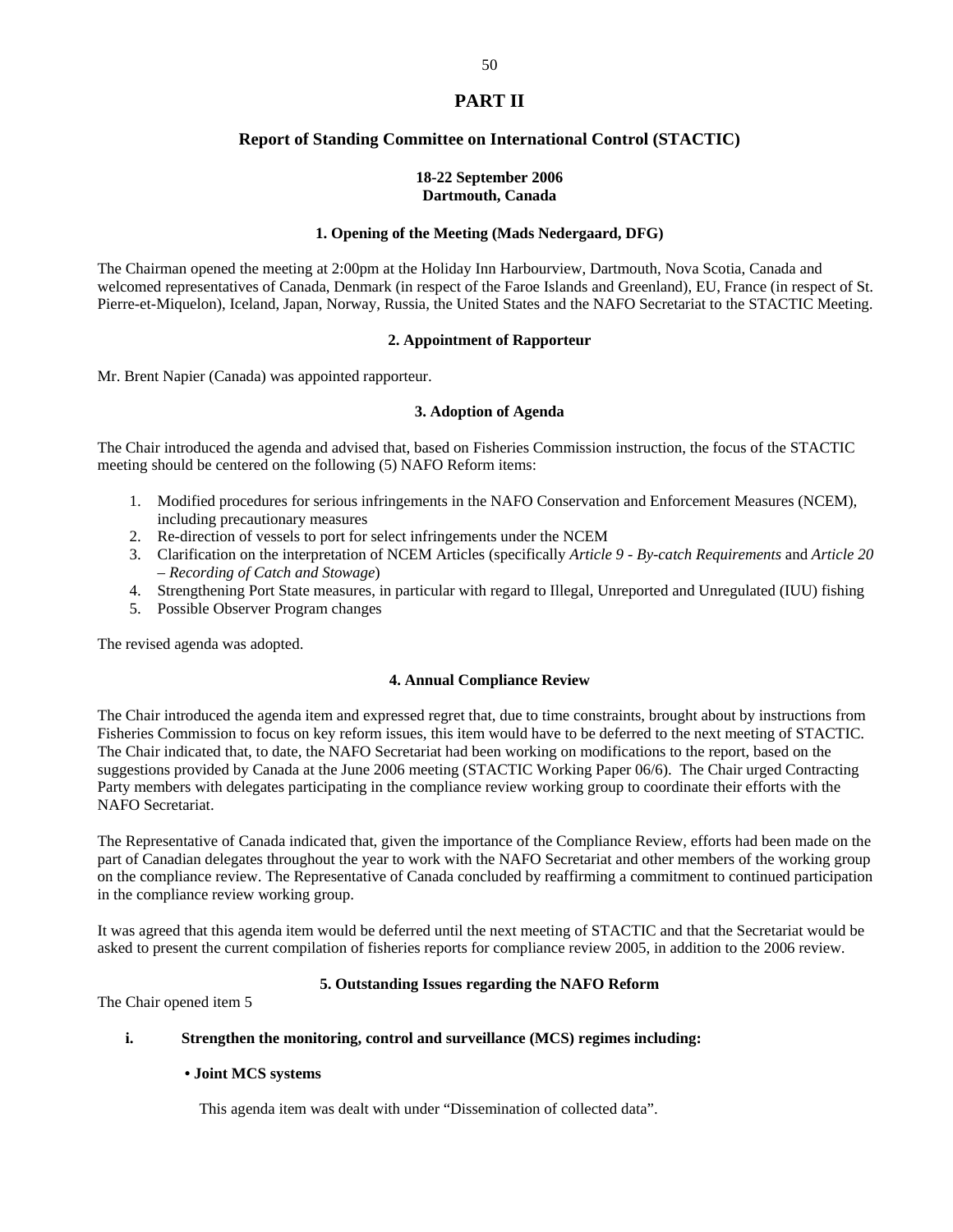#### • **Dissemination of collected data**

At the June 2006 STACTIC Intersessional, Iceland was requested to prepare a Working Paper elaborating on the options presented to STACTIC in the Canadian proposal (STACTIC Working Paper 06/5), as well as develop a Working Paper on weekly catch reporting.

Accordingly, the Representative of Iceland introduced STACTIC Working Paper 06/23 and provided a summary of the various options contained within the paper and the technical implications of each. The Representative of Iceland indicated that option three might be preferable given: the level of automation, the need to disseminate only relevant data elements, and the relative simplicity of the required codes. However given the changes required to the North Atlantic Format (NAF), it would be useful to couple this to the larger and more expansive review and modification of the NAF. The Representative of Iceland advised that, in addition to the systemic implications Article 23.2 and Annex 19.3 of the NCEM would need to be amended.

In response the second request, the Representative of Iceland presented STACTIC Working Paper 06/24 – *Weekly Catch Reports and AGDC Advise*. The Representative of Iceland explained the technical issues relevant to this initiative and highlighted possible options/solutions.

The Chair lauded Iceland for its profound effort on this issue and indicated the importance of these initiatives to NAFO, highlighting the potential benefit to both Contracting Parties and NAFO enforcement efforts.

The Representative of the EU thanked Iceland for its efforts in this regard and agreed with the Chairs comments but remarked that questions regarding data quality should be addressed prior to implementation, given the potential for "false alarms" and other negative ramifications.

Given the required changes to both the NAFO and NEAFC systems it was agreed that there will be a need to collaborate with the NEAFC Chair of the Permanent Committee on Control and Enforcement (PECCOE) and the Advisory Group on Data Communication. STACTIC encouraged both the NAFO Secretariat and Canada to work with the Advisory Group on Data Communication on this matter.

### • **Cost Sharing of MCS systems in a fair and transparent manner**

This item was briefly introduced as a follow-up to discussions that had taken place at the 2006 STACTIC Intersessional. As Contracting Parties raised no new issues with regard to this subject, the agenda item was closed.

## **ii. Establishment of guidelines for sanctions**

Given the complexity of this issue, the priorities that had been identified by the Fisheries Commission for this STACTIC meeting and the time constraints, it was decided to focus the discussions on the EU proposal relating to the adoption of enforcement measures as an interim response to non-compliance situations.

The Representative of the EU introduced STACTIC Working Paper 06/31(Revised) - Proposal to adopt enforcement measures (proposed Article 34a – *Enforcement Measures*). The Representative of the EU explained that the proposed enforcement measures would be applied at an early stage pending more formal administrative or judicial proceedings to avoid the repetition of serious infringements.

The Representative of Canada remarked that the words "may" and "in particular" located in Article 34(a)2 should be removed and that 34(a)2(a) should contain wording indicating the fine would be commensurate with the seriousness of the infringement. As well, 34(a)2(b) should not contain the word "prohibited" as it could be misleading. The Representative of the EU proposed that instead of removing the word "may" that it should be replaced with the word "shall" and indicated that the issue of fines being "commensurate with the seriousness" was addressed in Article 34(a). As well, the Representative of the EU suggested the proposed word "prohibited" could be replaced with the word "illegal".

The Representative of the United States offered that, in the United States context, the gravity and history of repeat offences is taken into account and could be considerations in the enforcement measures process. The Representative of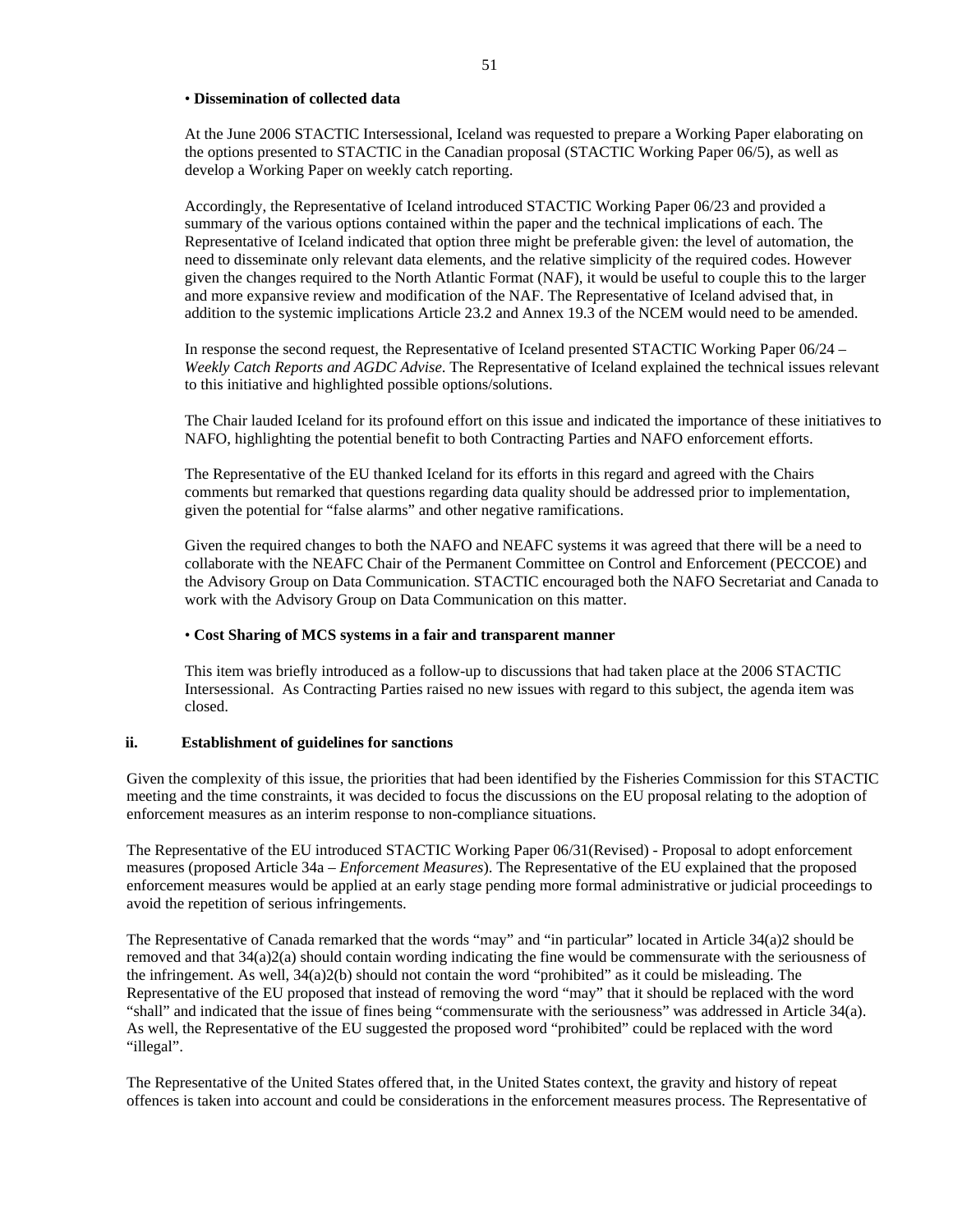the EU acknowledged the comment but indicated that article 34(a) contained interim measures and what was being suggested was more relevant to administrative/judicial proceedings

After extensive discussion, this issue and the associated STACTIC Working Paper were referred to the Fisheries Commission for resolution.

## **iii. Role of observers**

This item was deferred pending the outcome of agenda item 6 ix.

#### **iv. Follow-up on infringements**

Under this agenda item the Representative of the EU introduced (2) STACTIC Working Papers:

STACTIC Working Paper 06/29 - Proposal to amend Chapter IV (Article 32 – *Procedures to deal with infringements* and Article 33- *Serious Infringements*). The Representative of the EU explained that the proposed Article 32 listed and outlined the general procedures for dealing with infringements and contained elements from the current Article 33. The Representative of the EU went on to explain the intent of the proposed Article 33 was to identify a short list of serious infringements that may require more effective and immediate follow-up, including re-direction to port.

Under the proposed Article 32, the Representative of Canada questioned the need to list the infringements as they were cited in other parts of the NCEM. The Representative Canada went on to comment that the list of infringements included under the proposed 32.1 was not complete and that another option could be to add text indicating the list was not exhaustive and that the procedures also applied to any other infringements that are mentioned elsewhere in the NCEM but not included on the list.

The Representative of DFG voiced concerns over the re-direction of vessels to port given the current Canadian Port Closure Policy and the considerable time delays that would be involved for vessels of DFG. The Representative of DFG cautioned that clear guidelines were required and indicated that DFG would support the inclusion of the transshipment involving IUU vessels as a serious infringement.

The Representative of the United States reiterated a point made during the June 2006 STACTIC Intersessional that stated there were several serious infringements related to UNFA under Canadian STACTIC Working Paper 06/10 that they would support adding to the list of serious infringements.

The Representative of Canada recommended that the references to "serious" infringements should be amended in the heading and text of the proposed Article 33, as the three infringements under the proposed 33.1 are not an all inclusive list of serious infringements and several of the other infringements listed in the proposed Article 32 could be considered as serious, depending upon the circumstances. He noted that the three infringements listed in Article 33.1 are those that are proposed as requiring enhanced or special follow-up action, but this is not to say that they are the only serious infringements.

The Representative of Canada suggested that the proposed 33.1(c) should be modified from "during the fishing trip" to "within a twelve month period". As well, The Representative of Canada recommended that, under the proposed 33.1(c), the word "apparent" be deleted as the confirmation of the previous infringement would already have taken place. The Representative of the EU argued that the term "fishing trip" was used to cover situations where there was a change of vessel masters at some point after the first infringement, i.e. so as to not penalize a vessel master for the infringements of another master.

The Representative of Canada recommended that the proposed Article 33(2) and 33(5) be reviewed very closely with a view to clarifying and strengthening the obligations of flag state Contracting Parties to take effective action in all cases where serious misreporting of catch is detected, including specific timeframes within which actions would be required.

The Representative of Canada suggested that the wording of Article 33(3) should be consistent with Article 33(8) of the current NCEM with respect to the provision allowing an inspector from another Contracting Party to board or remain on board a vessel that has been ordered to proceed to port as a result of an infringement, unless the CP of the inspected vessel requests the inspector to leave the vessel.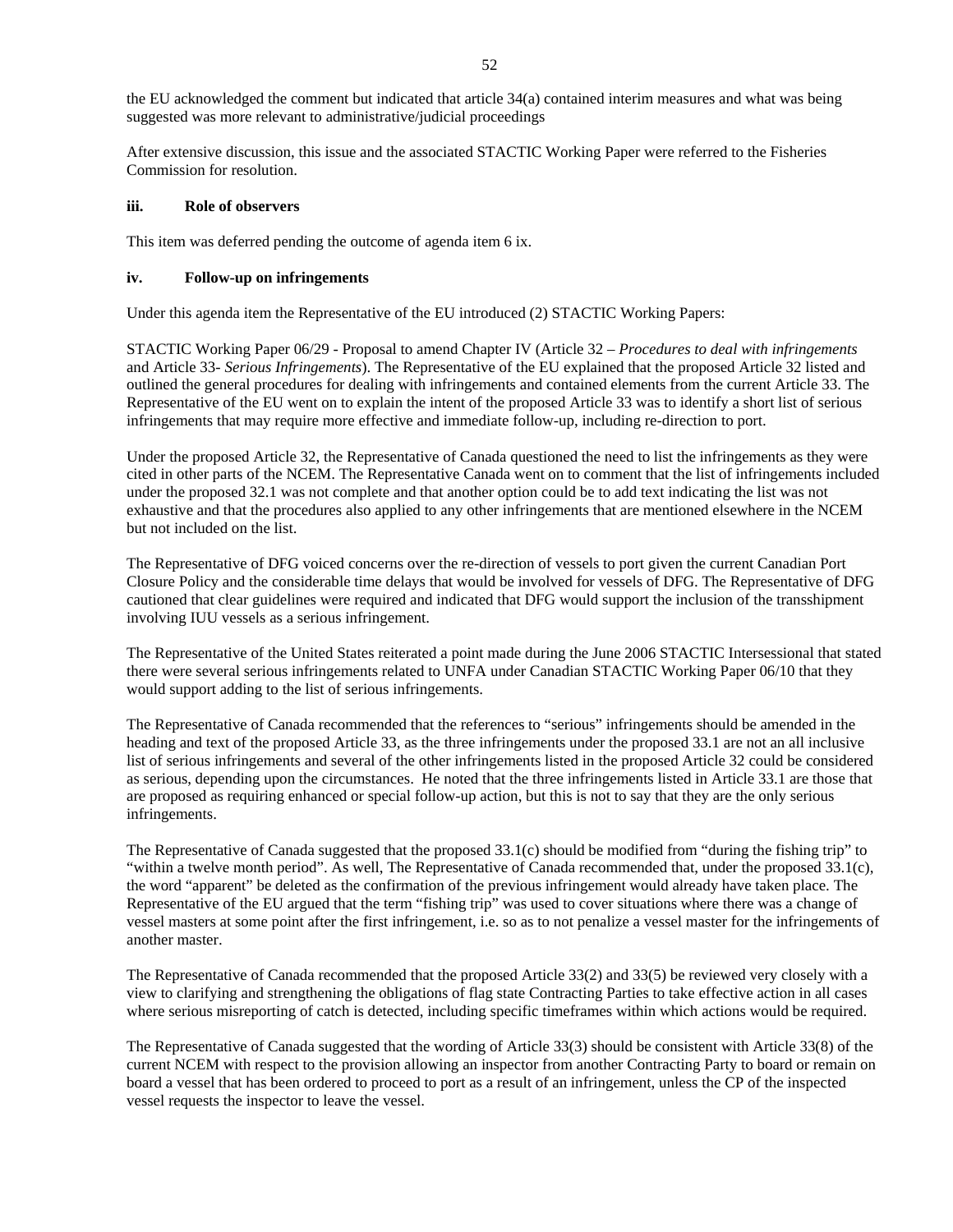STACTIC Working Paper 06/30 - Proposal to amend Chapter IV, NAFO Conservation and Enforcement Measures – improved follow-up to infringements under Joint Inspection and Surveillance Scheme (Article 34 –*Follow-up to infringements* and Article 35- *Treatment of Reports from Inspectors* and Article 36 – *Report on Infringements*). The Representative of the EU provided a synopsis of the proposed changes.

After extensive discussion, these issues and the associated STACTIC Working Papers were referred to the Fisheries Commission for resolution.

# • **Review of provisions of Article 20**

The Representative of the EU tabled STACTIC Working Paper 06/28 *Proposal to amend the Conservation and Enforcement Measures* (Article 20 – Recording of catch and stowage). The Representative of the EU indicated that, for reasons of clarity, the Article was split into practices for catch taken inside the NAFO Regulatory Area (NRA) and for catch taken outside of the NRA. The Representative of the EU explained that the proposed Article called for a physical separation of catch taken outside the NRA but not for catch taken inside the NRA, where clearly delineated stowage plans would serve the same purpose, not undermine inspection and not burden vessels with unnecessary obligations.

The Representative of the EU also remarked that, as in the case of proposed changes to Article 9, added changes to this Article intended to clarify the measures are necessary given the implications of other proposal that strengthen follow-up action in the case of infringements.

The Representative of Canada expressed support for attempts to resolve and clarify this issue but noted that the proposed measures are heavily dependant on clear and accurate stowage plans and that care should be taken to ensure that any amendments do not lead to added difficulties for inspectors. The Representative of Canada suggested adding wording to having product of the same species stored together to the extent possible.

The Representative of the EU acknowledged the comments but indicated that these concerns were unwarranted given the inspection experience of the EU over the last two years. In addition to the inspection experiences, the Representative of the EU indicated that it would not be practical for fishing vessel masters to scatter species throughout the hold as it would make the eventual offloading of catch difficult.

After extensive discussion, this issue and the associated STACTIC Working Paper were referred to the Fisheries Commission for resolution.

# • **Strengthening Port State measures, in particular with regard to Illegal, Unreported and Unregulated (IUU) fishing**

The Representative of the EU introduced STACTIC Working Paper 06/32 (Revision 4) – Proposal to modify the IUU measures (Article 48). STACTIC reviewed the issue and agreement was reached on the range of measures to be introduced to strengthen controls with regard to IUU vessels.

The STACTIC Working Paper was referred to STACFAC for their deliberation.

# **6. Possible Amendments of Conservation and Enforcement Measures**

# **i. Review of provisions of Article 9 re interpretation.**

The Representative of the EU introduced STACTIC Working Paper 06/27 (Revised) *Proposal to amend the Conservation and Enforcement Measures* (Article 9 – By-catch Requirements) and provided a detailed summary of the proposed changes. The Representative of the EU explained that, in addition to reformatting the paragraph for reasons of clarity, the primary changes included; the requirement of vessels to move 10 nautical miles from any position of the previous tow where the percentage of by-catches in any one haul exceeds the established by-catch limits, the obligation to leave the NAFO Division for 48 hours if after moving 10 nautical miles the next haul still exceeds the by-catch limits, a derogation for vessels directing for skate and a 3 hour trial tow provision.

The Representative of the EU remarked that added changes to this Article intended to clarify the measures were necessary given the implications of other proposals that strengthen follow-up action in the case of infringements.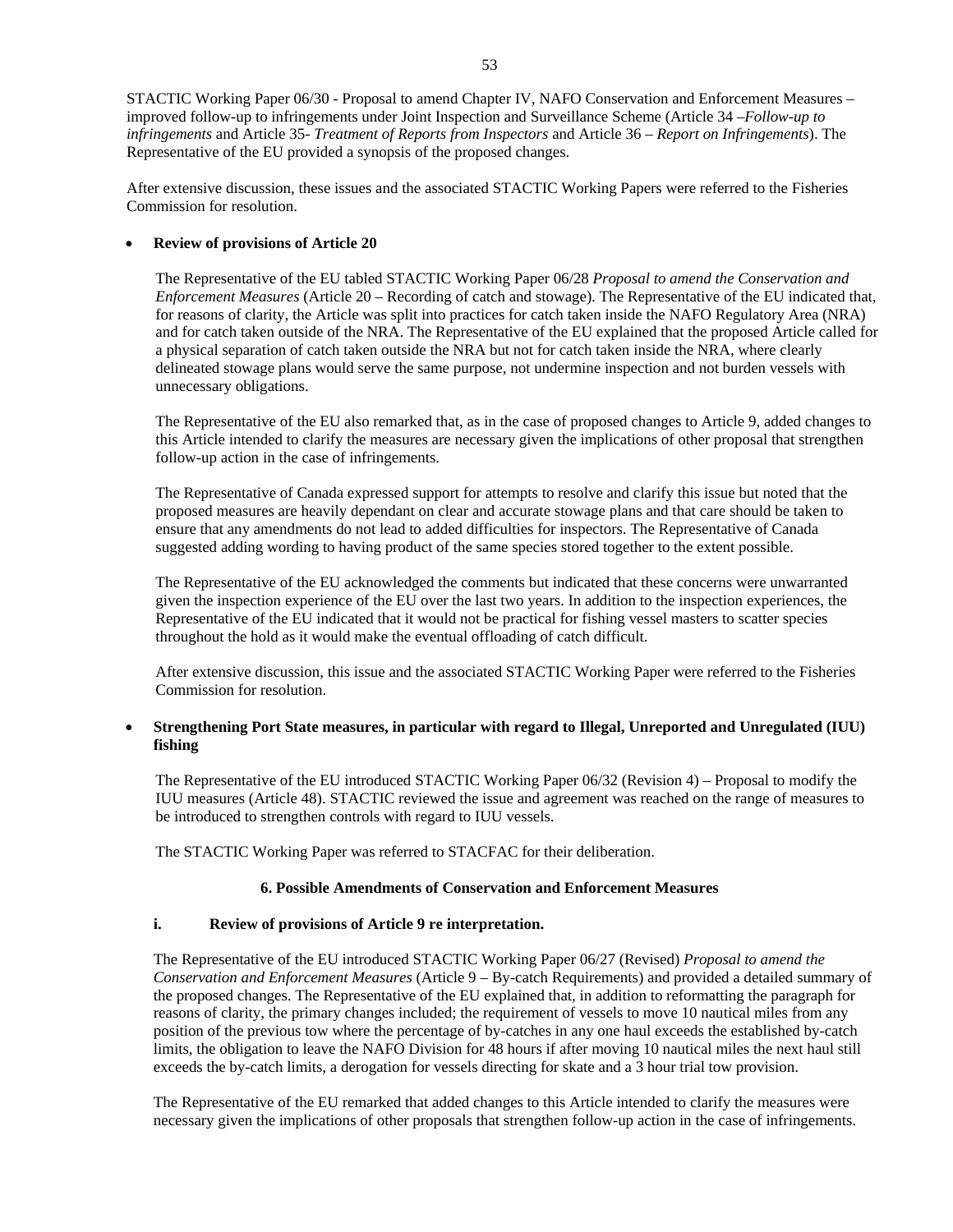The Representative of Canada thanked the EU for their proposal and indicated that it was a good starting point but indicated that, when building in added flexibility to allow for due diligence, there must also be a balance with clear rules that prevent abuse. The Representative of Canada indicated that the obligation to leave the NAFO Division, when a second haul also exceeds the by-catch limits, was valid but that 48 hours was perhaps too short a period. As well, the Representative of Canada suggested that the provision calling for a 3 hour trial tow should have a shortened duration. In addition to these comments the Representative of Canada remarked that the derogation proposed for those vessels directing for skate was unnecessary given the nature of the fishery, i.e. the use of large mesh fishing gear in the skate fishery means that by-catch problems should not be a significant issue.

The Representative of the EU indicated that a 3 hour trial tow was realistic given that the duration of normal tows may be between 6 and 8 hours and added that if the period was too short it would not be a good indicator. In relation to the proposed derogation in the skate fishery, the Representative of the EU acknowledged that the need to use this derogation would be a rare event, but that it was unreasonable to punish the vessel master in cases where this did occur.

At the conclusion of the discussion, this issue and the associated STACTIC Working Paper were referred to the Fisheries Commission for resolution.

## **ii. Product labeling by species/stock area**

Given the focus on reform issues and the resulting time constraints this agenda item was deferred until the next meeting of STACTIC.

### **iii. Strengthening ropes, bags, topside chafers (all delegations to provide national measures on attachments to nets)**

Given the focus on reform issues and the resulting time constraints this agenda item was deferred until the next meeting of STACTIC. The Chair urged those Contracting Parties that had not yet provided information on domestic regulations to do so in preparation for discussions at the next meeting of STACTIC.

### **iv. Notification and catch reporting requirements in 3L and 3M shrimp fisheries**

Given the focus on reform issues and the resulting time constraints this agenda item was deferred until the next meeting of STACTIC.

### **v. Accurate catch reporting**

Given the focus on reform issues and the resulting time constraints this agenda item was deferred until the next meeting of STACTIC.

### **vi. Missing data elements and reference to Annex XXII**

The Chair introduced the agenda item and the NAFO Secretariat provided some background and summarized the proposed editorial changes to the Conservation and Enforcement Measures found in NAFO correspondence GF/05- 426.

The Representative of the EU explained the rationale for the submission of NAFO correspondence GF/05-426, which called for the editorial changes to be delayed pending a STACTIC discussion on the matter, indicating the issue was a procedural matter that required STACTIC's attention.

The Representative of Iceland acknowledged that changes were required but indicated that a further review of the alterations was necessary given some apparent inconsistencies. He committed to working with the Secretariat to finalize the required modifications. The agenda item was then closed.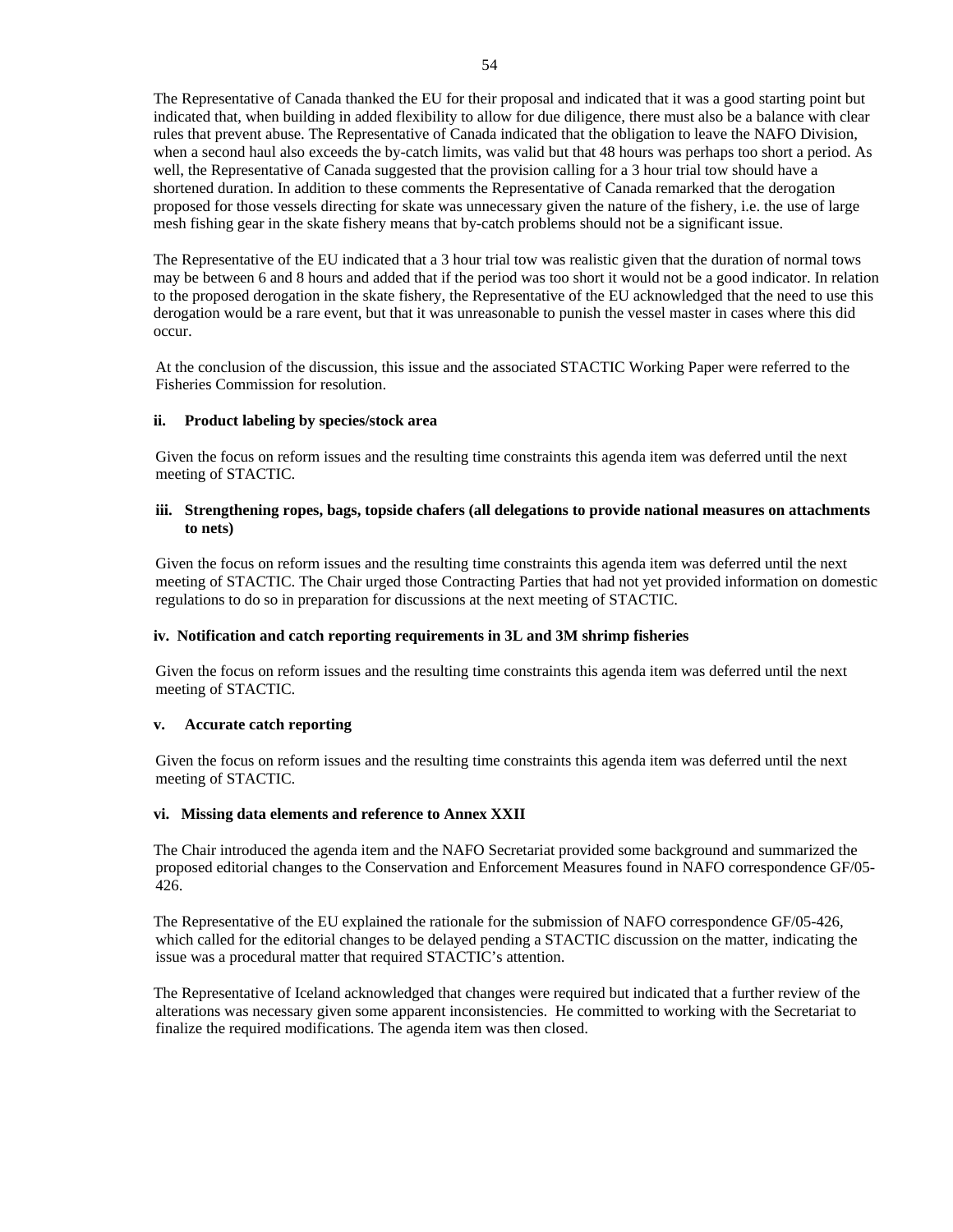## **vii. Clarification re Article 15.2**

The Chair introduced NAFO document GF/05-439 and the NAFO Secretariat provided an overview of the action taken regarding the replacement of a vessel, due to mechanical breakdown, identified in a charter arrangement with the view to obtaining a clarification on the issue.

The Representative of Norway cautioned that this Article was a compromise on the part of Contracting Parties that did not want to allow chartering arrangements, as the original intent of this Article was to limit chartering arrangements, and any clarification or proposed text changes should bare this in mind.

After further discussions on the matter, the Representative of the EU and the Representative of France (in respect of St. Pierre-et-Miquelon) endeavoured to develop a proposal intended to clarify the issue.

The Chair introduced STACTIC Working Paper 06/34, a joint EU and France (in respect of St. Pierre-et-Miquelon) proposal intended to clarify Article 15.2.

STACTIC accepted the proposal and referred the item to the Fisheries Commission for final decision.

#### **viii. Submission of Monthly Provisional Catch statistics**

The Chair opened the agenda item and the NAFO Secretariat provided some background and a brief update, indicating that the matter (submission of data by country) was currently with the Fisheries Commission for review.

The item was deferred, pending feedback from the Fisheries Commission.

#### **ix. Changes to Observer Program**

The Chair introduced STACTIC Working Paper 06/26 *Participation of Faroese vessels in the Pilot Project on Observers, Satellite Tracking and Electronic Reporting during 2005* and opened the floor to comments.

The Representative of Norway remarked that the intention of the Observer Pilot Project was to gather information on possible changes to the NAFO Observer Program. The Representative of Norway indicated that there had been no new experience on the part of Norway since the winter of 2005 but that Norway's experience, as highlighted in STACTIC Working Paper 06/25, daily electronic catch reports seemed to meet the objectives of the Control and Enforcement Measures. The Representative of Norway indicated that perhaps the Pilot Project should be extended for an additional year to allow for more time.

The Representative of Denmark in respect of the Faeroe Islands and Greenland (DFG) indicated that it was DFG's experience that electronic reporting was effective and that there were no major occurrences of non-compliance. The Representative of DFG support Norway's suggestion that perhaps there could be an extension to the Observer Pilot Project and development of a proposal.

The Representative of Iceland tabled STACTIC Working Paper 06/33(Revision 2) – *Changing of Chapter VII in the CEM from a Pilot Project to permanent measure* and introduced the main elements that included: a reduction in observer coverage to 20%, a NAFO electronic form to be completed by the onboard observer, daily electronic transmission of Observer Forms, a NAFO electronic catch report to be produced by the master, daily electronic transmission of catch reports and two hour VMS messages. The Representative of Iceland stated that the Pilot, from the Icelandic perspective, had been a success and electronic reporting was a better alternative to, and more economical than, the current Observer Program.

The Representative of the EU remarked that the proposed elimination of the title in Chapter 7 requires the creation of a new title but aside from that minor comment was supportive of the proposal. The Representative of Iceland indicated the title could remain the same but suggest simply the removal of the words "Pilot Project". The Representative of Norway and DFG also expressed sympathies for the proposal.

The Representative from Canada thanked Iceland for the proposal and indicated that there were several interesting concepts, however indicated that it might be better to incorporate the concepts, should they be accepted, into the body of the CEM instead of leaving them in an annex. In addition the Representative of Canada indicated that the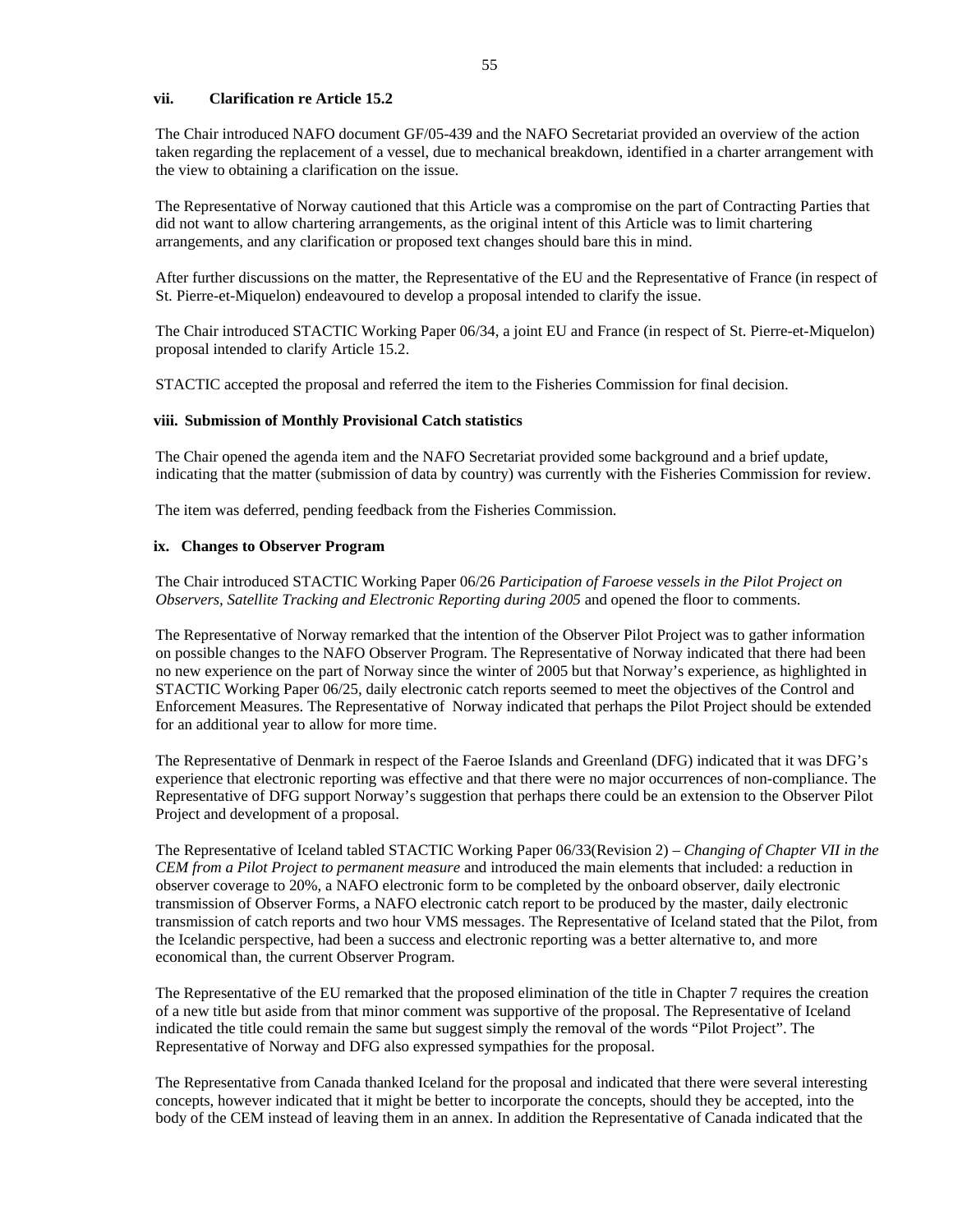proposed coverage level (20%) should be further considered and a rationale for any such decrease should be developed. Aside from the two comments mentioned Canada could support other elements of the proposal, i.e. electronic observer forms and catch reports that would be transmitted on a daily basis. He also suggested that the proposal for two hour VMS messages should be amended to hourly messages.

The Representative of Iceland remarked that the proposal would be best placed as a stand-alone annex and that the proposed coverage reduction was based on Iceland's Pilot Project experiences. Iceland could, however support a reduction for 2 hour VMS reporting to 1 hour.

The Representative of the United States indicated that although there were certainly economic benefits to observer coverage reductions, questioned whether the scientific role and provision of data to the Scientific Council, under the current scheme, would be compromised with proposed reductions. The Representative of the EU questioned the actual scientific benefit of observers under the current scheme. The Representative of Norway commented that under the current Article 24, the primary role of the observer is compliance. The Representative of Iceland agreed with Norway and indicated that scientific data could be collect through other means, such as electronic reports.

After extensive discussion, this issue and STACTIC Working Paper 06/33 (Revision 3) were referred to the Fisheries Commission for resolution.

## **7. Timely Submission of Fishery Statistical Data**

Given the focus on reform issues and the resulting time constraints this agenda item was deferred until the next meeting of STACTIC.

### **8. Omega Mesh Gauge**

Given the focus on reform issues and the resulting time constraints this agenda item was deferred until the next meeting of STACTIC. Some Contracting Parties are currently testing the Omega Mesh Gauge and were encouraged to report on their findings at the next meeting of STACTIC.

### **9. Other Matters**

## • **STACTIC Working Paper 06/15 – New North Atlantic Format (NAF) – codes and reports used by Norway in national and bilateral systems**

 The Representative of Norway explained that this paper was provided as an information item to demonstrate what was currently being explored within NEAFC and indicated that the codes contained within were not currently relevant in the NAFO context.

• **STACTIC Working Paper 06/17 – Transshipment Issue** 

 The Chair introduced the item but indicated that, due to absence of delegates from Contracting Parties with a vested interest, the matter would be deferred to a later date.

# • **STACTIC Working Paper 06/18 - NAFO CEM regarding Transshipment and Vessel Registry**

 The Chair pointed out that the NAFO Reform Working Group was reviewing elements of this matter and advised that this issue would be deferred pending the outcome of this process.

### • **STACTIC Working Paper 06/22 - Review of VMS Tender**

The representative of Norway requested information on the outcomes of the NAFO VMS Tender Process.

 The Chair introduced STACTIC Working Paper 06/22 (presented by the NAFO Secretariat) and indicated that this document provided a summary of the outcomes. The Chair indicated that STACTIC would now need to develop a process to begin the laborious review and evaluation of the bids and indicated that it was likely not feasible to complete this task during the 2006 Annual Meeting.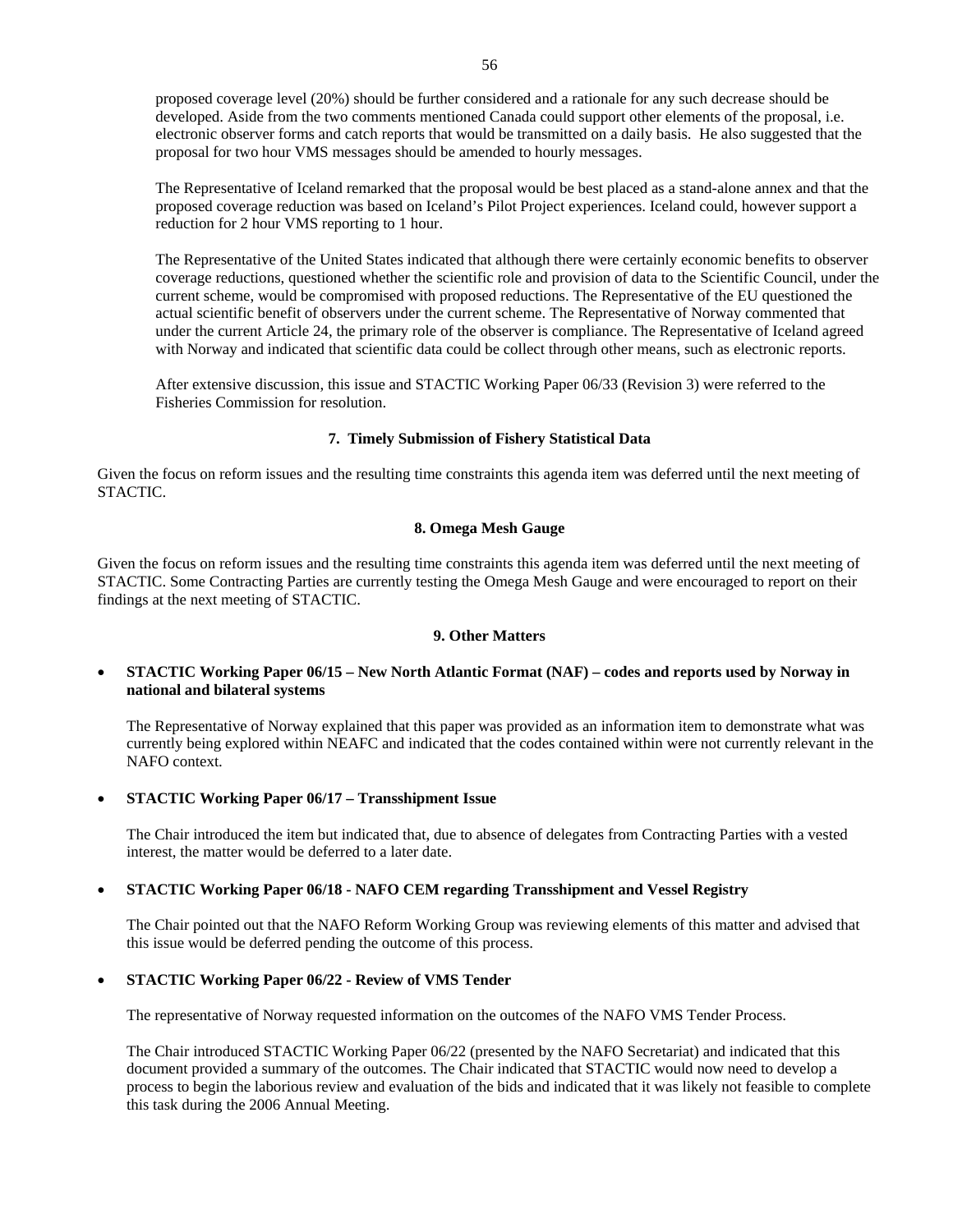The representative of Canada agreed that it was not feasible to complete the evaluation process during the 2006 Annual Meeting and proposed the option of delegating the task to a sub-committee of technical experts.

The representative of the EU volunteered to develop a draft template for the assessment of the VMS call for tender.

The representative of Iceland suggested as on option that the Advisory Group on Data Communication could be requested to undertake a review of the bids during their upcoming meeting in October of 2006.

The Chair, not wishing to delay the process supported the creating of a small working group coordinated by the NAFO Secretariat, which would evaluate the technical components. The Chair also indicated that STACFAD would need to be advised of the process and consulted on the financial elements.

The representative of the EU indicated that, as the current VMS contract was currently providing an adequate level of service, there was no pressing need to replace the current contractor. Notwithstanding the current level of service, the representative of the EU indicated that a periodic call for tenders should be considered to continually assess the availability of other providers and encourage the active provider to maintain an adequate level of performance. The Representative of the EU suggested a three tiered approach which included:

- 1) The NAFO Secretariat would provide a table that would contain a list of the companies that bid, their respective locations and an indication as to whether or not currently providing similar types of services by the end of September 2006.
- 2) Using the assessment criteria table provided by the EU as a template, a working group of technical advisors would conduct the evaluation of the bids and prepare a report for STACTIC.
- 3) The NAFO Secretariat would develop a table that would compare and document the specifications listed in the call for tender with the associated price provided for each element by the bidding companies by the end of September 2006. This list would be provided to STACTIC for eventual distribution to STACFAD.

The Representative of Canada noted that the working group conducting the assessment of the bids would need to take into account the selection criteria provided to the bidders in the original call for tender.

STACTIC members agreed to establish a working group, chaired by Iceland and comprised of technical experts from Canada, Iceland, Norway, the EU and DFG which could meet in the margins of the meeting of the Advisory Group on Data Communication, to be held in Tallinn on 5 October 2006. It was agreed that the working group should review the proposals and return to STACTIC with an assessment of the nine bids received under the VMS Call for tender by mid-November 2006. The Chair committed to coordinating this process with the Chair of STACFAD.

### **10. Election of Vice-Chair**

The decision was deferred pending the merger with STACFAC to assure that the relevant expertise is available within the new group.

#### **11. Time and Place of Next Meeting**

Barring commitments from other Contracting Parties to host, the next meeting of STACTIC will take place in Copenhagen, date to be determined.

## **12. Adoption of Report**

The report was adopted.

## **13. Adjournment**

The meeting adjourned at 11:35am on Thursday, September  $21<sup>st</sup>$ , 2006.